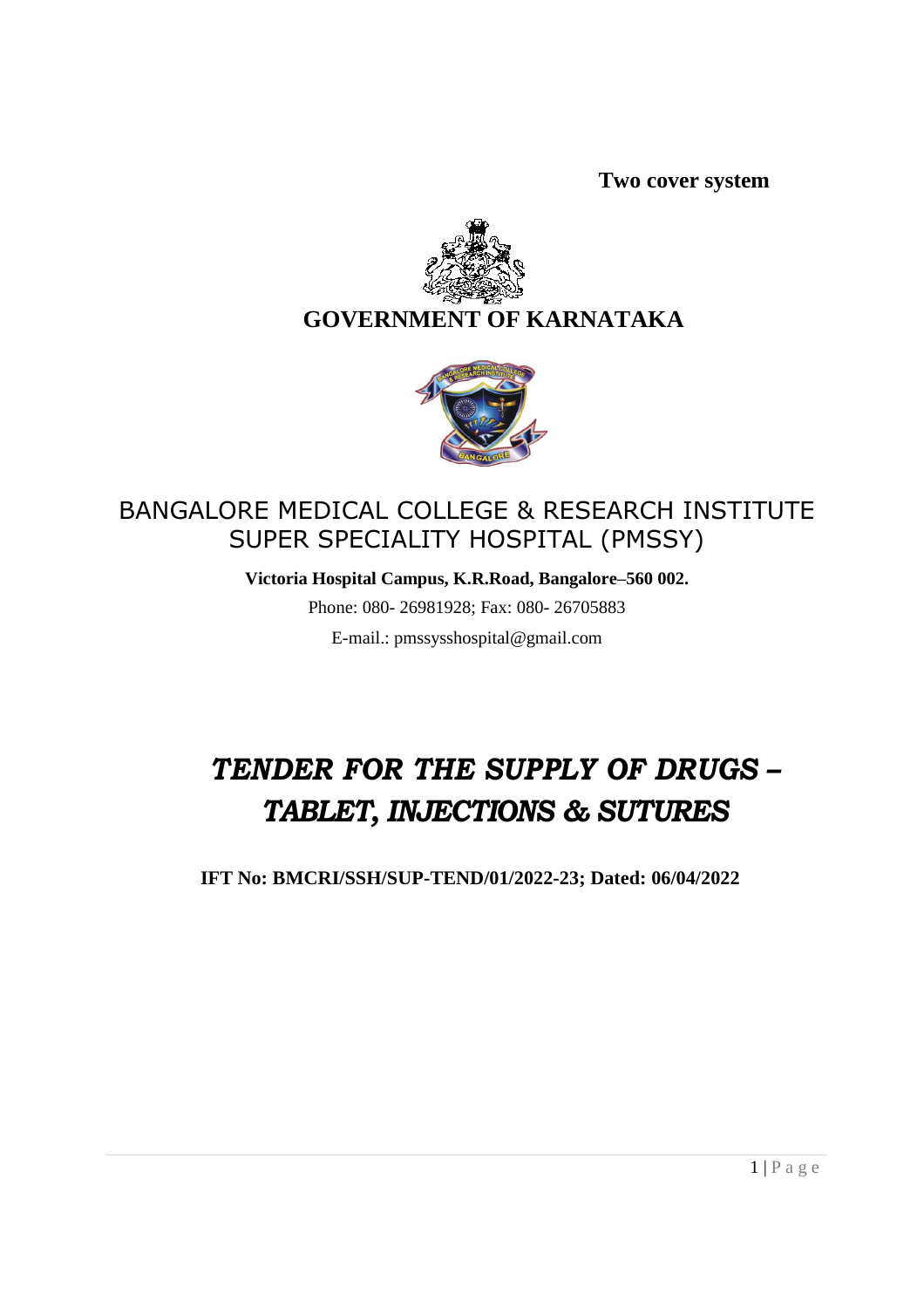# **CHECK LIST**

# **DOCUMENTS TO BE SUBMITTED**

## **Notification No: IFT No: BMCRI/SSH/SUP-TEND/01/2022-23; Dated: 06/04/2022**

1. PAN NO 2. GST Registration Copy 3. Trade license of Establishment 4. GST returns challans for last 3 Months from the date of notification of tender 5. Annual Sales Turn Over statement for last 3 financial years 2019-20, 2020-21, 2021-22 minimum of Rs.50 lakhs, duly certified by the Chartered Accountant and export performance statement if any for the past 3 years. Balance sheets for last 3 years to be certified by CA to be enclosed 6. List of items quoted for in this notification 7. Drug Manufacturing License of the manufacturer duly renewed update/license PAGE NO. YES NO PAGE NO. YES NO PAGE NO. YES NO PAGE NO. YES NO PAGE NO. YES NO PAGE NO. YES NO PAGE NO. YES NO

validity certificate along with approved list/

permission letter.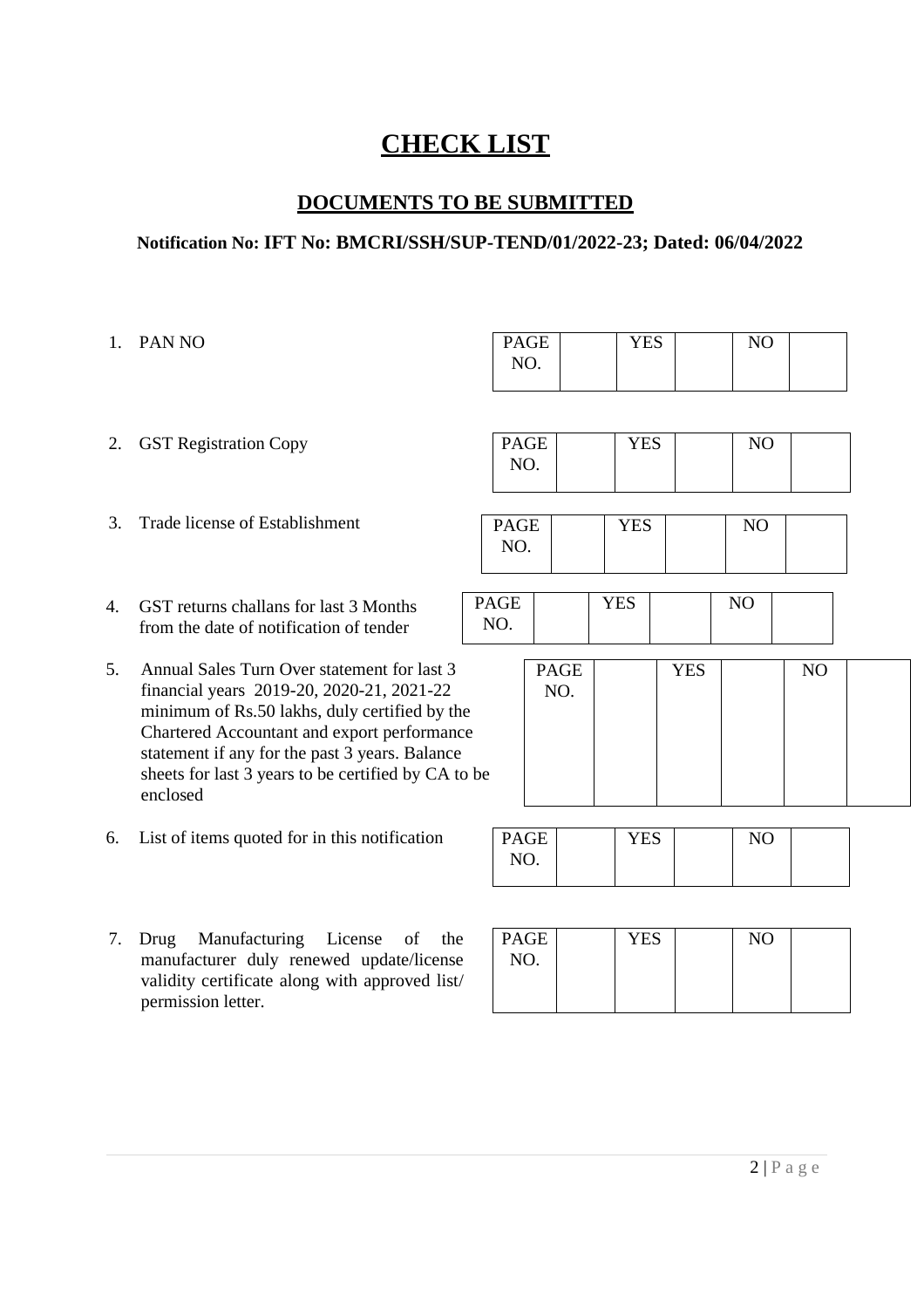- 8. Authorisation Letter from Manufacturer, if the tenderer is a dealer.
- 9. Product wise Certificate of Pharmaceutical product as contained in WHO Expert Committee on specification of pharmaceutical preparation
- 10. GMP Certificate compulsorily

| <b>PAGE</b><br>NO. | <b>YES</b> | NO             |
|--------------------|------------|----------------|
| PAGE<br>NO.        | <b>YES</b> | N <sub>O</sub> |

| <b>PAGE</b> | <b>YES</b> | NC |  |
|-------------|------------|----|--|
| NO.         |            |    |  |
|             |            |    |  |

YES NO

YES NO

PAGE NO.

PAGE NO.

PAGE

- 11. Self Declaration stating that the firm and the manufacturer is not Black Listed on Rs.20 stamp paper and Notary Attested.
- 12. If the manufacturer is quoting, an undertaking should be submitted that the manufacturer will do the supply or the manufacturer should authorize a distributor agent
- 13. For imported items: a)Copy of valid Import License b)Notorised copy of Registration certificate issued by the Drug controller General of India, New Delhi

| PAGE NO. | <b>YES</b> | NO |  |
|----------|------------|----|--|
|          |            |    |  |
|          |            |    |  |
|          |            |    |  |

14. Tender form duly signed

| PAGE | <b>YES</b> | NC |  |
|------|------------|----|--|
|      |            |    |  |
| NO.  |            |    |  |
|      |            |    |  |
|      |            |    |  |
|      |            |    |  |

- 15. Undertaking letter regarding the logogram
- 16. Tender Form Fee of Rs.5000 in the form of DD Copy to be uploaded

| NO. |  |  |  |  |
|-----|--|--|--|--|
|     |  |  |  |  |

| <b>PAGE</b> | $\sqrt{2}$<br>Y EZ | $\mathbf{X}$ |  |
|-------------|--------------------|--------------|--|
| NO.         |                    |              |  |
|             |                    |              |  |

YES NO

17. Other documents as listed in the annexures

#### **Signature of the Tenderer Authorised Signatory**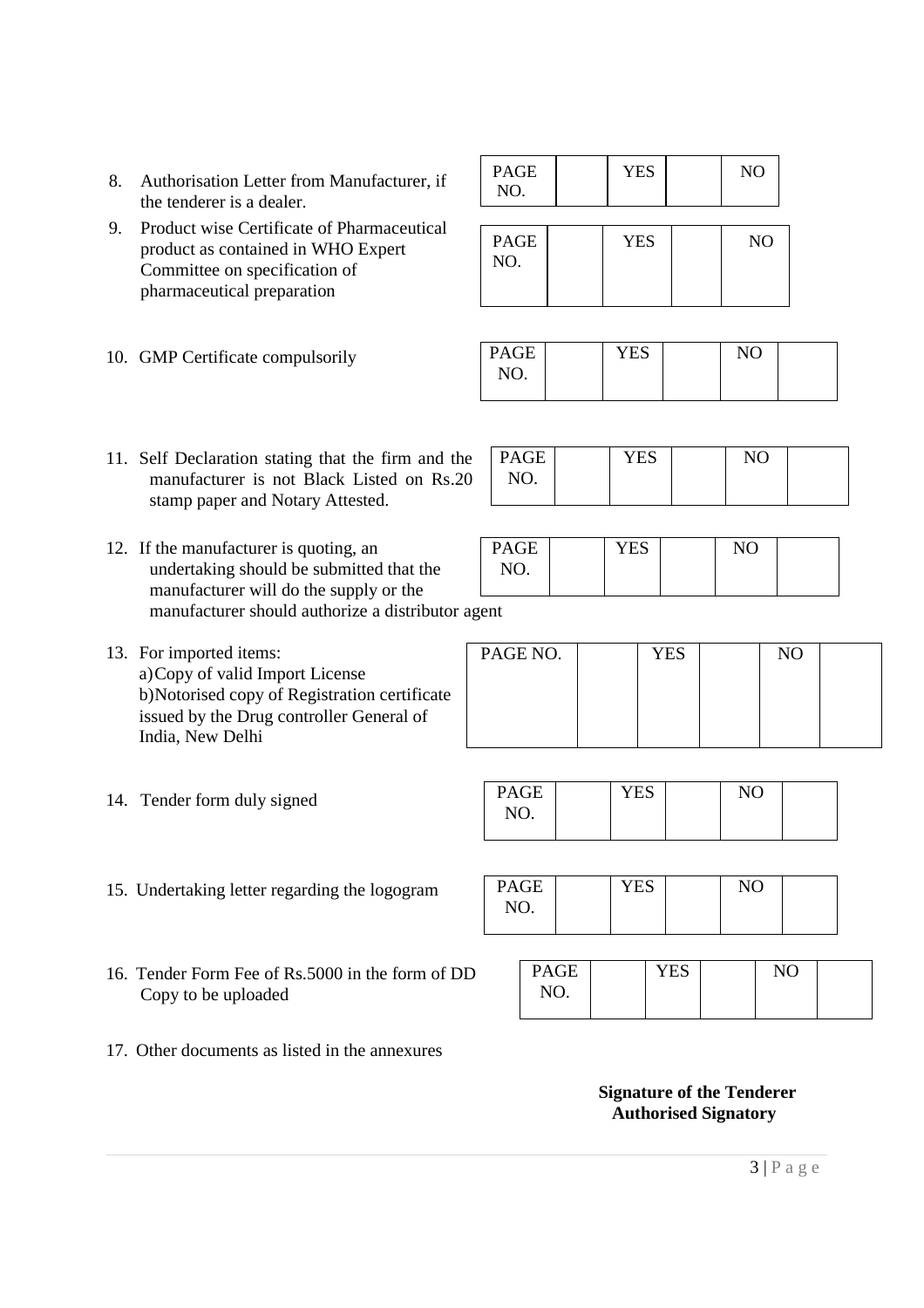# **This Tender Document contains the following**

# **INDEX**

| Sl.<br>N <sub>0</sub> | <b>Content</b>                                    |
|-----------------------|---------------------------------------------------|
| 1.                    | <b>Section - I</b> Invitation For Tenderers (IFT) |
| 2.                    | <b>Section - II Terms And Conditions</b>          |
|                       | <b>A. Technical Bid</b>                           |
|                       | <b>B.</b> Commercial Bid                          |
| 3.                    | <b>General Conditions 1-7</b>                     |
|                       | <b>Submission of Samples</b><br>8.                |
|                       | 9. Quotations                                     |
|                       | 10. Earnest Money Deposit                         |
|                       | 11. Security Deposit and contracts                |
|                       | 12. Fall Clauses                                  |
|                       | 13. Standards and Specifications                  |
|                       | 14. Packing details                               |
|                       | 15. Labels & Literatures                          |
|                       | 16. Expiry Date                                   |
|                       | 17. Logogram                                      |
|                       | 18. Quality, Testing & Inspection                 |
|                       | 19. Pre shipment Inspection                       |
|                       | 20. Not of Standard Quality-Regarding             |
|                       | 21. Inspection of Mfg. Unit                       |
|                       | 22. Validity of Contract                          |
|                       | 23. Tender Evaluation                             |
|                       | 24. Orders and Delivery Schedules                 |
|                       | 25. Penalty Clause                                |
|                       | 26. Staggered Supply                              |
|                       | 27. Payment Clause                                |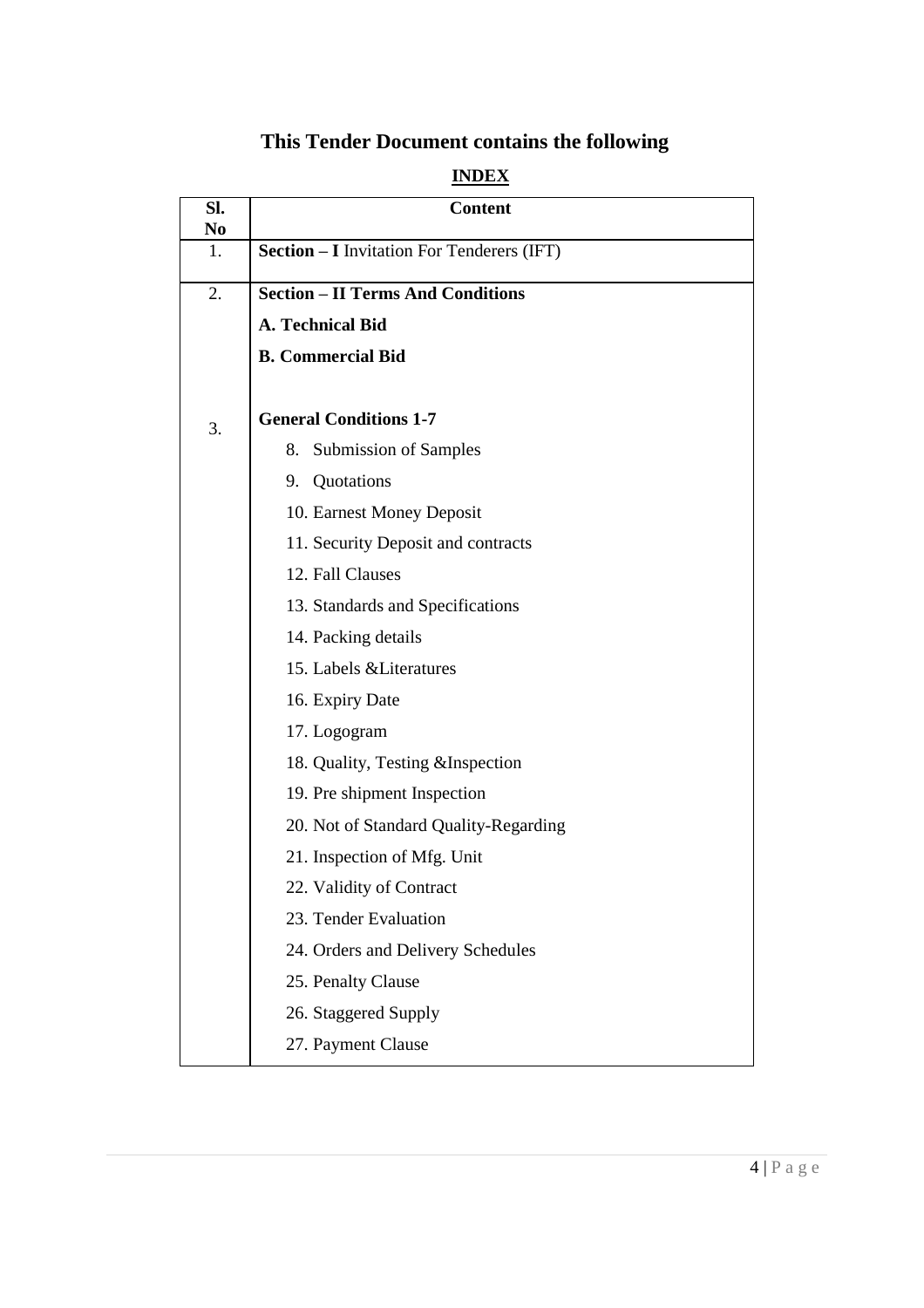|                | 28. Replacement of Items                                         |
|----------------|------------------------------------------------------------------|
|                | 29. Disqualification Criteria                                    |
|                | 30. Black-Listing of Defaulting contractors                      |
|                | 31. Termination of Contract                                      |
|                | 32. Disputes and Jurisdiction                                    |
|                | 33. Savings Clause                                               |
|                | 34. Special Note                                                 |
| $\overline{4}$ | <b>Technical Specification</b><br>Section III:                   |
| 5              | Annexure I - GST Challans                                        |
| 6.             | Annexure II - Annual Turnover Statement                          |
| 7.             | Annexure III - Capacity Installation Certificate                 |
| 8.             | Annexure IV - Details of Manufacturing Unit                      |
| 9.             | Annexure V -A List of Drugs / Items quoted.                      |
| 10.            | Annexure VI - Market Standing Certificate                        |
| 11.            | Annexure VII - Description Of Drugs (List)                       |
| 12.            | Annexure VIII - Undertaking to print logogram and its enclosures |
| 13.            | Annexure IX - Form of Authorization                              |
| 14.            | Annexure X-Tender Offer Form                                     |
| 15.            | <b>Annexure XI- Declaration Form</b>                             |
| 16.            | Annexure XII - Format for submission of samples                  |
| 17.            | Annexure XIII - No Conviction Certificate                        |
| 18.            | Annexure XIV - A - GMP Certificate                               |
|                | Annexure XIV - B - COPP Certificate                              |
| 19.            | Annexure XV - Schedule for Packing of drugs                      |
| 20.            | Annexure XVI-Satisfactory Supply Certificate                     |
| 21.            | Annexure XVII - EMD Declaration                                  |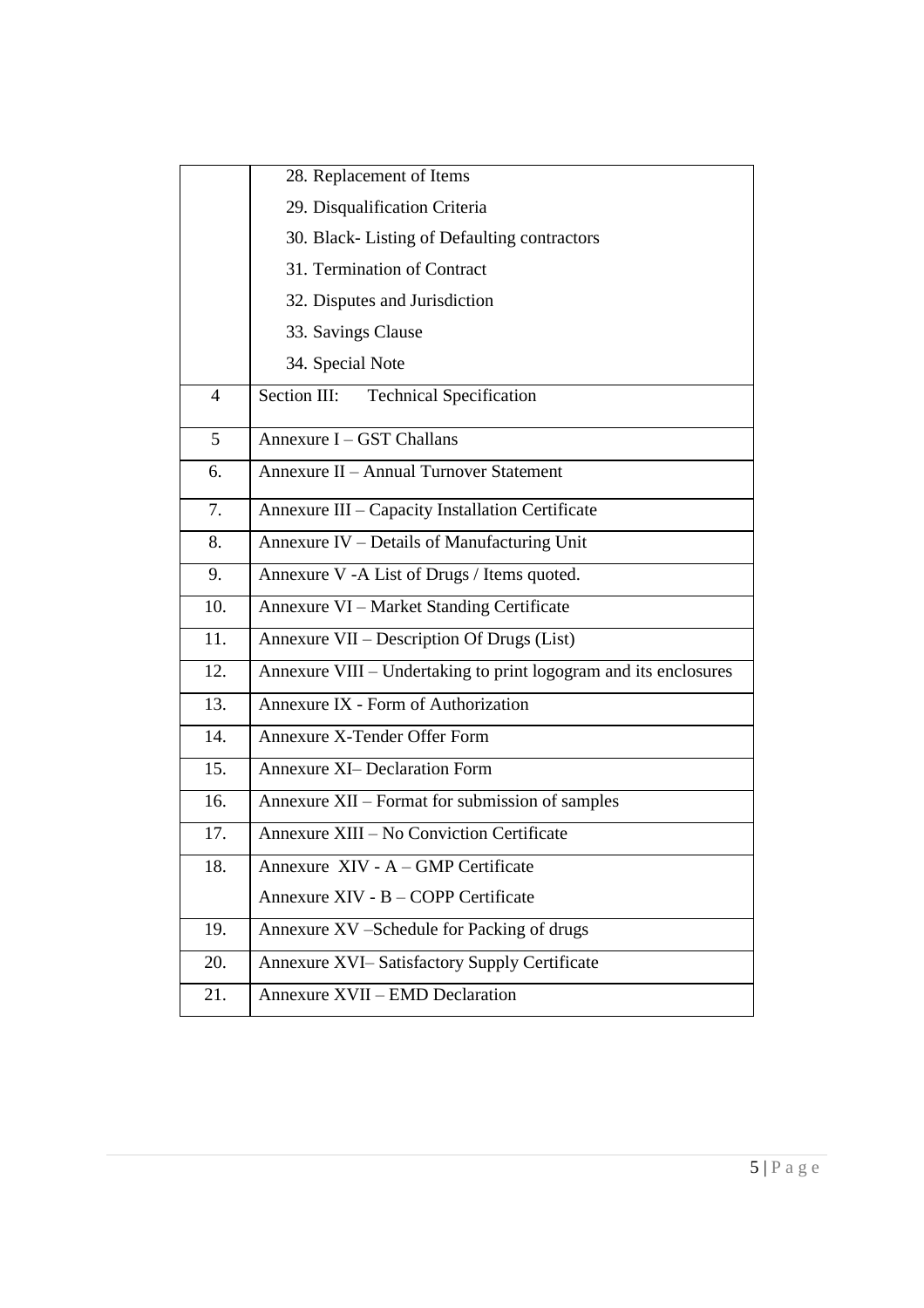# **SECTION – 1 INVITATION FOR TENDER**

- **1.** The Special Officer, BMCRI Super Speciality Hospital, Bangalore, hereby invite tenders from MANUFACTURERS OR AUTHORISED DEALER for supply of DRUGS, MISCELLENEOUS ITEMS as detailed in **Annexure VII** of this Tender, On Staggered supply Basis for 2 years. Primary Manufacturers /Authorised Dealer whose sales turnover for 3 years should be a minimum of 50 lakhs for each financial year i.e. **2019-20, 2020- 21& 2021-22.**
- 2. Tender Processing Fee as per the e-procurement Portal. Other details can be seen in the tender document.
- **3.** Tenderers are free to quote for any or all drugs / items listed in **Annexure VII. The evaluation of tender will be done on per UNIT Basis, denoted by the drug/item code.**
- 4. Tenders of only those Tenderers who fulfill the Terms and Conditions of this tender will be considered for evaluation. The tenders will undergo evaluation at every stage of processing and any tender found at any stage, not in conformity with the stipulated tender conditions including specifications / found to have uploaded defective and incomplete documents / samples of the items found not in conformity with the specifications or found defective either physically or analytically, will be rejected.
- **5.** Interested eligible Tenderers may obtain further information from the **Office of the Special Officer, BMC&RI Super Speciality Hospital, Bangalore–560002. Ph: 080 – 26981928, Tele Fax:080-26705883**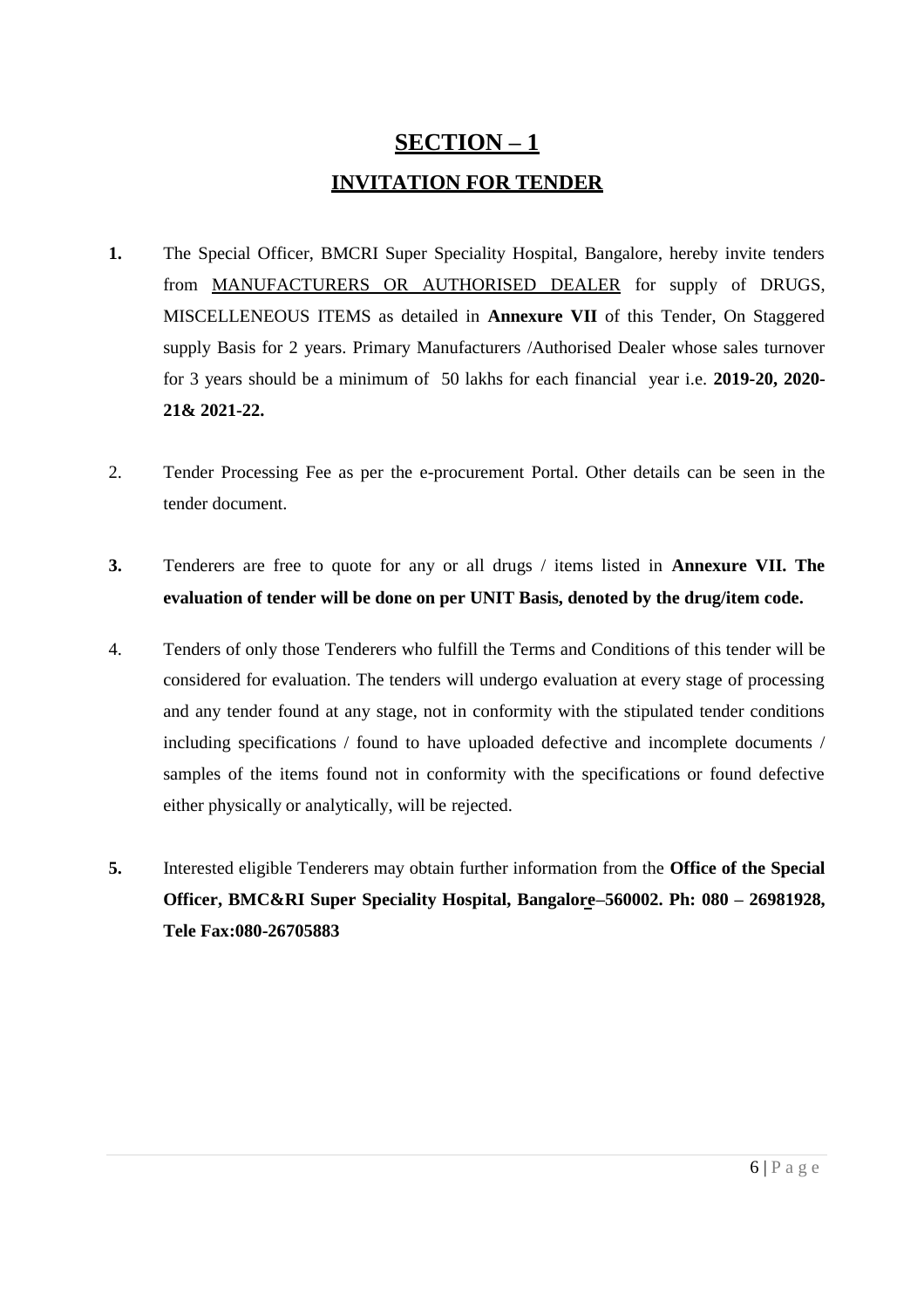#### **6. (a) Schedule of Events**

| Last Date for online/any other Queries on or before                         | 22/04/2022 2.30pm       |
|-----------------------------------------------------------------------------|-------------------------|
| Last Date for Uploading of Tender in<br>e-procurement platform on or before | 07/05/2022 4:00pm       |
| Last Date for Submission of Samples                                         | 10/05/2022 4.00pm       |
| Opening of Tenders Technical bid                                            | 10/05/2022 2.30 pm      |
| Pre Bid Meeting                                                             | 22/04/2022 2.30 pm      |
| Opening of Tenders' financial bid                                           | Will be intimated later |

**(b) Venue**: Office of the Special Officer, BMC&RI Super Speciality Hospital,

Bangalore – 560 002. [Tele Fax: 080-26705883 Ph.: 080-26981928].

**(c) Opening of Financial Bid: -** Financial bids of only those who are responsive in the technical bid will be opened on a date notified or on any further date to be notified /informed in the website of the hospital.

# **(d) Validity of Contract – will be for 24 months (2 Year) from the date of Award of Contract and may be extended with mutual consent for 6months.**

**(e)** Tenders shall remain valid for 180 days after the opening of technical bid; a Tender valid for shorter period shall be rejected by the purchaser, as Non-Responsive. Completed Tender document shall be uploaded through e-tendering system and to be addressed to the Special Officer, BMC&RI Super Speciality Hospital (PMSSY), Victoria Hospital Campus, K.R. Road, Bangalore–560 002, in the manner described under instructions in Section – II, on or before the last date and time stipulated.

-SD/-

Special Officer BMCRI-Super Speciality Hospital, Bangalore.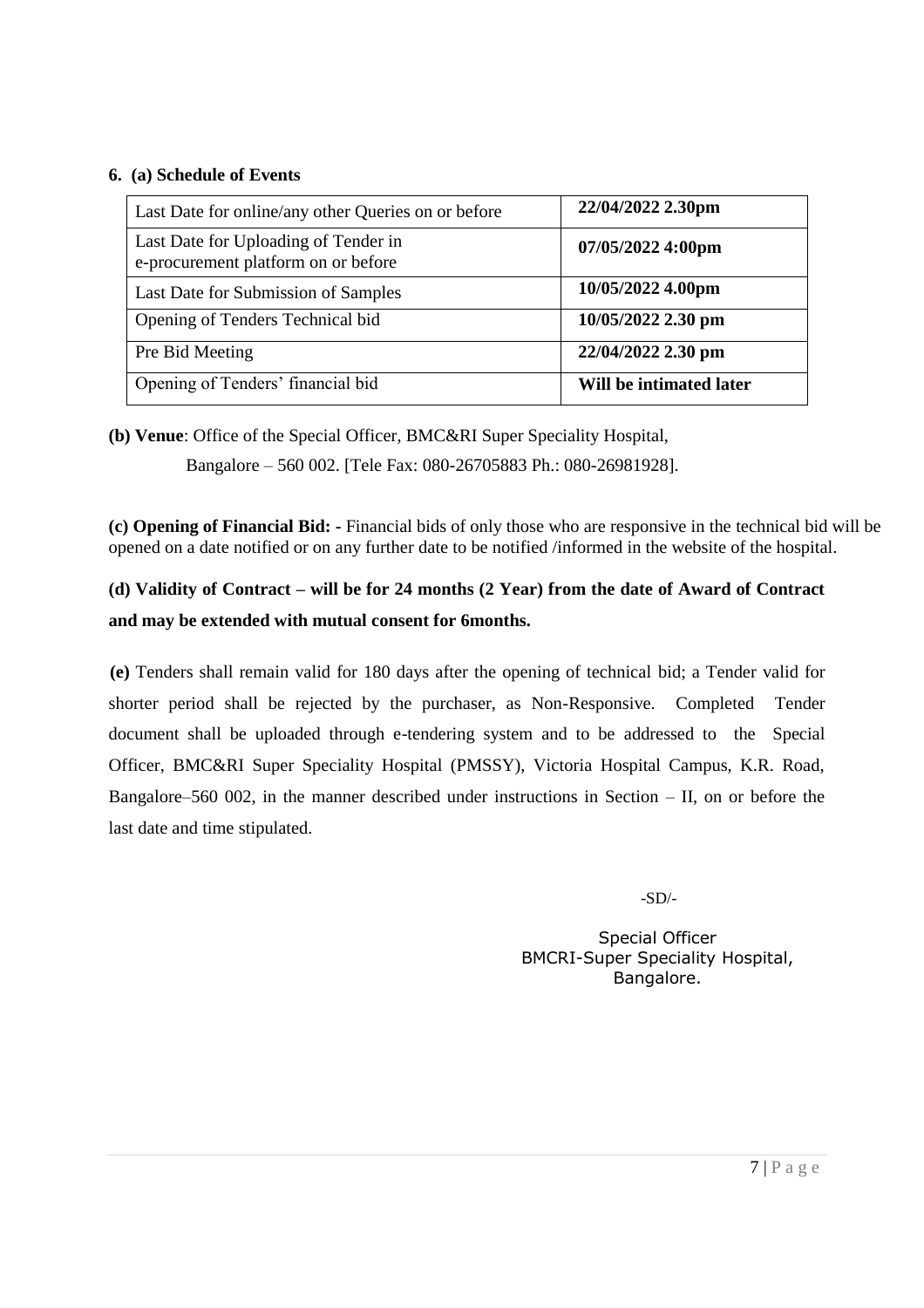# **SECTION-II TERMS AND CONDITIONS**

- **1.1** The Tender shall be uploaded only if the Tenderer is agreeable to all the Terms and Conditions of this Tender, which includes the Description and Specifications of the Items mentioned therein.
	- **a.** The Tenderer shall upload the tenders through e-tendering system for Technical Bid and Financial Bids**.**
	- **b.** Drugs required are listed with specific Code numbers and other details in **Annexure VII**.
- **1.2** Irrespective of the terms and conditions the Tenderer may have specified, only the terms and conditions specified in this tender shall be binding on the Tenderer and the tendering authority.
- **2.** The Tenderer shall upload the tender in the manner described here under:-

# **A. TECHNICAL BID SHALL CONTAIN DOCUMENTS LISTED UNDER TECHNICAL QUALIFICATIONCRITERIA.**

**A.1 Earnest Money Deposit**

The contractor/bidder Earnest Money Deposit (EMD) for participating is **EXEMPTED** as per **GO No. FD 675 Exp – 12/2020, Dated. 22.12.2020, However, EMD declaration** format as prescribed in Annexure – XVII, should be executed on Karnataka Government Stamp Paper of the value of Rs. 200-00 (Rupees Two Hundred only) and uploaded.

- **A.2 PAN Number and copy** to been closed
- **A.3 GST Certificate and the GST challans of last three months from the date of notification of tender** as per **Annexure-I** or in the valid format issued by the concerned authorities shall be **uploaded** otherwise will be considered as **"Non-Responsive"**.
- **A.4 Annual Sales Turnover statement** with minimum of Rs. 50 lakhs for preceding all three financial years 2019-20, 2020-21 & 2021-22 certified by Chartered Accountant as per **Annexure-II** shall be uploaded otherwise will be considered as **"Non-Responsive"**.
- **A.5** a) **Details of manufacturing unit** signed by the authorized signatory to be enclosed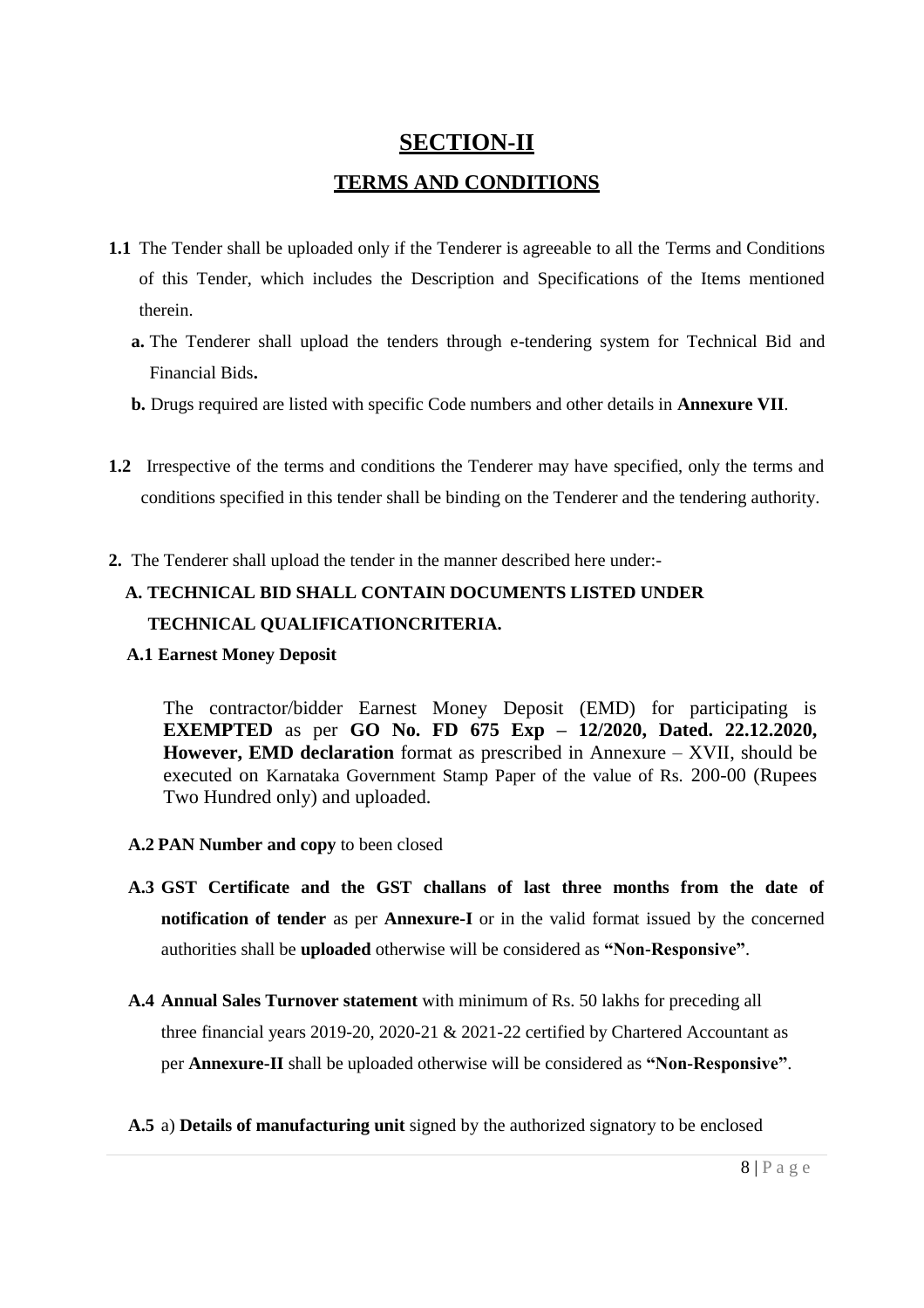as per **ANNEXURE – IV** and **Capacity Installation certificate** as per **Annexure III.**

- **b)** Notarized copy of the Manufacturing license issued under the Drugs & Cosmetics Act 1940 and Rules, duly renewed up to date along with list of products permitted (Items quoted) should be uploaded otherwise will be considered as **"Non-Responsive"**
- **c)**In case of **Manufacturing License applied for renewal**, it is insisted to upload the validity certificate from the licensing authority in respect of their license that it continues to be valid during the period of tender process i.e. after submission for the renewal, till the time the license is actually been renewed, shall be uploaded otherwise will be considered as **"Non-Responsive"**.
- **A.6 List of Drugs / items quoted** by the tenderer to be furnished separately as per **Annexure-V**
- **A.7 Market Standing Certificate** issued by Competent Authority Director of Drugs Control Department for preceding three years 2019-20, 2020-21 & 2021-22 shall be uploaded as per **Annexure –VI** otherwise will be considered as **"Non-Responsive"**.
- **A.8 Annexure- VIII** along with its enclosures duly signed by the authorized signatory Refer Section I, 1 (a) for undertaking to print logograms as per the format shall be uploaded otherwise will be considered as **"Non-Responsive"**. Logograms are exempted for consignment basis orders and instruments.
- **A.9** The **Certificate of incorporation** signed by the Registrar of Companies (ROC) notarized shall be uploaded otherwise will be considered as **"Non-Responsive"**.
- **A.10** Attested Copy by a notary of the **valid updated import license**  for imported items shall be uploaded otherwise will be considered as **"Non-Responsive"**. Notarized copy of Registration certificate issued by the Drugs Controller General of India, New Delhi.
- **A.11 The form of Authorization,** referred in **Annexure – IX**, in original, shall be uploaded otherwise the tender will be considered as **"Non –Responsive".**
- **A.12 a) Tender Offer Form** with an undertaking to abide by the terms and conditions of the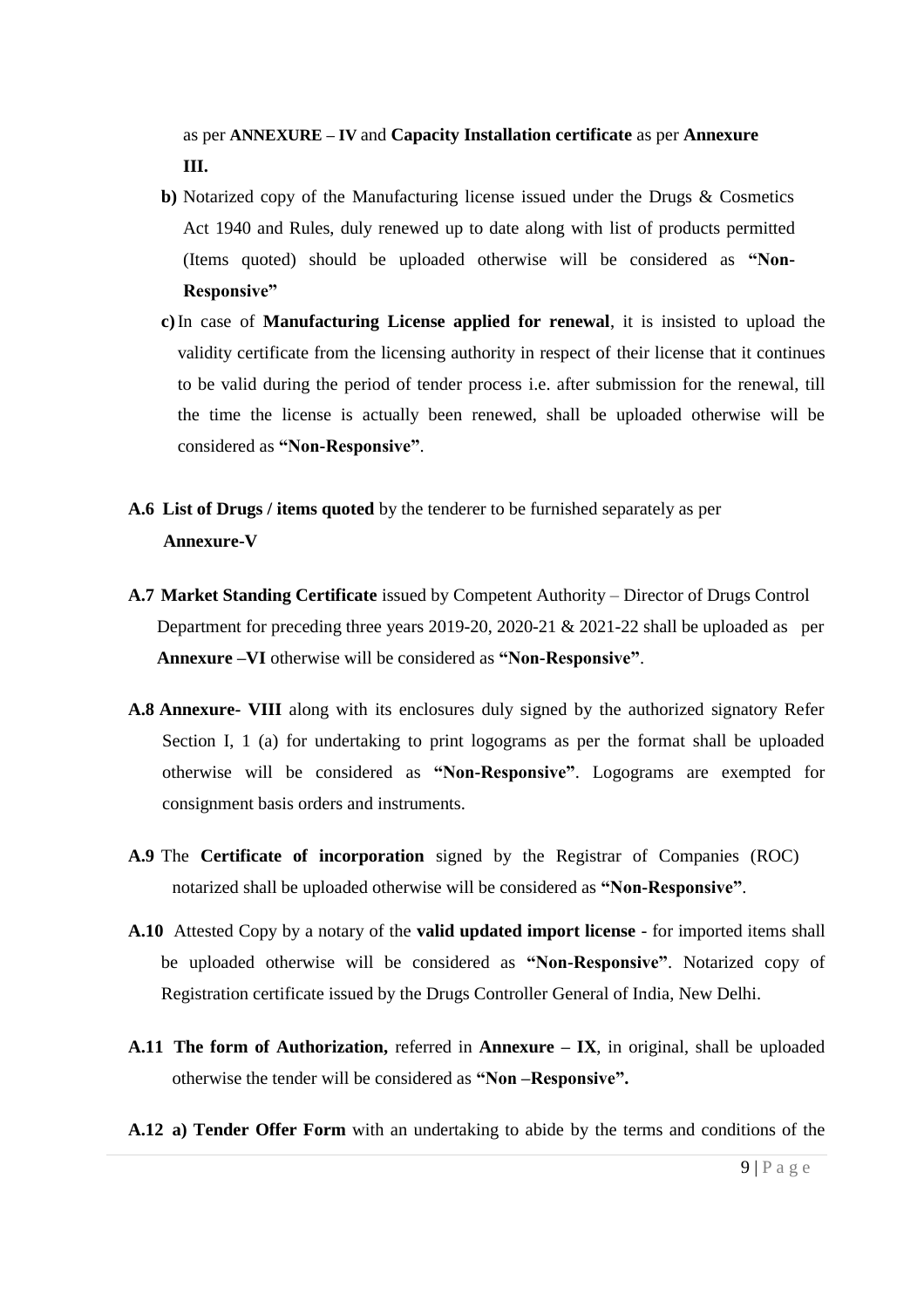tender in the format as per **Annexure X** shall be uploaded otherwise will be considered as **"Non-Responsive"**

- **b) Declaration** from the Tenderer in the format as per **Annexure XI** shall be uploaded otherwise will be considered as **"Non-Responsive"**.
- **A.13** Attested copy of **valid SSI certificate** issued by Director of Industries Commerce, Government of Karnataka shall be uploaded, by SSI units of Karnataka otherwise they will not be considered as SSI units of Karnataka.
- **A.14 No Conviction Certificate** from the Office of the Drug Controller stating that the manufacturer has not been convicted by any court of law as per **Annexure XIII**
- **A.15GMP and COPP certificates** for the items quoted should be compulsorily uploaded else the item for which the certificate is not enclosed shall be rejected or considered **Non responsive. The GMP certificate** should be valid as on the date of notification as per **Annexure XIV**
- **A.16 i) The documents / certificates should be under the name and address of the premises where items quoted are actually manufactured** otherwise will be considered as **"Non-Responsive".**
	- a) The Documents uploaded should be clearly visible failing which such documents shall not be considered.
	- b) The documents uploaded in general documents should be named individually.

**ii)** The tenderer quoting for items under import license shall produce the following documents and as per the prevailing international norms or bilateral agreements between India and the exporting country.

**iii)** However, in case of **"New Drugs"** as defined at Rule 122-E of the Drugs & Cosmetics Act, which may fall short of 3years Market Standing, the bidder is allowed to claim it as

New Drugs as defined.

- a) The bidder should furnish the **Market Standing Certificate** for the period over which he has manufactured and sold.
- b) The bid validity shall be for 180 days from the date of technical bid opening, an undertaking for the same should been closed.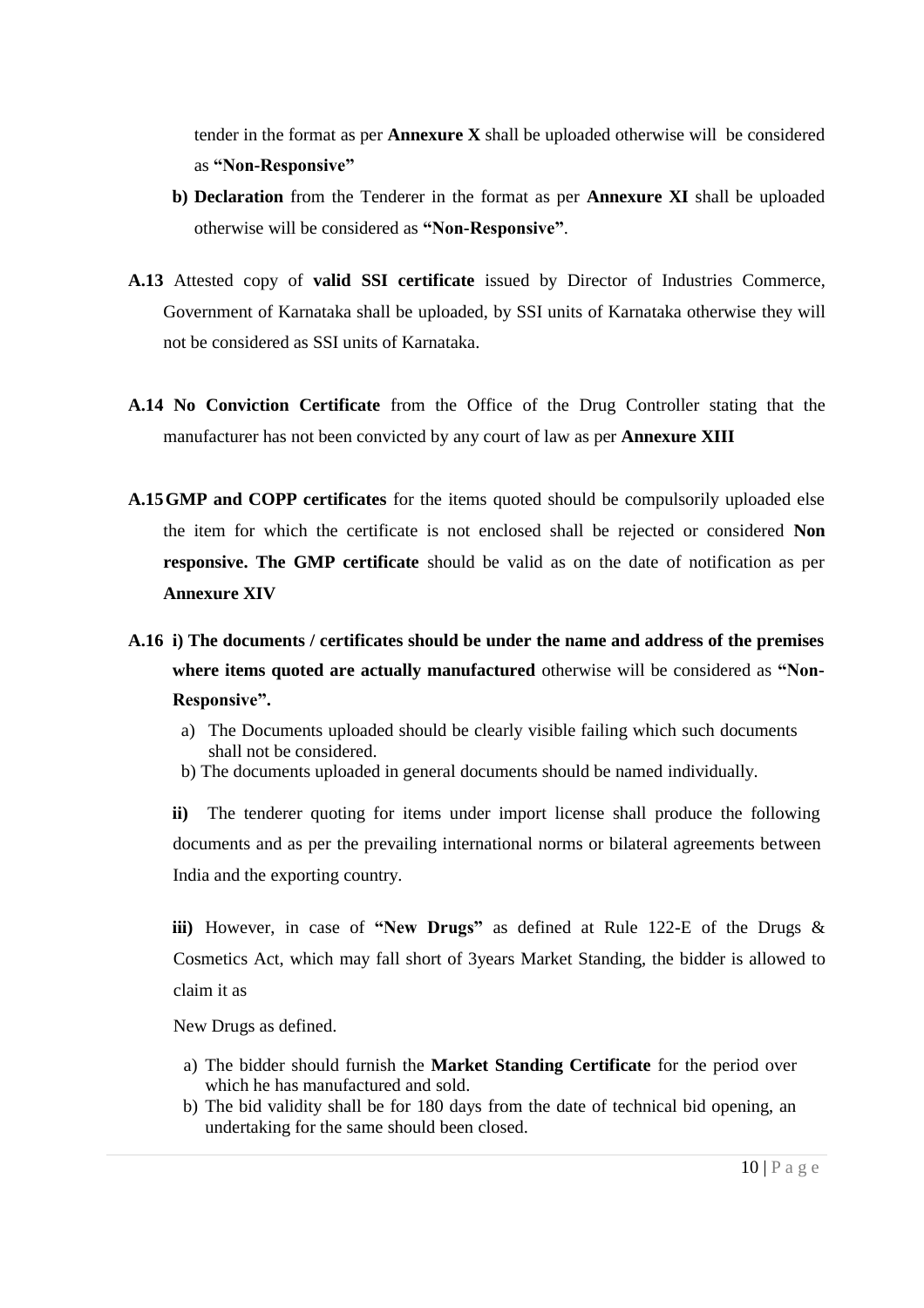c) Nonrefundable fee of Rs.5000/- towards Tender form to be paid in the form of DD favoring "Special Officer" BMC&RI SUPER SPECIALITY HOSPITAL (PMSSY), payable at Bangalore. The original DD shall be submitted to Special Officer, BMC& RI SUPER SPECIALITY HOSPITAL (PMSSY) on or before 15/09/2021. And scanned copy of DD to be uploaded in thee-portal.

## **B. FINANCIAL BID SHALL CONTAIN THE DOCUMENTS LISTED HEREUNDER:**

#### **B.1 (i) PRICESCHEDULE**

**a)** Price Schedule format shall be furnished in the e-procurement platform.

## **The rate quoted per unit for landed/basic price shall be inclusive of all taxes as applicable.**

- **b)**The rate quoted in the e-procurement platform format should be for the unit. The Tenderers are strictly prohibited to change / alter specification or unit size given in the e-procurement platform format otherwise the rates offered will not be considered.
- **c)** The Tenderers are required to furnish the break up details of landed price as per the eprocurement platform format. The landed price which shall include all the above components shall be the criteria for evaluation of financial bid under e-Portal of this tender**.**

#### **B.2** Both the Technical Bid & Financial Bid for supply of DRUGS, SURGICALS &

MISCELLENEOUS shall have to be uploaded under appropriate headings.

- a) In the event of any discrepancy with respect to the rates quoted the Purchaser reserves the right to accept the lowest rate.
- b) All pages of the Tender except for printed literature if any enclosed shall carry the full signature of the person signing the Tender.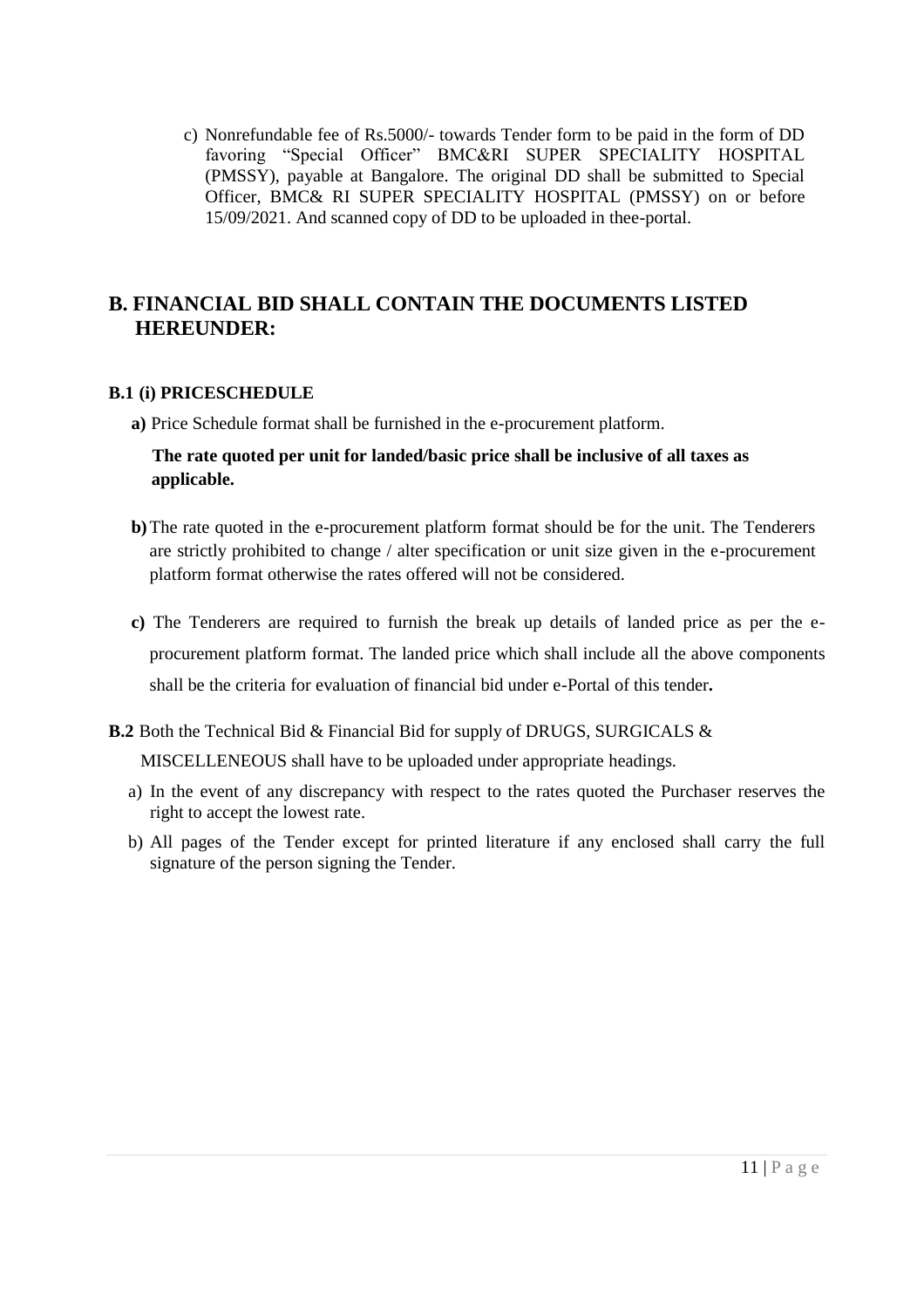#### **TERMINOLOGY**

**a)** The term "Authorized Signatory", means a Proprietor or a Managing partner in executive cadre, in a Proprietorship Concern / Partnership Firm or a person who is working as Managing Director/DirectorFinance/DirectorMarketing/GeneralManager/AssistantGeneralManager / Manager / Company Secretary in the Tenderer Company, who has authority to take decision

on the spot with regard to all the aspects of the tender.

- **b)** The term **"PURCHASER"** for the purpose of placing the order, accepting / rejecting the goods, payments and sending samples, for testing includes Special Officer, BMC&RI Super Speciality Hospital (PMSSY), Bangalore and any other authorized by the His / Her, who are bound by the Contract in pursuance of this Tender, while purchasing Drugs.
- **c)** The term **"TENDERER"** means the Primary manufacturer/Importer participating/Authorized Dealer in this tender.
- **d)** The term "**CONTRACTOR"** refers to the successful Tenderer who has entered into an agreement with Special Officer, BMC&RI Super Speciality Hospital, Bangalore for the purpose of supplying **DRUGS** as mentioned in this tender.
- **e)** Loan License Manufacturers (Manufacturers engaged in manufacturing under "Loan License" obtained under Drugs and Cosmetics Act and Rules) are not considered as Primary Manufacturers and hence are not eligible.
- **f)** SSI units of Karnataka State shall be given price preference in accordance with New Industrial Policy 2009-14 provided that they fulfill all the other prescribed criteria and become responsive and if the policy is in operation as on the date of Tender Notification.
- **g)** Domestic Small Scale Industrial Unit means an industrial unit in which the investment in fixed assets in plant and machinery, whether held on ownership or on lease or by hire purchase, does not exceed rupees one crore, and which manufactures the goods within the state and registered with the Director of Industries and Commerce," Government of Karnataka and their registration is valid as on the last date of submission of tender.
- **h)** The Special Officer, BMC&RI Super Speciality Hospital, Bangalore shall be the Tendering Authority for the purpose of this tender.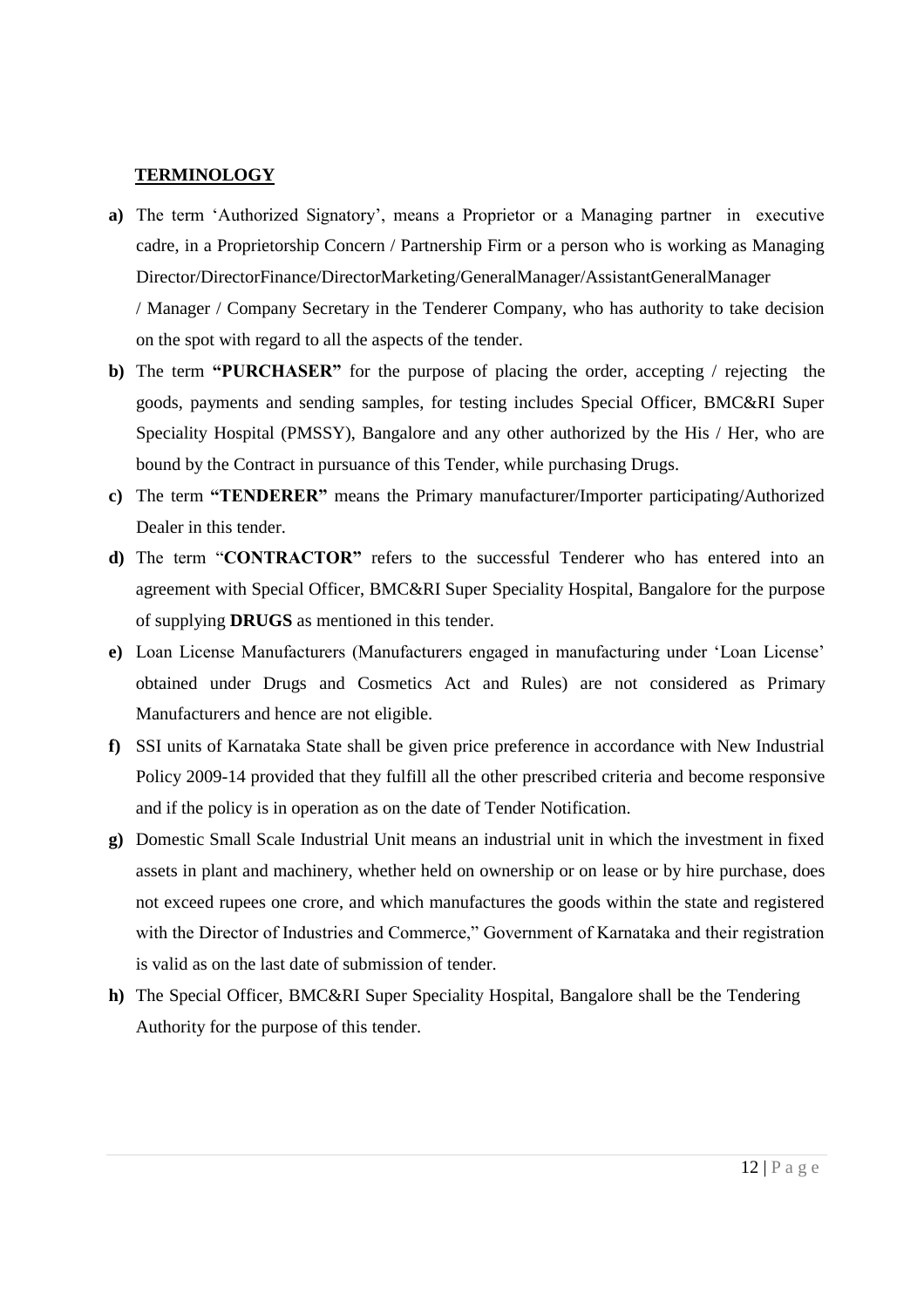## **GENERAL CONDITIONS**

- **1. The language of the Tender shall be English.** In case, the original documents are issued in vernacular, the translation certified by the authority signing the original / by a notary should be uploaded along with the original.
- **2.** The Tender Inviting authority may, at his discretion, extend the deadline for submission of Tenders, in which case, all rights and obligations of the Tendering authority and the tenders subjected to the previous deadline, will thereafter be subject to such extended deadline.
- **3.** The Special Officer, BMCRI-Super Speciality Hospital, Bangalore reserves the right to cancel the tender at any point of time without assigning any reasons.
- **4.** Technical Bids will be opened by the Tender Scrutiny Committee constituted by the Special Officer, BMC&RI Super Speciality Hospital (PMSSY) on **10/05/2022 at 2-30 p.m.** in the **"Office of the Special Officer, BMC&RI SUPER SPECIALITY HOSPITAL (PMSSY), Bangalore–560 002".** Interested Tenderer or their authorized representative who may choose may be present.

**Financial Bids** of only those companies which satisfy the standard criteria laid down on the basis of the details furnished by the Tenderer in Technical Bids [under terms and conditions for Technical bid (Section II)] will be opened on a date notified or any further date to be notified/informed to the responsive bidders.

- **5.** Entry to participate in the Tender Opening Committee Meeting shall be restricted to only one person per tenderer who shall be the "Authorized signatory".
- **6.** The Tenderer or his Authorized Representative who is present shall produce the authorization letter and sign in the Attendance Register evidencing his presence during the opening of tenders, authorized by tenderer / authorized signatory.
- **7.** The Tenderer shall bear all costs associated with the preparation and submission of his tender and the Tender inviting authority / Purchaser will in no case be responsible or liable for these costs, regardless of the conduct or out-come of the Tendering process.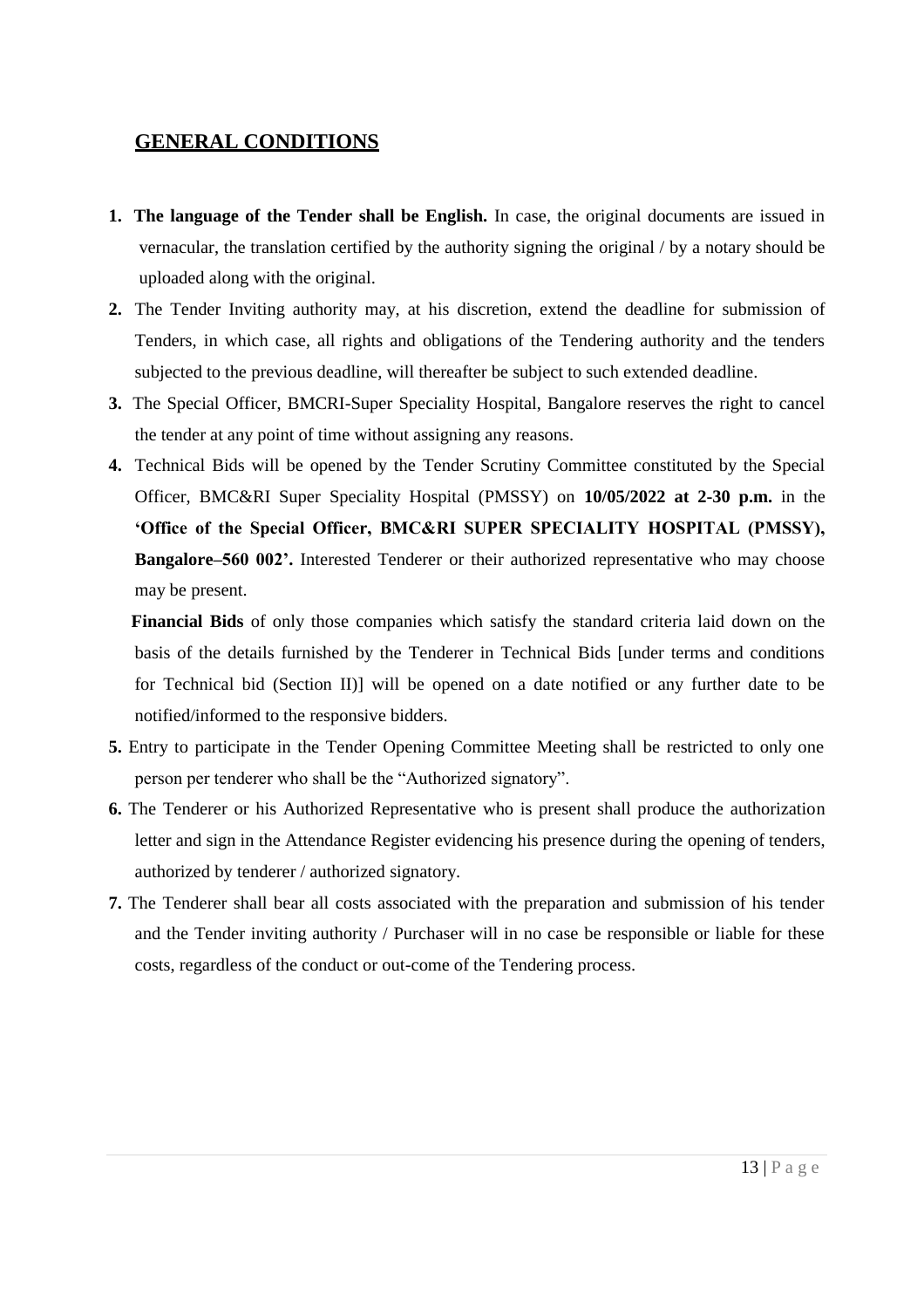#### **8. SUBMISSION OFSAMPLES**

**a)** The tenderer shall submit the samples to The Special Officer, BMC&RI Super Speciality Hospital (PMSSY), Bangalore as per Quantity indicated in **Annexure-XII** and enclosed to Annexure XII for item scheduled in **Annexure VII**, within the time schedule prescribed on working days between 10 AM to 4 PM. The sample that will be submitted should be labeled with the name of the tenderer. The acknowledgement letter for the sample submitted shall have details of the samples like Brand, Batch Number etc.

**b)** Sample submission is compulsory for all the bided Items, even though the same sample / item has been previously supplied to this Hospital. No Purchase Orders references shall be considered for sample submission.

**c)** The sample shall be in original form in which supplies will be made, if the contract is awarded. Samples are exempted from the printing of the logogram; however, the logogram is compulsorily for the supplies if the tender is awarded.

**d)** The cost of the sample shall not be payable by the Tender Inviting Authority.

**e)** The sample submitted will not be returned to the Tenderer either successful or unsuccessful, under any circumstances.

**f)** Bidder shall upload the scanned copy of original acknowledgement of sample submission in the e-portal. If the bidder fails to upload the scanned copy of acknowledgement of sample submission, his tender application is liable to be rejected**.**

## **9. QUOTATIONS**

Tenders have been invited in the **for Drugs, Surgicals and Miscellaneous Items.** The Tenderer should quote the rates for the same. The composition and strength and specification of the product, should be as per details given in **Annexure VII.** The rate quoted shall be for the Unit Pack shown against the item in Annexure VII. Also the pharmacopoeia specifications i.e., IP/BP/USP should be clearly mentioned against the drug quoted as per provision of Drugs & cosmetic act1940.

**1. The quotations shall be the rate Inclusive of all taxes, should be quoted for the required drug, as per the orders and according to the unit asked for in accordance**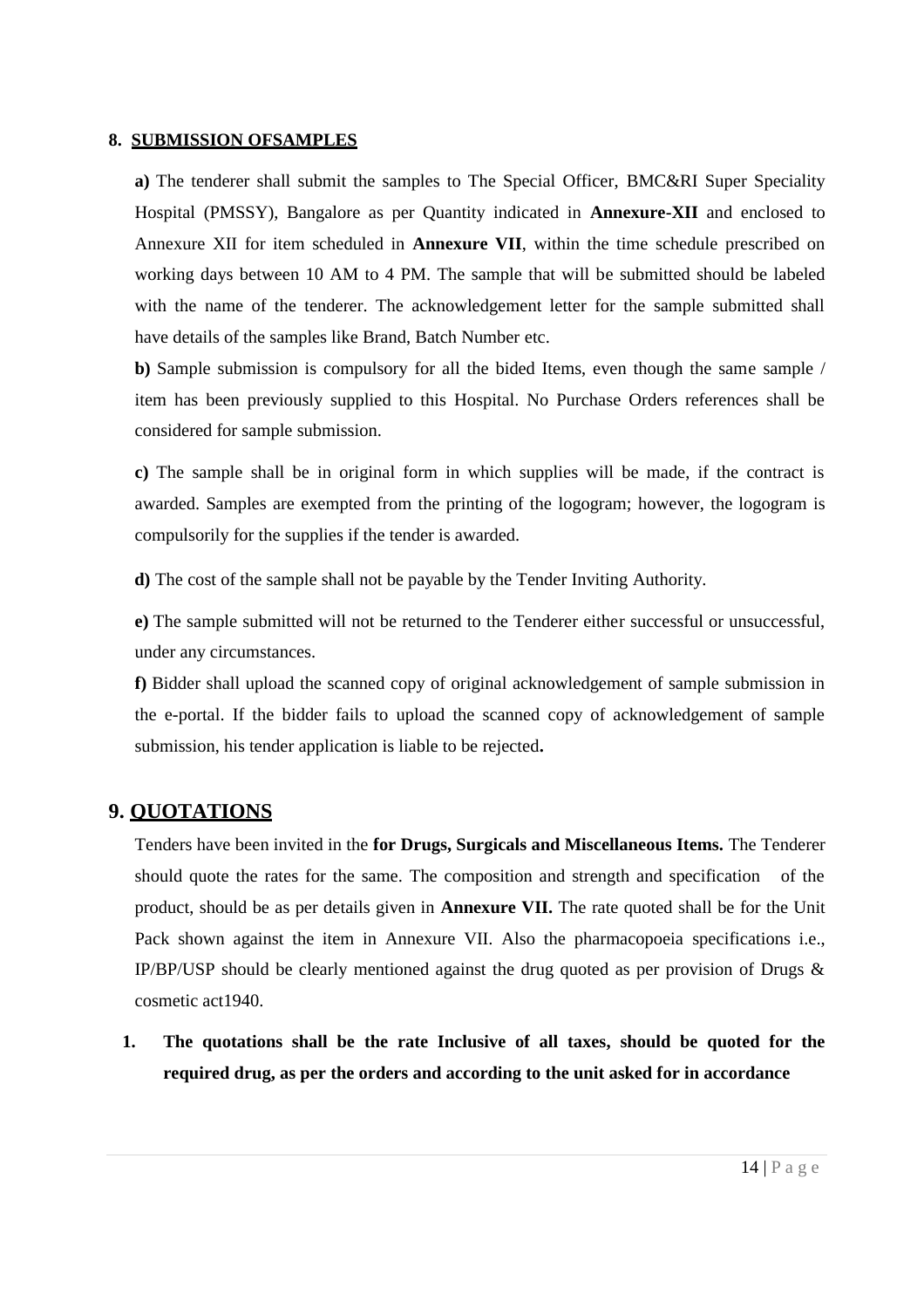**with the price bid format provided in this tender. This price shall be the criteria for evaluation of financial bid.** Tender for the supply of drug, with conditions like "at CURRENT MARKET RATE" "SUBJECT TO AVAILABILITY" "SUPPLIES WILL BE MADE AS AND WHEN SUPPLIES ARE RECEIVED" ETC., will not be accepted. Handling, clearing, transport charges etc., will not be paid. **The deliveries should be made as stipulated in the purchase order placed with successful Tenderers by this office in staggered orders for every quarter or as and when required.**

**2.** The rates quoted should not be linked to the quantum of the order or destination.

**a)** The rates quoted should be to deliver the supplies to the addressee at the destination to the hospital at no extra cost.

**b)** No Tenderer shall be allowed at any time on any ground whatsoever to claim revision of or modification in the rates quoted by him during the contract period. Clerical error, typographical error, etc., committed by the Tenderers in the tender forms shall not be considered after opening of the tenders.

## **10. EARNEST MONEY DEPOSIT**

The contractor/bidder Earnest Money Deposit (EMD) for participating is **EXEMPTED** as per **GO No. FD 675 Exp – 12/2020, Dated. 22.12.2020, However, EMD declaration** format as prescribed in Annexure – XVII, should be executed on Karnataka Government Stamp Paper of the value of Rs. 200-00 (Rupees Two Hundred only) and uploaded.

## **11. SECURITY DEPOSIT AND CONTRACT.**

**a)** The Tenderer whose offer is accepted as L-1/ L-2 /L-3 preferred tenders, on being informed, should execute a Contract Agreement on Karnataka Government Stamp Paper in duplicate of the value of Rs. 200-00 (Rupees Two Hundred Only , cost to be borne by the Tenderer). A copy of the contract agreement will be given to the Tenderer. The Specimen form of agreement will be available in this office.

#### **b) Security Deposit**

The Successful Tenderer whose offer is accepted as L1/L2/L3 shall be required to pay a Security Deposit. Security deposit shall be 3% as per **GO No. FD 675 Exp – 12/2020, Dated. 22.12.2020** for period of two years. The Security Deposit should be furnished in respect of each contract on or before the due date fixed, in the form of Demand Draft drawn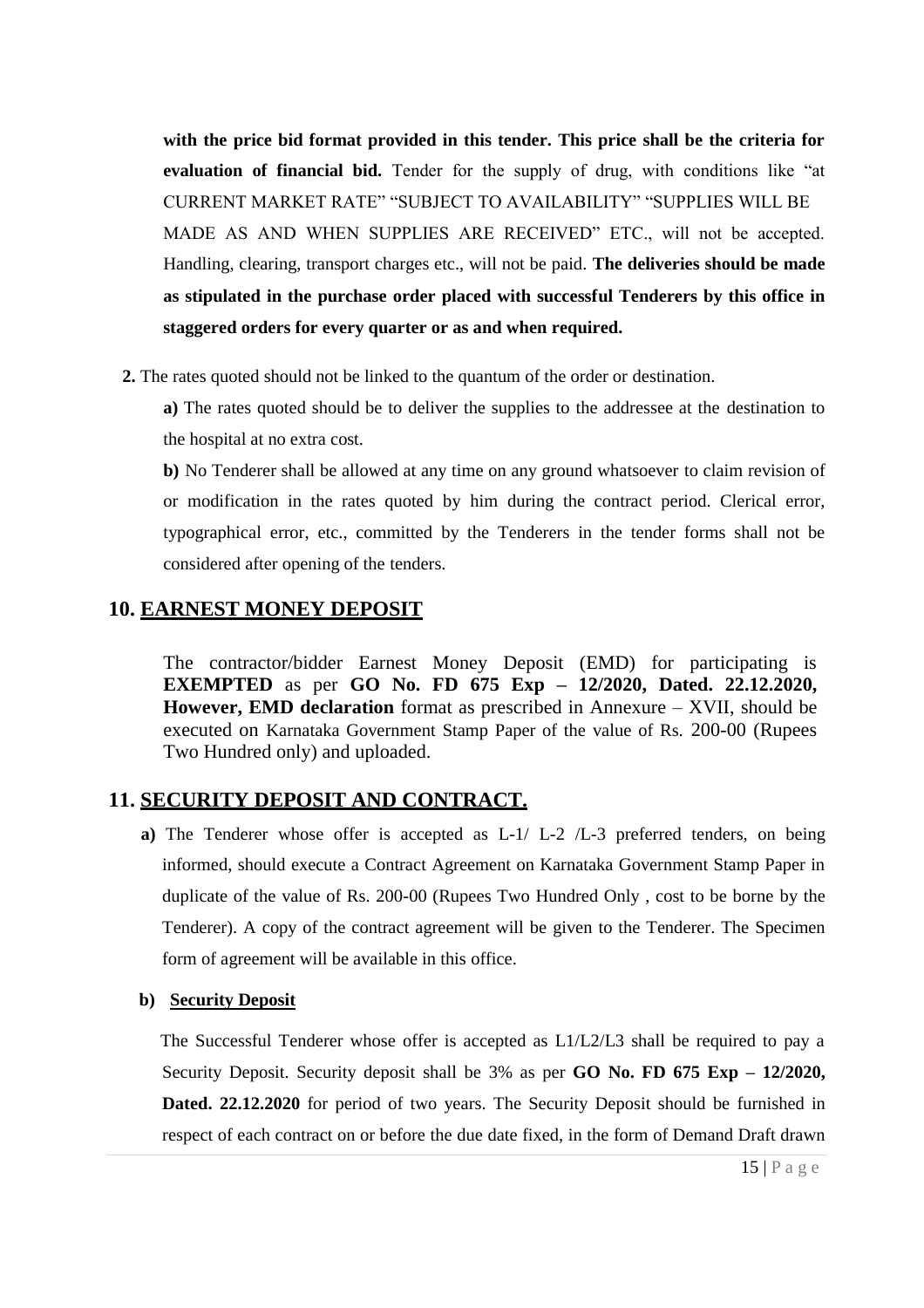in favor of the Special Officer, BMC&RI Super Speciality Hospital (PMSSY), Bangalore payable at Bangalore. No other form of Security Deposite is acceptable.

- **c)** The agreement along with the specified **"Security Deposit**" should be submitted within **TEN DAYS** from the date of receipt of the intimation of the Acceptance of Offer / Award of Contract.
- **d)** Agreement not accompanied by the Security Deposit or any partial agreement deleting certain clauses /items, will not be accepted, and will be deemed as non-submission of agreement and violation of the Tender Condition and the Earnest Money Deposit of such Tenderers will be forfeited to the BMC&RI Super Speciality Hospital(PMSSY), Bangalore without notice. Further, such Tenderer ceases to have any rights whatever in this regard with respect to his tender or the Contract issued thereon.
- **f) i)** The Earnest Money Deposit of such successful Tenderer, who fails to execute the Agreement / who fails to furnish the Security Deposit within the stipulated period / who furnishes partial agreement deleting / altering the specified clauses will be forfeited to the BMC&RI Super Speciality Hospital (PMSSY), Bangalore and his tender will be rejected and the company will be Black Listed and he will be liable for all damages caused including the liabilities to pay any difference between the prices accepted by him and those ultimately paid for the procurement of the drugs concerned by the Special Officer, BMC&RI Super Speciality Hospital(PMSSY), Bangalore. Such damages shall be assessed by the Special Officer, BMC&RI Super Speciality Hospital (PMSSY), Bangalore, whose decision is final in the matter.

**ii.** The original agreement shall be with the Tendering authority. The Tenderer shall collect the signed copy of the agreement on his own. The purchaser will not be responsible for the loss of the copy not collected by them.

- **g)** Violation of any of the Clause of the Agreement shall be deemed as violation of Terms and Conditions of this Tender.
- **h)** Item name in the bill should be same as the items name in the purchase order. Else the bills will not be considered.
	- **i)** The Contractor is permitted to claim the Security Deposit on completion of the contract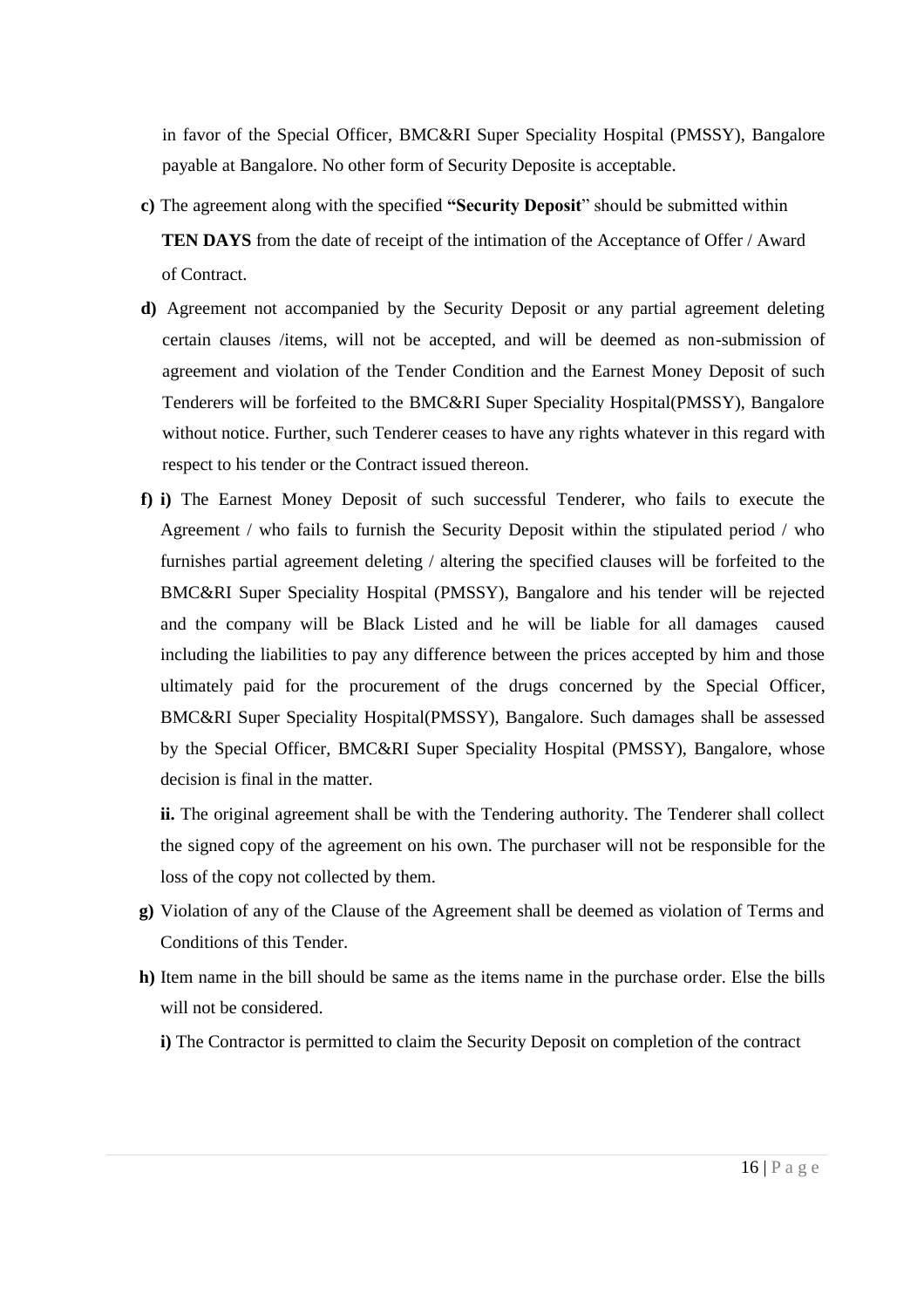Period or after executing all the supplies satisfactorily, whichever is later. The refund of the Security Deposit shall be subject to satisfactory performance of the contract as per the terms and conditions of the contract. The Security Deposit not claimed within one year from the date of expiry of the contract shall be forfeited to the BMCRI Super Speciality Hospital, Bangalore without notice.

#### **12.FALL CLAUSES**

**1)** The price quoted shall not in any case exceed the maximum wholesale ceiling price (bulk), if any, fixed by the Govt. of India / NPPA / State Government or the Whole Sale price fixed by the tenderer for General Market. The Tenderer shall mention such fixed rates in the quotation sheet against each item quoted.

**a)** The rate quoted for the Drugs supplied under this Contract, in no event shall be more than the lowest price quoted at which the contractor sells his products of identical description to any other persons, State, Union territory, Corporation, Board, University, Trust, Local authority, Company or any others including his own dealer, distributor, stockiest, agent during the period of the currency of Contract.

**b)** If at any time during the period of contract, the contractor reduces the sale price of such products to any other persons, State, Union territory, Corporation, Board, University, Trust, Local authority, Company or any others including his own dealer, distributor, stockiest, agent during the period of the currency of contract at a price lower than the price quoted in this contract, he shall forthwith notify such reduction or sale to the Special Officer, BMC&RI Super Speciality Hospital (PMSSY), Bangalore. The price payable under this contract shall correspondingly be reduced to the same extent as was sold to such others. Under no circumstances the rate quoted shall be higher than the price notified under Drugs Price Control Order issued from time to time.

**2)** Request for price revision due to increase in tax will be considered only for such batch or batches of products, which have suffered such increase in tax. Correspondingly, the Contractor shall pass on the benefit due to decrease in or exemption of excise duty or any other tax to the BMC&RI SUPER SPECIALITY HOSPITAL (PMSSY) and should produce the "Gate Pass" issued by the Excise department.

The Contractor pleading for such price revision shall produce all the necessary comparative documents issued by the Competent Authority and shall also provide such additional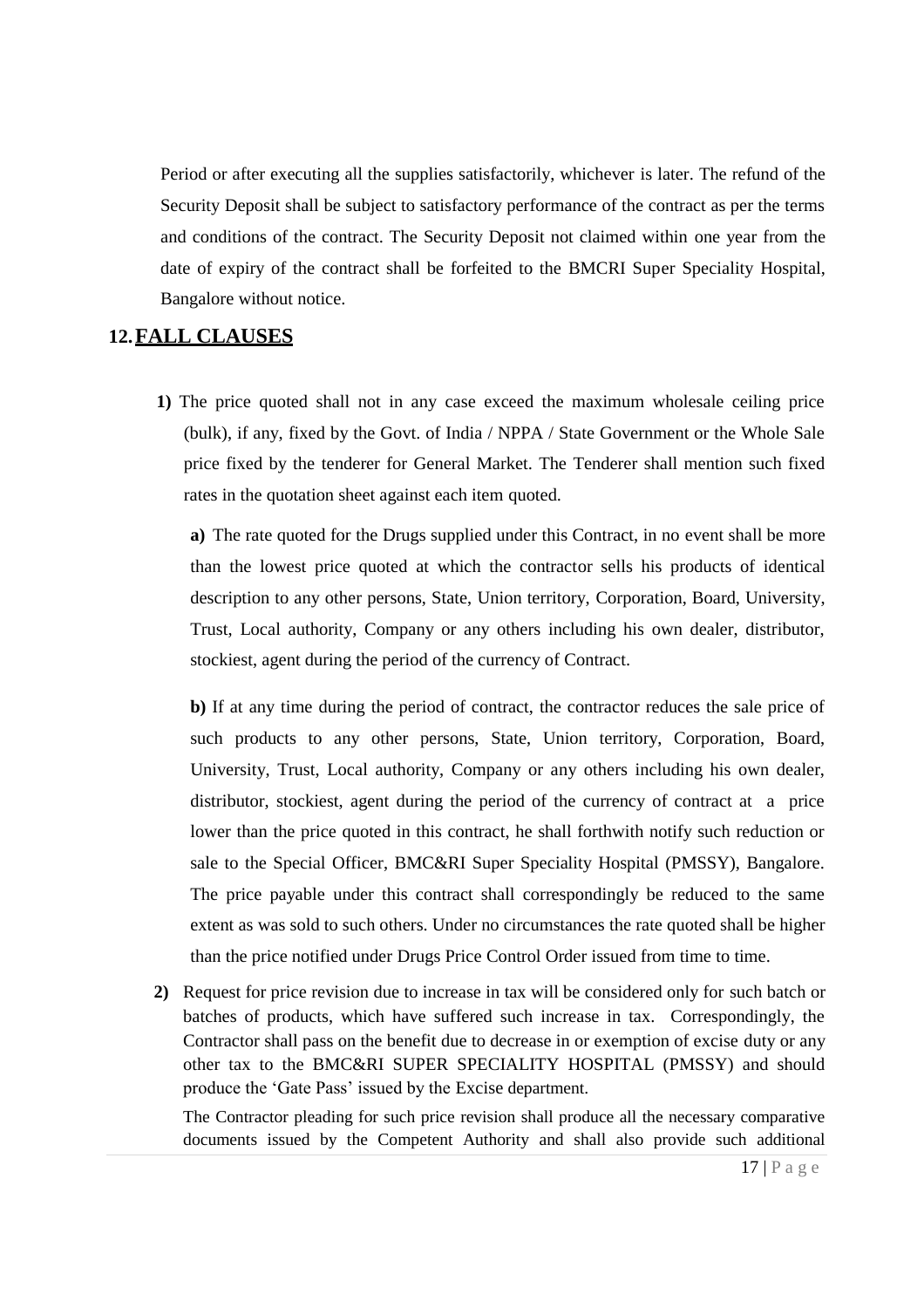information / documents which the Purchaser may desire for taking decisions.

**3)** Failure to notify the Purchaser to pass on such benefits due to decreased Excise duty or Customs Duty (Wherever applicable) Exemption accorded shall entail disqualification of the Contractor and forfeiture of the Security Deposit due if any and firm will be Black Listed.

## **13. STANDARDS AND SPECIFICATIONS.**

- **1)** The Drugs supplied shall conform to the Quality Standards including the standards specified for packing materials under Drugs and Cosmetics Act and Rules framed there under.
- **2)** The Drugs shall be labelled as per provisions under Drugs and Cosmetics Act and the Rules made there under. The size of the label shall be proportionate to the size of the container.
- **3)** The packing shall be in accordance with the General Specifications and Individual Specifications shown against the item in **Annexure VII**.
- **4)** Each consignment of supply shall be accompanied by Report of Tests and Analysis of batch / batches of Drugs issued by authorized laboratories. Supplies, without Report / Reports of the Tests and Analysis as prescribed under Drugs and Cosmetics Act and the Rules made there under for each batch, will be rejected and will be deemed as "Not Supplied" even if the consignment is left in the premises of the Purchaser for whatsoever reason.
- **5)** The successful Tenderer on being informed shall upload the details of protocols of the Tests and Analysis to be carried out for ascertaining the quality of the product duly approved by the Drugs Controller, if such protocols are not available in the Pharmacopoeia.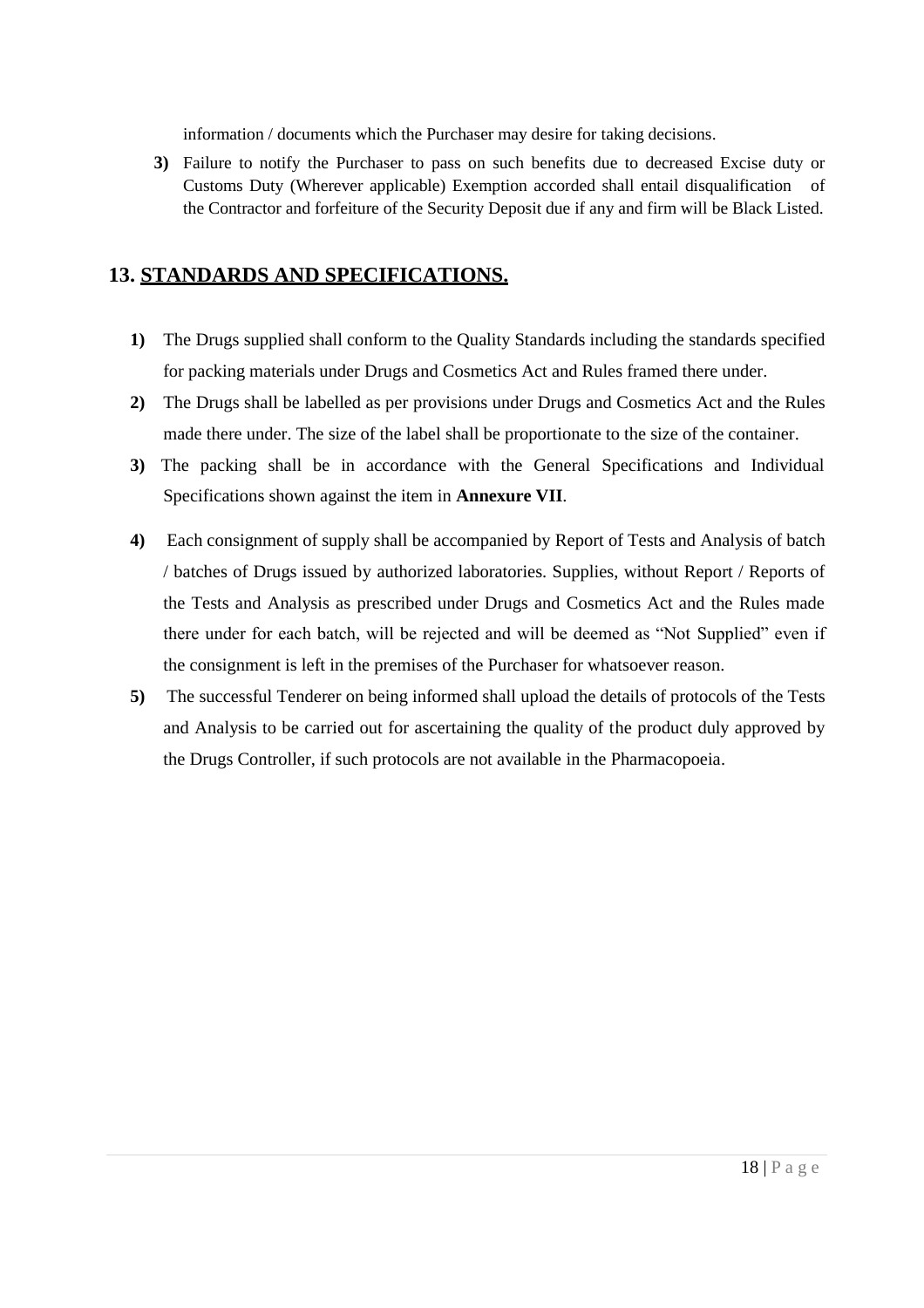## **14. PACKING**

- **1.** Drug should specifically indicate storage requirements on labels and on each and every container and should be transported in appropriate containers to ensure stability in transit from the point of shipment to the destination.
- **2.** In case of Drugs, the packing components which come in direct contact with the drug (containers and closures) shall conform to the specifications stated in **Annexure XV** of this Tender. All packing must be tamperproof.
- **3.** The contractor shall provide such packing for the goods including the outer bulk packs, required to prevent their damage or deterioration during handling and transit to their final destination as indicated in the orders.
- **4.** The packing shall be strong enough to withstand without limitation, rough handling during transit and exposure to weather conditions, prevailing in the Karnataka State during transit and storage.
- **5.** The goods shall be packed using virgin packing materials in such a manner as to ensure delivery in good condition. The supplies packed in used / recycled containers will be rejected and such supply will be deemed as **Below Standard** supply and such company will be liable to be blacklisted.
- **6.** Supplies with smudged, corrected, over-written or masked labels due to whatever reason will be rejected. The logos printed should be such that they do not mask the contents of the label.
- **7.** It should be ensured that only first use packaging material of uniform size including bottle and vial is used for making supplies.
- **8.** All primary packing containers should be strictly conforming to the specification included in the relevant pharmacopoeia and the Drugs & Cosmetics Act and rules.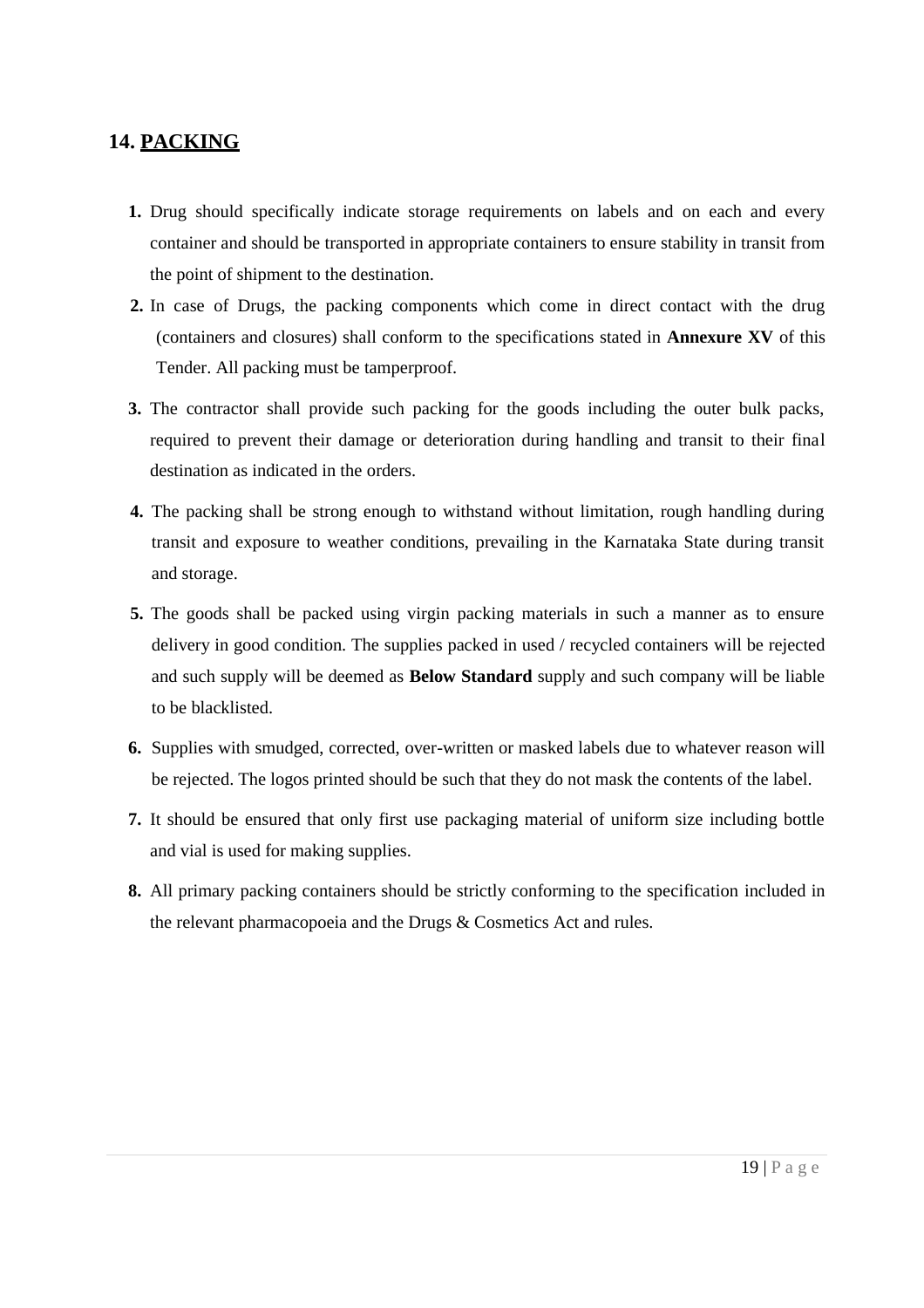## **15.LABELS & LITERATURE**

- **1.** In case of products indicated with [**#**]??? mark, product literature must be provided with every unit pack. The product literature, in brief, shall state Chemical entity, Composition, Indications, Side effects, Toxicity, Safety assessed, doses, caution, warning, adverse reactions, special precautions, interaction with other drugs / food /habits.
- **2.** The labels in case of injectables should indicate whether the preparation is for I.V/I.M/S.C / ID etc.,
- **3.** Packs containing Ampoules shall be supplied with Ampoule cutters with every unit pack @ 1 cutter file per 10ampoules.

#### **SPECIAL NOTE**

- 1. Every consignment of Blood and related products should be certified to be
	- a. AIDS Free b. Hepatitis B Free.
- 2. Strips of Aluminium foils refer to gauge04.
- 3. Aluminium foils as back material for blisters refer to gauge04.
- 4. The rigid PVC used in blister packing should be of not less than 250micron.
- 5. All glass bottles should be of new neutral glass.
- 6. Specification of outer cartons are as given in the Schedule (Annexure VII)
- 7. In case of any conflict between Carton specifications and packets per carton specification (Last column of Annexure -VI), the specification of the packets / carton shall prevail.
- 8. All liquid orals should be provided with a measuring device.
- 9. All plastic containers should be made of virgin grade plastics.
- 10. Injection in vials should have a snap of seals.
- 11. The strips shall be aluminium AL STRIP/AL BLISTERs with aluminium foil back.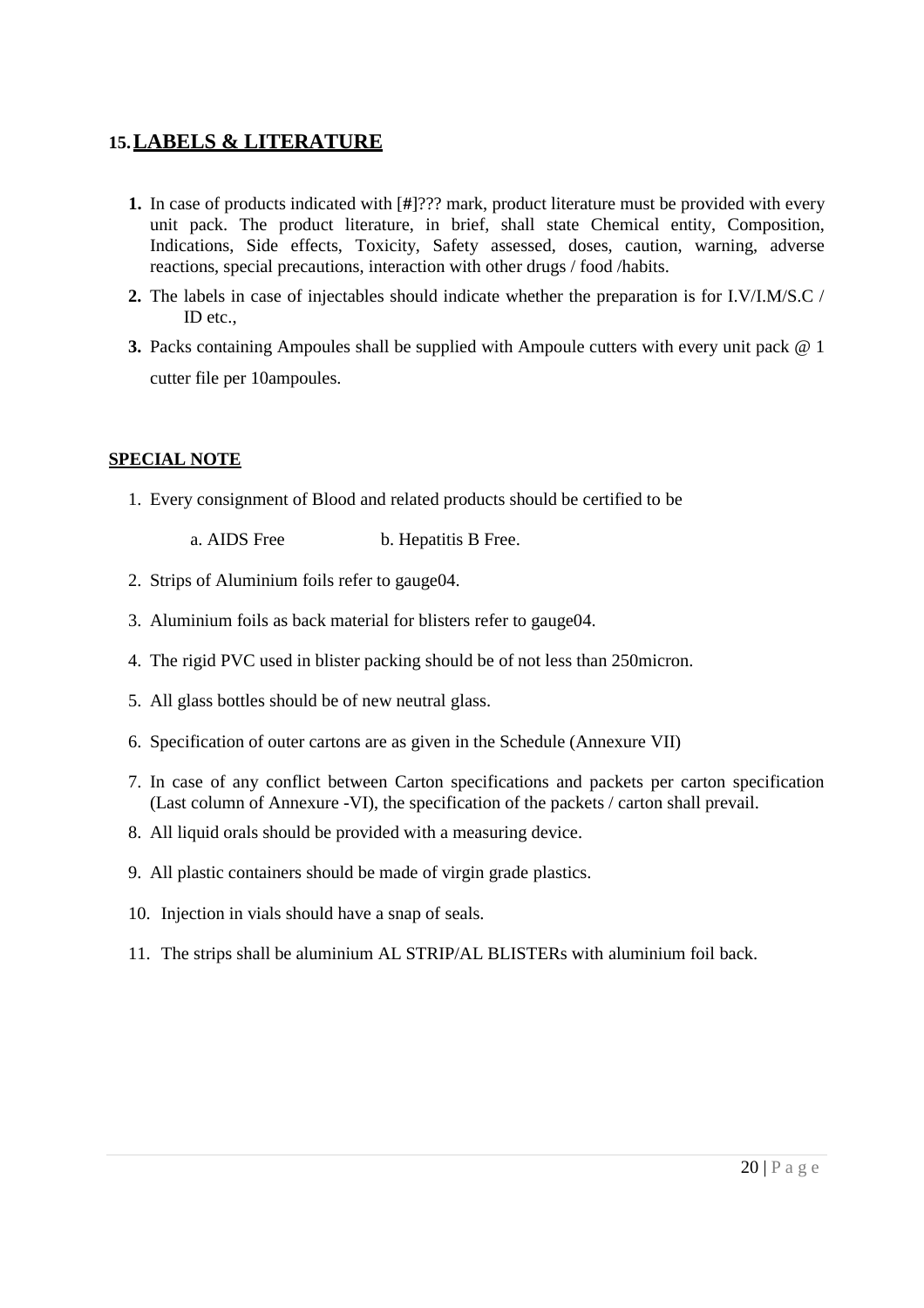## **16. EXPIRY DATE:**

- **1.** All drugs must indicate the Date of Manufacture and Expiry. All drugs must arrive at the purchaser"s point with a remaining shelf life of at least 80% (eighty percent) of the total stipulated shelf life of the product. In case, the product supplied is below 80% of shelf life it will be rejected.
- **2.** The stocks of drugs having date of expiry should be replaced with fresh stocks from the latest batch if informed 1 month before the date of expiry.
- **3.** Replacement should be made within 1 weeks from the date of intimation, failing which the equivalent amount will be recovered from their pending bills / Security Deposit.

# **17. LOGOGRAM.**

- **a)** Tenders for the supply of drugs shall be considered only, if the Tenderer gives an undertaking that the supply will be prepared and packed with the Logogram and the words specified in enclosure to **Annexure -VIII** of this tender, printed on the drugs and their containers, packing and outer packing (format of undertaking is given in Annexure **- VIII**). The Logogram should be printed in RED colour, which should exclusively act as a highlighter. Consequently other matter whatsoever should not be printed in the same or similar colour as that of the Logogram.
- **b)** Tenders without this undertaking will be rejected.
- **c)** Logograms are exempted for consignment basis orders and instruments.
- **d)** Supplies without the said Logogram as mentioned above will be rejected and shall be deemed as violation of the contract.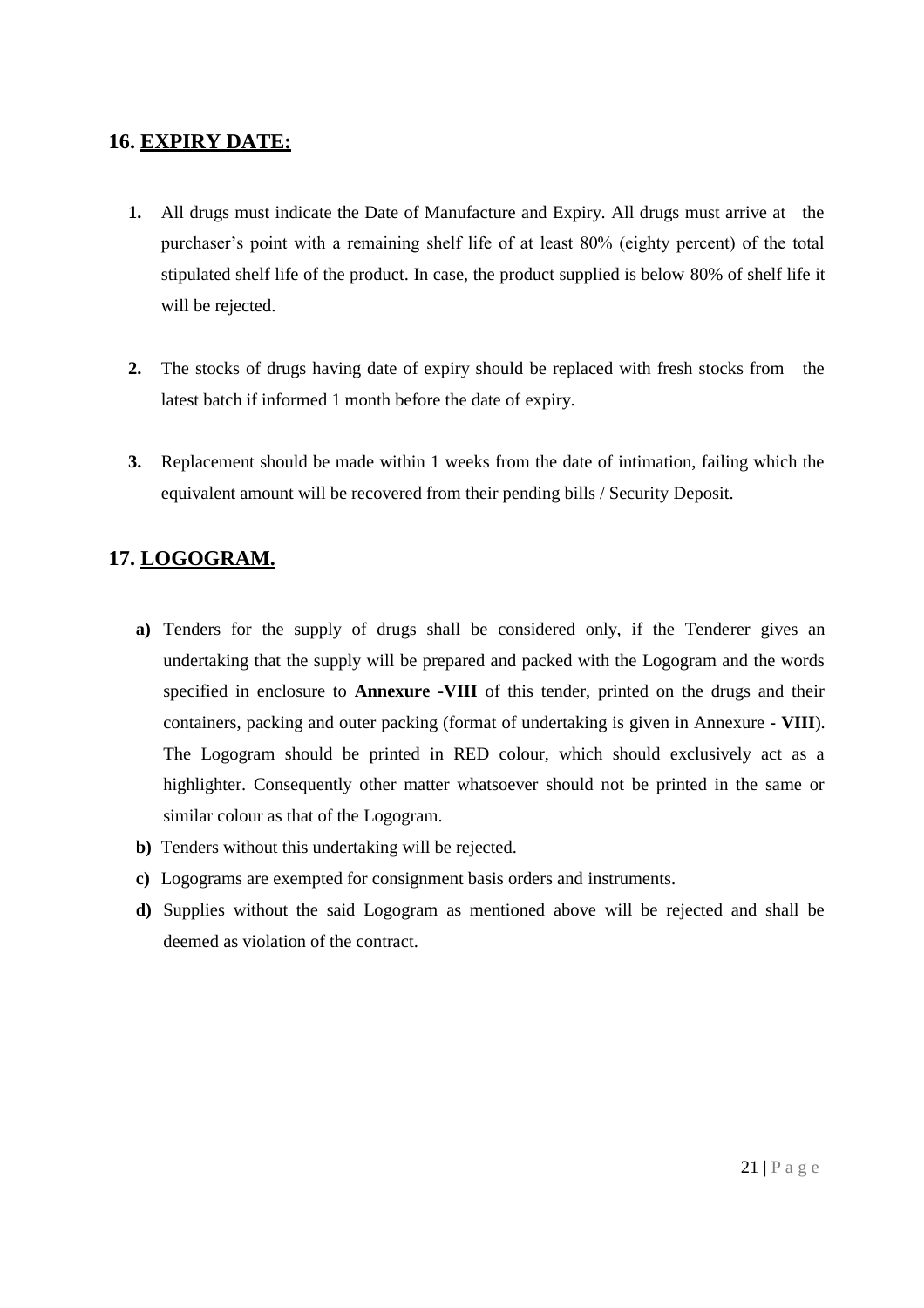#### **18. QUALITY, TESTING AND INSPECTION**

**a)** Purchaser reserves the right to test each batch or batches selected at random of the consignment received either at the time of receiving the goods or at any time during the shelf life of the product for test and analysis at any laboratory approved under the Drugs and Cosmetic Act and Rules notwithstanding the routine sampling that may be carried out by the Drugs Control and Regulatory authorities. The actual cost of testing will be deducted by BMCRI- SSH for the above purpose from the respective manufacturers.

**b)** If the sample or samples is / are declared to be "NOT OF STANDARD QUALITY" OR SPURIOUS OR ADULTERATED OR MISBRANDED, such batch / batches will be deemed to have been rejected. If the samples do not conform to the statutory standards, the contractor will be liable for relevant action under the existing laws including prosecution.

- **i)** In case, a batch tested declared as "Not of Standard Quality", the Contractor shall supply a fresh stock of "Standard Quality" equivalent to the entire quantity of the batch supplied earlier, irrespective of the quantity available in stock, within 30 days from the date of receipt of such communication.
- **ii)** The stock declared as "Not of Standard Quality" shall be destroyed by the purchaser after receipt of the fresh stock  $/$  30 days and shall not be returned to the supplier under any circumstances.
- iii) An amount equivalent to actual cost or as prescribed by the Pollution Control Board of the said batch supplied will be recovered from the Contractor towards the expenses for destruction and disposal of above class of drugs.
- **c)** The Drugs shall have the active ingredients as per the specifications throughout the shelf life period of the drug. The samples will be drawn periodically throughout the shelf-life period for analysis.
- **d)** In the event of the Contractor failing to make good the rejected stocks, the security deposit furnished by the Contractor shall be forfeited and in respect of the remaining damages, action under the existing laws will be initiated to recover such loss and also will be blacklisted.
- **e)** In case fresh supplies are not delivered within 30 days as per clause b(1) above, the purchaser shall be free to purchase the identical item from any other alternative source under Contract, if any or from the open market in the order of preference and recover the difference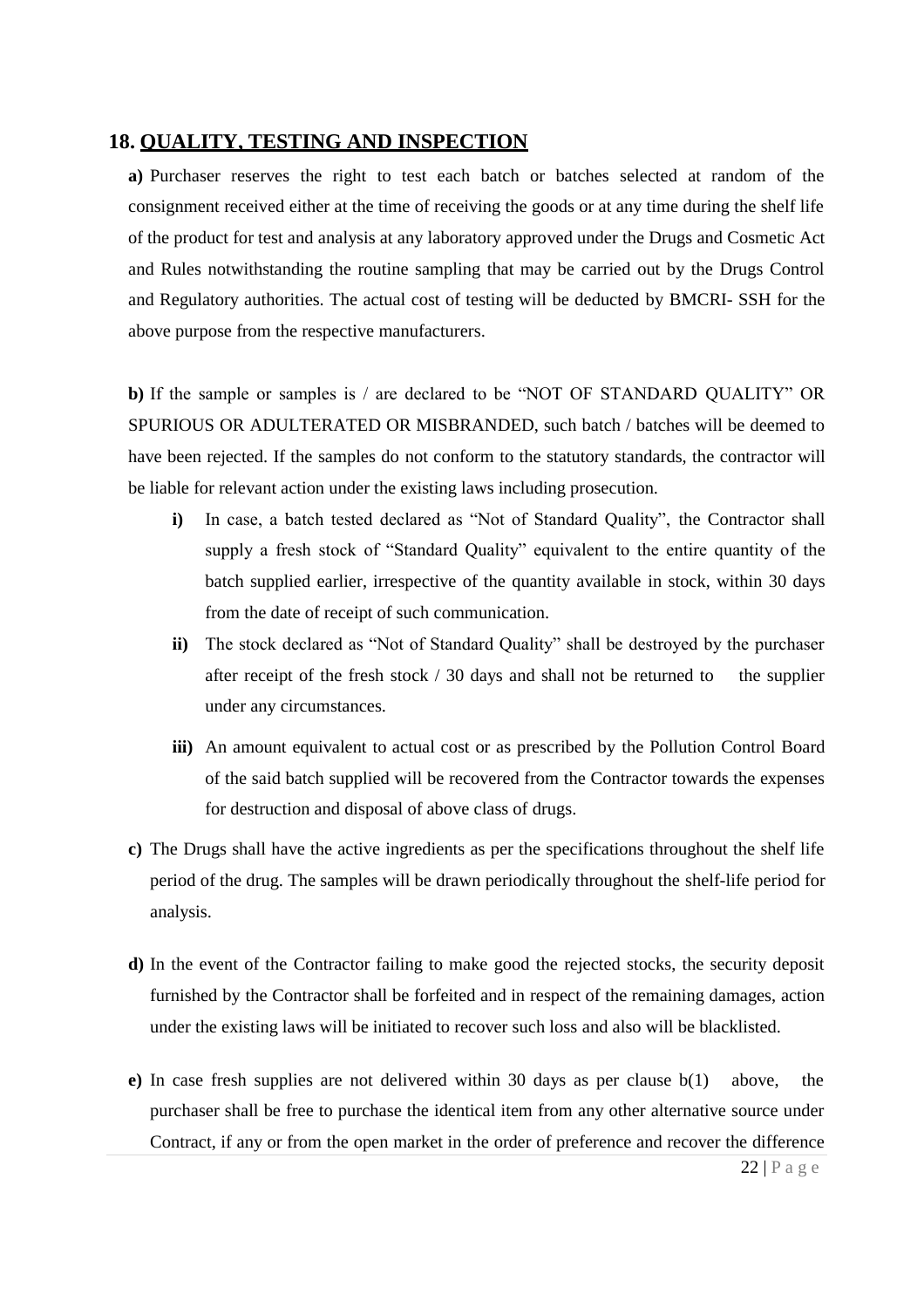of cost from the Contractor.

**f)** If any drug supplied by the contractor is partially or wholly used or consumed after supply and is subsequently found to be not as per specifications, inferior in quality or description or otherwise faulty or unfit for consumption, then the Drugs will be replaced by the contractor in addition to destruction of the remaining drugs as mentioned in clause  $b(i)$  &  $b(ii)$  above. If the payment for the supply has already been made for the particular batch / batches, then deduction will be made in the subsequent bills or by any other source.

**g)** The Tenderer should clearly understand that the decision of the Special Officer or any Officer authorized by him as to the quality of the supplied drugs, shall be final and binding.

# **19.PRE-SHIPMENTINSPECTION**

- **a)** If required the purchaser or his representative shall have the right to inspect the manufacturing and storage premises of the Contractor to ascertain the standards maintained and take samples for test and analysis at approved laboratories prior to shipment.
- **b)** The person authorized to carry out such inspection shall produce the authorization letter issued by the Special Officer, BMC&RI SUPER SPECIALITY HOSPITAL(PMSSY) for the purpose.
- **c)** The Contractor shall notify the purchaser at least 10 days prior to the time, when the processing of items are available for inspection.
- **d)** The purchaser, if desires, shall complete such inspection and sampling within 7 days Thereafter with respect to product inspection.
- **e)** The goods shall not be shipped unless the purchaser communicates the clearance, whenever such inspections are conducted.
- **f)** Notwithstanding such inspection and clearance issued by the purchaser or the persons authorized by him, the goods shall be accepted by the purchaser subject to verification at the destination.

# **20. NOT OF STANDARD QUALITY**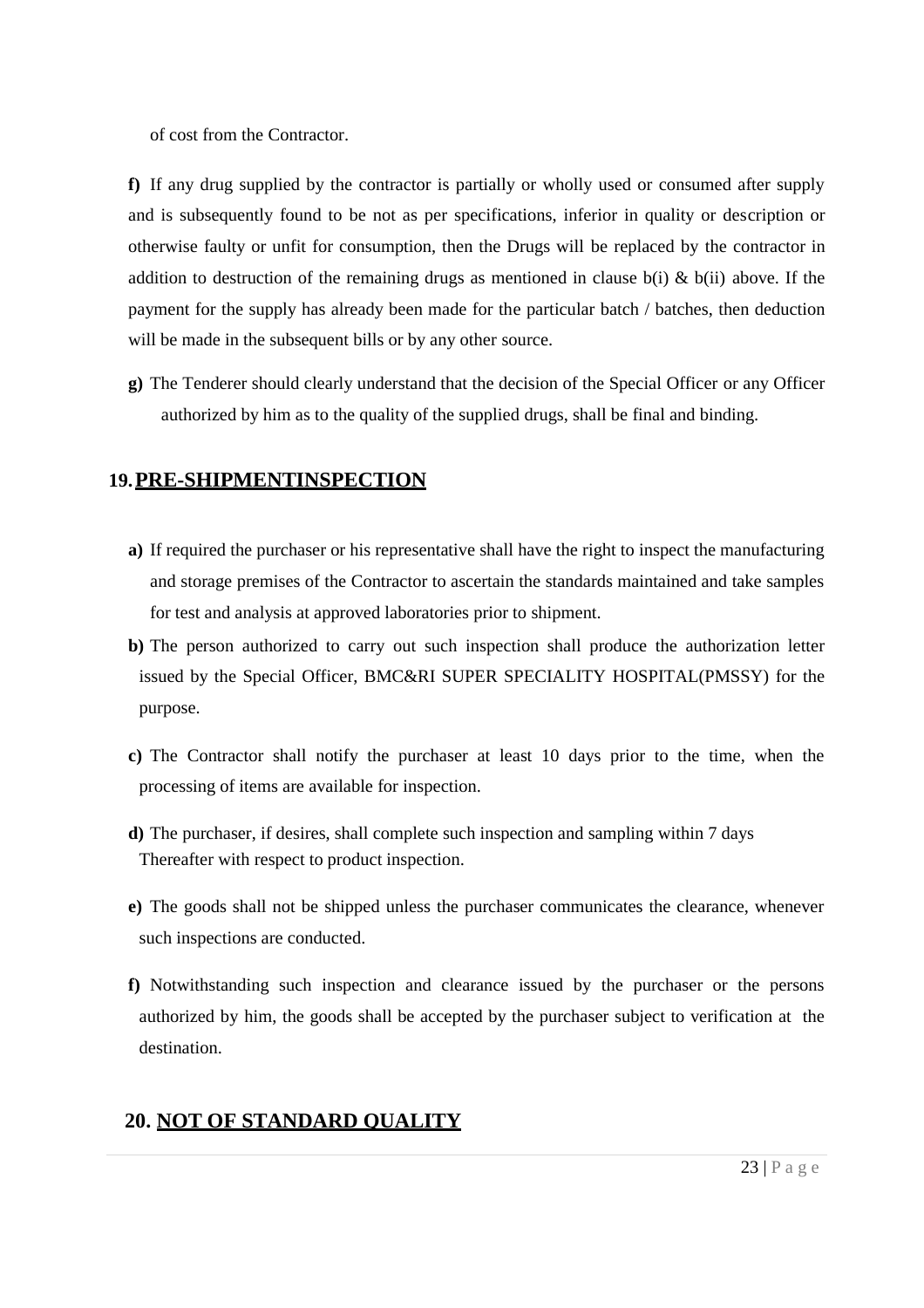**a.** In the event of communication from Drug Control Authorities / Government authorized testing labs, that a batch of the consignment supplied is not of standard quality / spurious / adulterated / misbranded, the conditions stated in para 18(b) above shall be applicable, irrespective of the test reports received earlier and shall be binding on the contractor.

**b.** In the event of contractor failing to make good the loss due to such rejection incurred by the purchaser, security deposit will be forfeited and action under existing laws to recover the loss will be initiated. The Contractor will be liable to be blacklisted besides recovering the loss.

## **21. INSPECTION OF MANUFACTURINGUNIT**

The Purchaser or his Authorized Representative reserves the right to visit and inspect the manufacturing unit of the Tenderer/ Contractor, where the items quoted are reported to be manufactured before accepting the rate quoted by them or at any point of time during the Contract period and also has the right to reject the Tender or cancel the orders issued / terminate the contract, if the facts brought out during such inspections reveal violation of the Tender Conditions or Contract Conditions agreed upon or undertakings furnished.

## **22. VALIDITY OFCONTRACT**

The rates quoted shall be valid for the period not more than 24 months (2 year) from the date of award of tender, may be extended to 6 months on mutual consent.

## **23. TENDEREVALUATION**

**a.** The evaluation of the tender in Technical and commercial/ Financial bid (cover  $- A \& B$ ) will be done as per the Karnataka Transparency in Public Procurement Act 2000 in the order of preference asunder.

| <b>First Preference</b> | - L-I  |
|-------------------------|--------|
| Second Preference       | - L-II |
| <b>Third Preference</b> | -L-III |

**b.** The competent authority of BMCRI-Super Speciality Hospital, Bangalore will take a decision in consideration of the prevailing policy of the Government and the tender conditions, to award the status for each Tenderer to L1, L2, L3.

**c.** The Special Officer, BMCRI-Super Speciality Hospital, on receipt of the Approval from tender acceptance Authority will call upon the successful bidder, informing the acceptance of his tender for the item to execute the agreement and to furnish the Security deposit.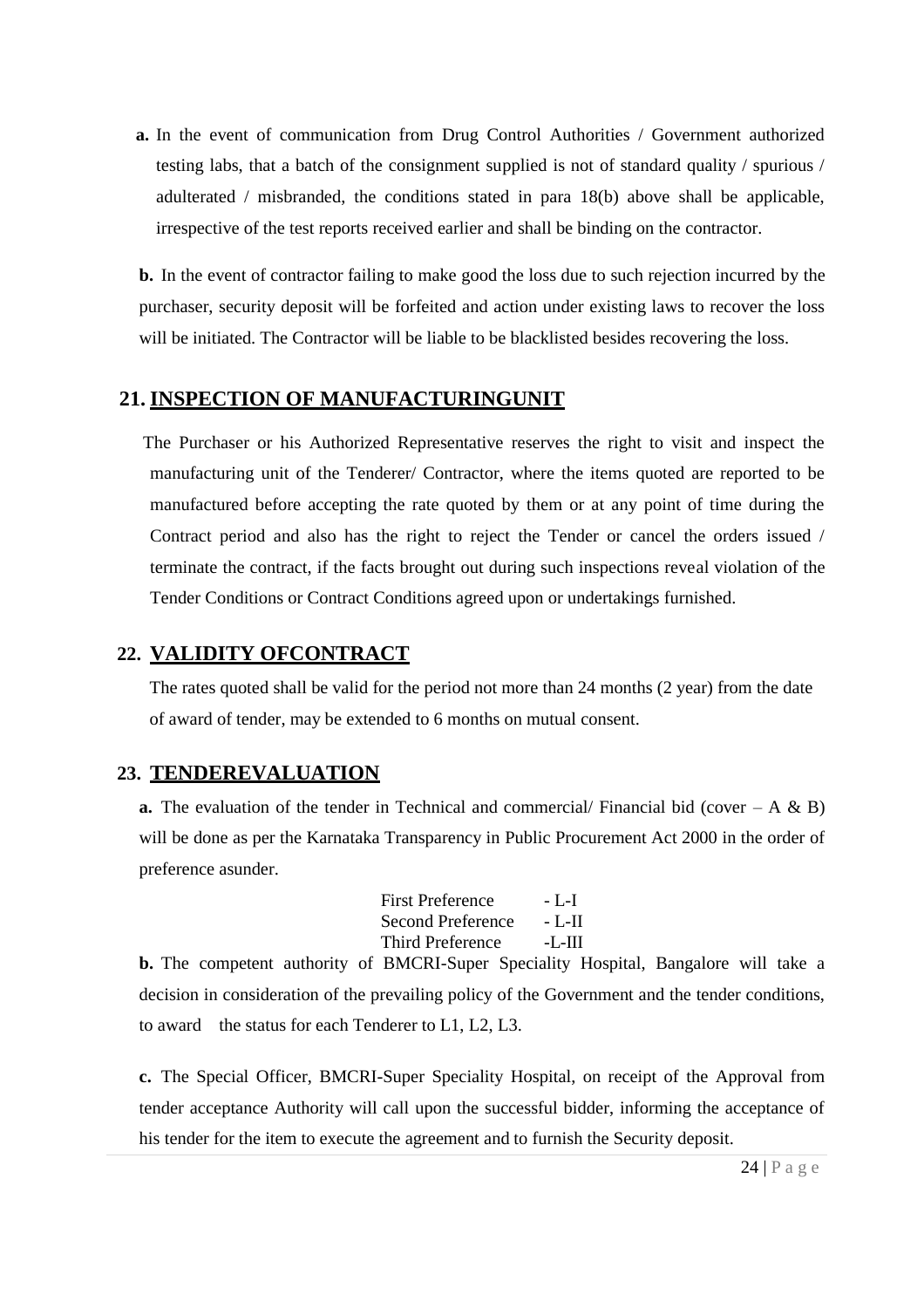**d.** The Special Officer, BMC&RI SUPER SPECIALITY HOSPITAL (PMSSY) will issue the list of successful tenderers after getting the agreements and the Security Deposit from the successful tenderers.

**e.** If the L-I contractor fails to execute the purchase order, the purchaser shall opt for L-2 or L 3 or in the open market in the order of priority and the difference of cost (if any) will be recovered from the defaulting contractors as per clause (25).

#### **24. ORDERS AND DELIVERYSCHEDULES**

**i**) The Purchaser does not guarantee the quantity, which will be ordered. The quantity mentioned is only the tentative requirement and may increase or decrease as per the actual requirement. No claims shall lie against the BMC&RI SUPER SPECIALITY HOSPITAL (PMSSY), Bangalore in this regard. The rates quoted should not vary with the quantum of the order or the destination.

**ii)** The Purchaser reserves the right to order for only such quantity as may be necessary for every quarter or whenever the requirement arises and the Contractor is bound to supply the ordered quantity only. Quantities supplied in excess will not be paid.

## **iii) Orders will be placed every quarter or whenever necessary by the Special Officer, BMC&RI SUPER SPECIALITY HOSPITAL (PMSSY), Bangalore asst aggered orders.**

**iv**) The order will stand cancelled at the end of  $30<sup>th</sup>$  day after levying penalty on the value of unexpected order. Penalties shall also thereafter apply to the contractor as specified in clause 30. Apart from risk purchase action, the Tenderer shall also suffer forfeiture of the Security Deposit and shall invite other penal action like debarring from participating in both present and future tenders of BMC & RI SUPER SPECIALITY HOSPITAL (PMSSY) without notice.

**v**) The order will stand cancelled at the end of  $30<sup>th</sup>$  day after levying penalty on the value of unexecuted order. Penalties shall also thereafter apply to the contractor as specified in clause 30. Apart from risk purchase action, the Tenderer shall also suffer forfeiture of the Security Deposit and shall invite other penal action like debarring from participating in both present and future tenders of BMC &RI SUPER SPECIALITY HOSPITAL (PMSSY) without notice.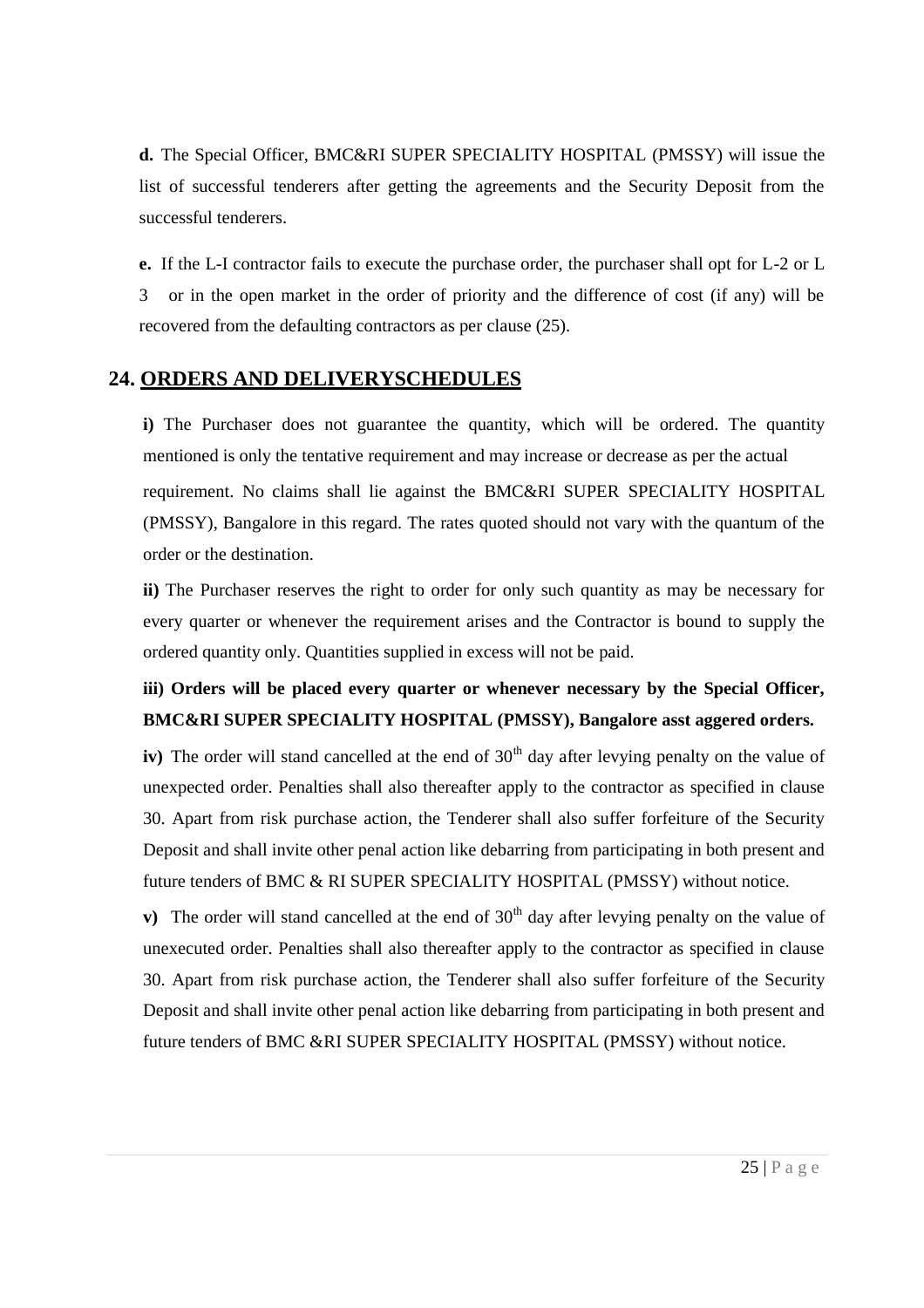#### **25. PENALTY CLAUSE:**

**a)** In case the supply is not completed fully as mentioned in Clause 23(e), the Purchaser reserves the right to cancel the order for non-supplied quantity and proceed with the purchase of the same generically identical item from L-II or from the open market in the order of preference as specified under clause23(e).

**b)** The difference of cost due to purchase from the next alternate source like L-II or open market in the same order of preference shall be recoverable from the Contractor

**c)** Incase L-II are not specified, the difference of cost shall be recoverable from L-I with reference to the purchase price as the case maybe.

- **d) i)** However, the contractor for the items to be imported is permitted to supply the entire quantity ordered within 10 days from the date of receipt of order without penalty.
	- **ii)** For delay in supply of imported items beyond 30 days a penalty @ 5% on the belated supply of the quantity shall be recovered and the total time taken for supplies with penalty shall not exceed 30 days from the date of receipt of the supply order. If the supply exceeds 30 days the contractor is liable for cancellation, blacklisting & forfeiture of S.D without notice.
	- iii) Non-supply within the stipulated period will entail the purchaser to purchase the same generically identical item from any other source as per clause "a" above and the difference of cost, if any, shall be recovered from the defaulting contractor as per clause "b" above.

#### **26. STAGGERED SUPPLY:**

**a)** The Contractor should accept the supply orders for any item for staggered supply, with stipulated time schedules for supplies and submit separate Bills for payment for each supply.

**b)** The purchaser reserves the right to proceed with the risk purchase from the alternate source in case the supplies are not delivered on time and the difference of cost including the incidental charges if any will be recovered from the Contractor.

#### **27. PAYMENT CLAUSE**

**a)** No advance payment will be made towards the supply. Payment will be made only after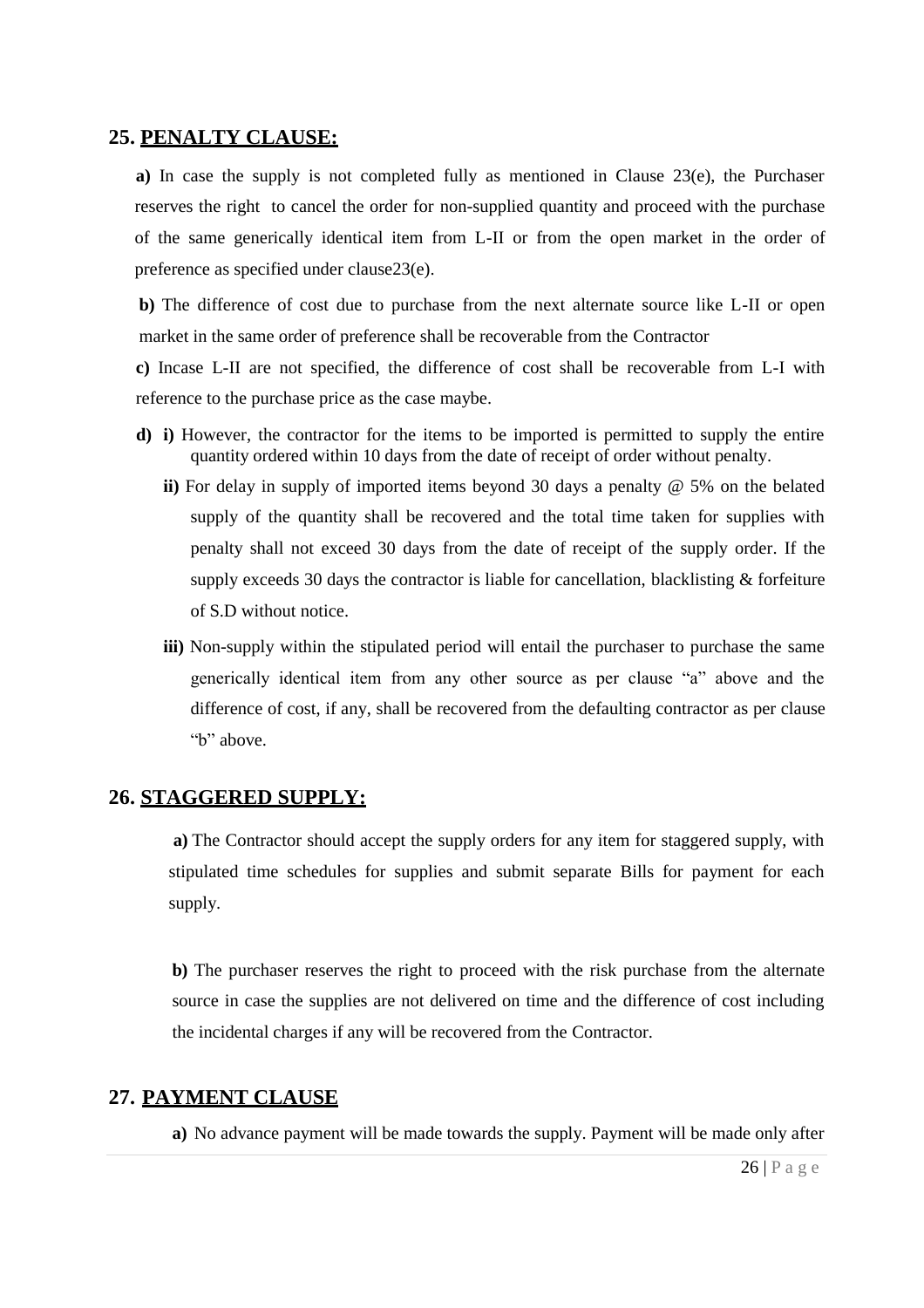the supplies are affected as per the supply order.

**b)** Payments towards the supply of drug will be made strictly as per rules.

**c)** No claims shall lie against BMCRI-Super Speciality Hospital, Bangalore in respect of interest on Earnest Money Deposit or on Security Deposit.

#### **28. REPLACEMENT OF ITEMS**

**a)** Items supplied in damaged or soiled condition or found "Not in conformity" with the accepted specification, will not be accepted and should be replaced at no extra cost to the BMC&RI SUPER SPECIALITY HOSPITAL (PMSSY), Bangalore WITHIN 15 DAYS FROM THE DATE OF RECEIPT OF INTIMATION, failing which, 5% penalty (applicable for replacement goods only) will be levied for the belated supplies made within another 5days.

**b)** If the replacements are not effected even within the above penal period, the purchaser will be free to proceed with the purchase from alternate sources as per Clause 25above.

**c)** Items declared as "Not of Standard Quality" by the competent authorities like Bureau of Indian Standards, Drugs Controller or the like, should also be replaced at no extra cost to BMCRI-Super Speciality hospital WITHIN 15 DAYS FROM THE DATE OF RECEIPT OF INTIMATION failing 3% penalty will be levied for the belated supplies made within another 5 days, failing which the purchaser shall be free to proceed with the purchase from alternate sources as per Clause 25above.

**d)** In case of dispute, regarding the non-conformity with the specifications, the decision of the Special Officer, BMCRI-Super Speciality hospital, Bangalore will be final.

**29. Failure to comply with the Contract provisions will entail disqualification of the Contractor and his firm from participating in any of the tenders of this hospital for the next five years, besides immediate termination of the existing contract.**

**a)** In the event of supplies failing in quality test, the purchaser reserves the right to purchase from alternate source.

**b)** Further, the Special Officer, BMC&RI Super Speciality Hospital (PMSSY), Bangalore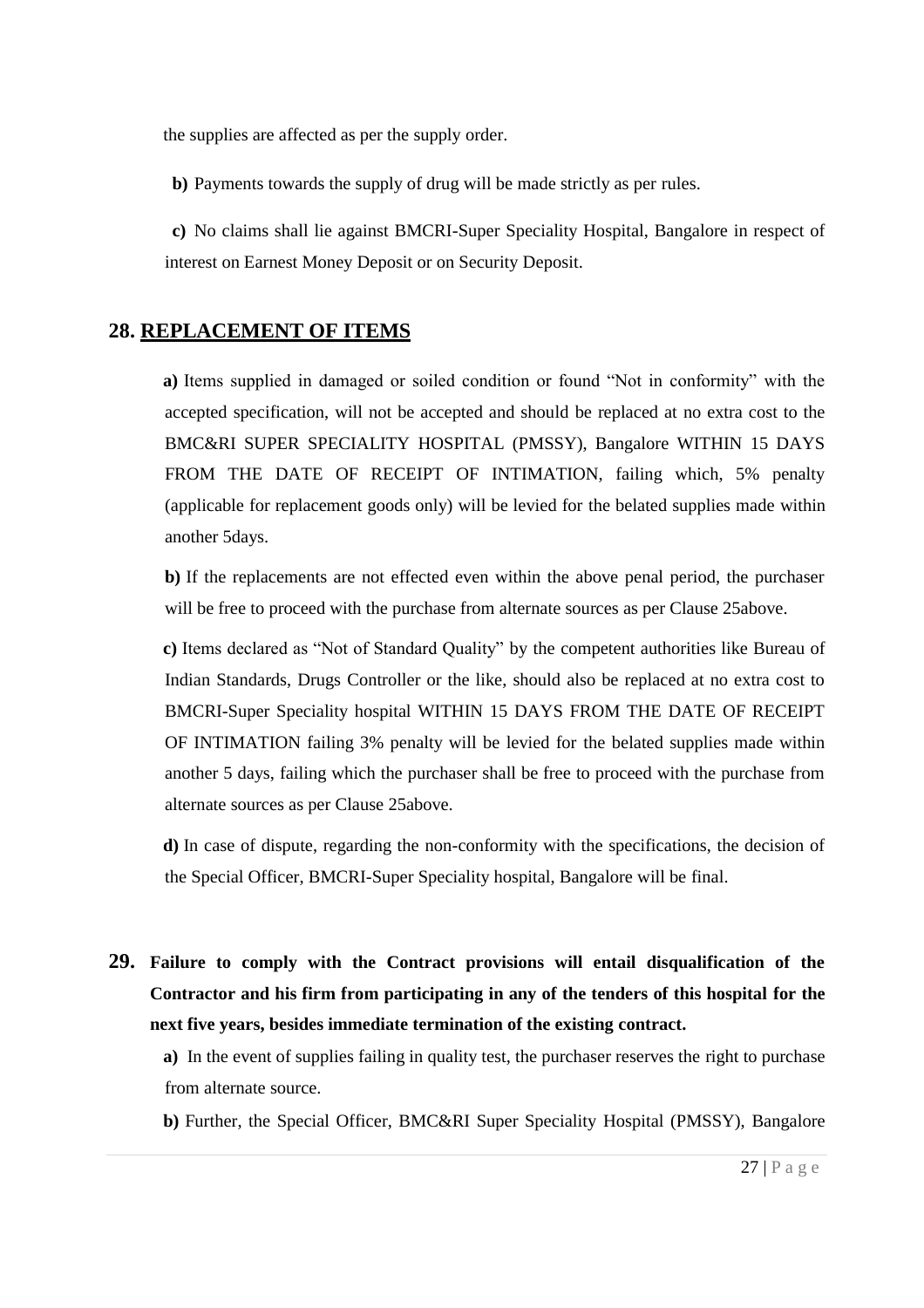reserves the right to cancel the contract and forfeit all the dues and deposits of the contractor if the quality failure occurs recurrently and if the quality failure happens to be of grave nature affecting the life or quality of life. This shall be, however, notwithstanding any other action that might be proceeded with, under the law.

**c)** Such firms may be liable to be blacklisted for 5 years beginning from the year, in which defective supply was detected notwithstanding any action under the Drugs & Cosmetics Act, and the matter will be notified to the Drugs Controller for necessary action.

## **30. BLACK-LISTING OF DEFAULTING CONTRACTORS:**

**a)** The Tenderers who have been declared as de-registered/debarred/Black listed, either by central or any State Government/DGS&D, even after the award of Contract shall be treated as non-responsive Tenderers.

**b)** The Purchaser reserves the right to BLACK LIST any Contractor either in whole or in part limiting to specified product / products, for breach of any of the Terms and Conditions of the tender.

**c)** Such BLACKLISTED CONTRACTOR AND HIS ESTABLISHMENT will not be eligible to participate in the Hospital Tenders for subsequent 5years.

**d)** In the event of tendered supplies

- **(i)** If two / more than two products of a firm fail in the quality tests then that firm will be blacklisted.
- **(ii)** If two / more than two batches of a product fail in the quality tests then that product of that firm will be blacklisted.
- **e)**If a firm is awarded only one product and two / more than two batches of that product fails in the quality tests then such firm will be blacklisted.

**f)** Such firms / products will be blacklisted for five years beginning from the year following the one in which defective supplies were detected and contract with the such contractor will be suspended and purchases will be made from alternative source. The contractor shall also be liable for action under criminal law and the matter shall be notified to the Drug Controller of the concerned state, also all the deposits and dues of such Tenderers/ Contractors shall be forfeited to the **BMCRI-SSH**.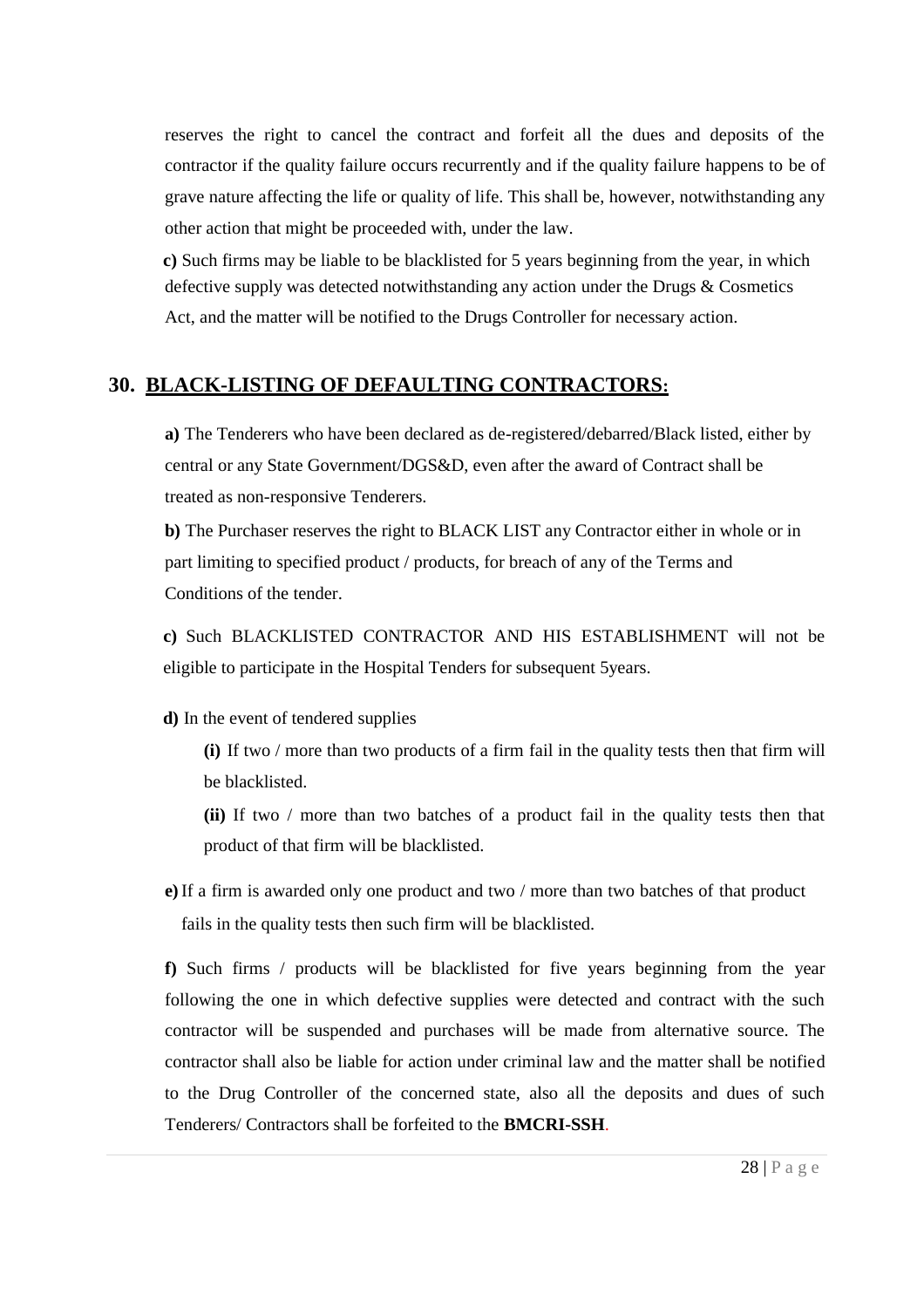## **The Purchaser reserves the right to BLACK LIST any tenderer for the following reasons:**

- **i.** Abnormal under-quoting to sabotage the process.
- ii. Non-executing of agreement and the Security deposit when his offer/s is/are accepted.
- **iii.** Submission of false documents to get declared as responsive.
- **iv.** Canvassing through whatever means to get his tender approved.
- **v.** Indulging in corrupt practices like offering incentives / inducements / coercion etc. to seek favour of approval.
- **vi.** Interfering in the process of evaluation through submission of false documents on other tenderer /s.
- **vii.**Bringing extraneous pressure on the officers or officials to get his tender declared responsive.
- **viii.** Any other activity which would affect / interfere with the evaluation process.
- **ix.** Supply of spurious drugs.
- **x.** Supply of items of substitute make other than that mentioned in the tender and uploaded as sample with the tender.
- **xi.** Recurrent supply of **Not of standard** items.
- **xii.**Supply of DRUGS packed in used / recycled containers.
- **xiii.** Recurrent delay in supplies.
- **xiv.** Indulging corrupt practices either to get supply order/s or to get the payment for supplies.
- **xv.** Bringing extraneous pressure on officers / officials to place supply orders.
- **xvi.** Recurrent supply of items in packing materials of poor quality.
- **xvii.** Supply of quantity less than that claimed on the label.
- **xviii**. Canvassing to generate indents.

The Firms / Manufacturers who have been notified as BLACKLISTED by the Central / any State Government are not eligible for participation in this tender. Such tenders will be rejected even if received.

**g)** If the Tendering authority comes to know of such Blacklisted status of the Firm subsequent to the opening of the Tender / Acceptance of the Tender / Awarding of the Contract, all the deposits and dues of such Tenderers/ Contractors shall be forfeited to the Hospital and such firms will be liable for Blacklisting.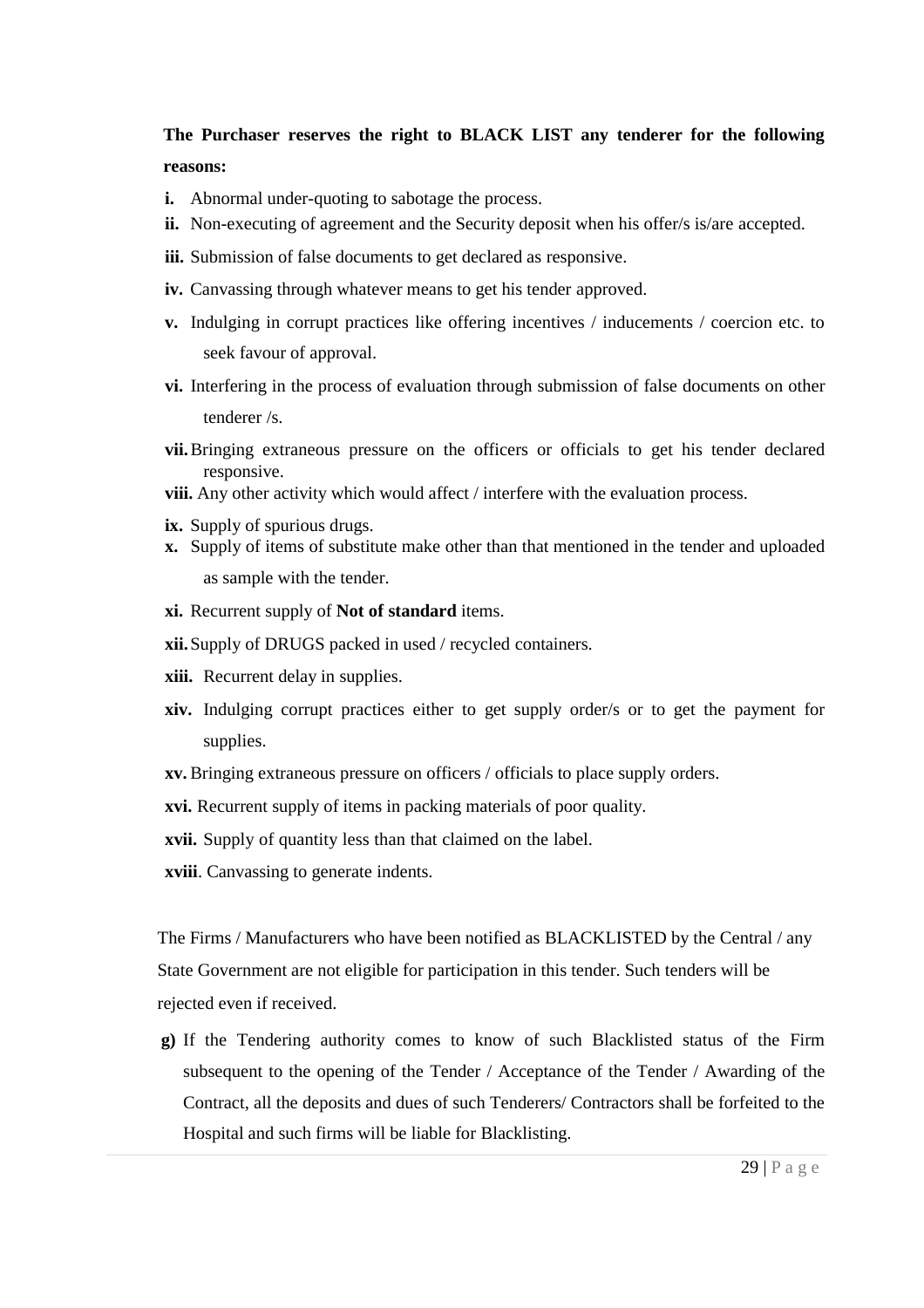**h) BMCRI SUPER SPECIALITY HOSPITAL (PMSSY)**reserves the right to reject the tenderofblacklistedcompaniesandthosecompanieswhosepastperformancewith

**BMCRI SUPER SPECIALITY HOSPITAL (PMSSY)** / any similar agencies/ Health Institutions was poor due to delayed and erratic supplies, frequent quality failures etc.

## **31.TERMINATION OF CONTRACT UNDER SPECIAL CIRCUMSTANCES**

The Purchaser may without prejudice to any other remedy for breach of Terms and Conditions of Tender, by written notice of one month, terminate the contract either in whole or part, stating reasons thereof.

## **32.DISPUTES AND JURISDICTION**

In the event of any dispute arising out of the Terms and Conditions of the tender, such disputes would be subject to the jurisdictional courts in Bangalore, Karnataka

## **34. SPECIAL NOTE**

- **1.** All Supplies Should Accompany Original Delivery Note Or Invoices And The Test Reports.
- **2.** Photocopies / Fax Copies Of The Delivery Note Or The Invoice Or The Test Reports Will Not Be Accepted.
- **3.** No Commercial Invoices Will Be Accepted For The Excisable Products.
- **4.** Good Non Absorbable Paper Should Be Used For The Delivery Note And The Invoices.
- **5.** The Matter Pertaining To The Supplies Should Be Either Printed Or Typewritten Or Legibly Hand Written On The Delivery Challan Or The Invoice.
- **6.** The Delivery Challan or The Invoice Should Not Contain Any Matter on Its Reverse Side.
- **7.** The Label Of The Item Supplied Under The Contract Shall Not Carry The M.R.P.
- **8.** The Generic Name Of The Item Should Be As Bold As The Trade Name, If Any.
- **9.** The Logogram Shall Not Mask or Smudge Any Details of The Label.
- **10.** Thermo Sensitive Drugs Which Are to Be Stored in Refrigerators Should Be Supplied Under Suitable Cold Chain System Only.
- **11.** Only Permitted Colour of The Ampoule / Vial Should Be Used.
- **12.** All Documents of Drugs Movement Like Delivery Note / Challan, Bill / Invoices Should Carry the Generic Name with Trade Name If Any, Make, Batch Number, expiry date.
- **13.** The Purchaser Shall Reserve the Right to Purchase the Drugs Over and Above the Quantity Mentioned in This Tender, During the Contract Period.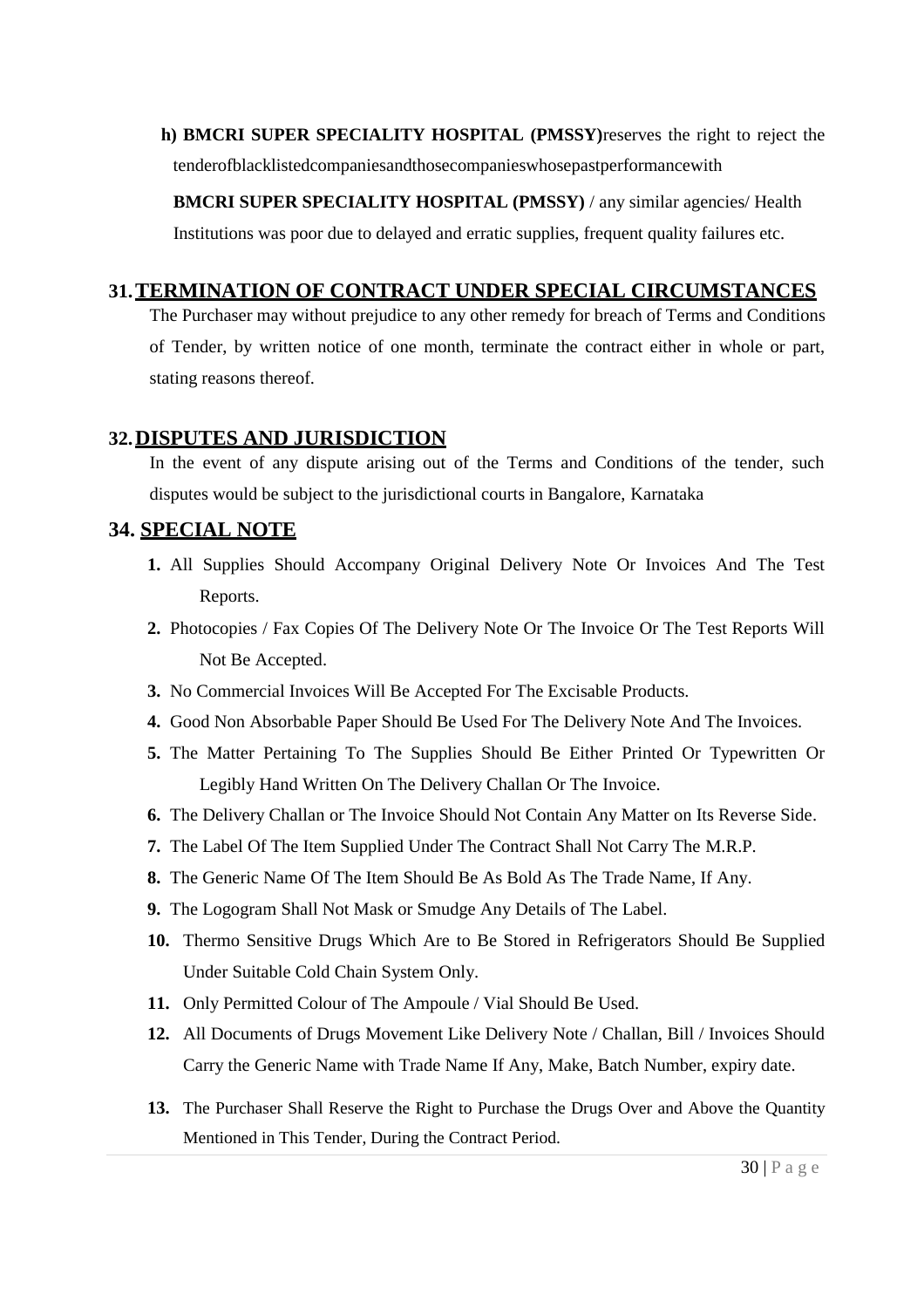- **14.** In All the Above Conditions, The Decision of The Special Officer, BMCRI-SSH, Bangalore, Shall Be Final and Binding.
- **15.** The Uploaded Tender Document Shall Contain All the Pages Signed By The Authorised Signatory, Along With The Respective Annexures As Mentioned Under Various Clauses And Sub Clauses Of The Tender Documents.
- **16.** The Tenderer Shall Quote for Each Tab/ Capsule/ Vial/ Amp/ Tube/ Bottle/ Suture Foil and Calculate as Per the Qty Specified in The E portal.
- **17.** The Purchaser May Extend the Validity of The Contract on The Mutual Consent.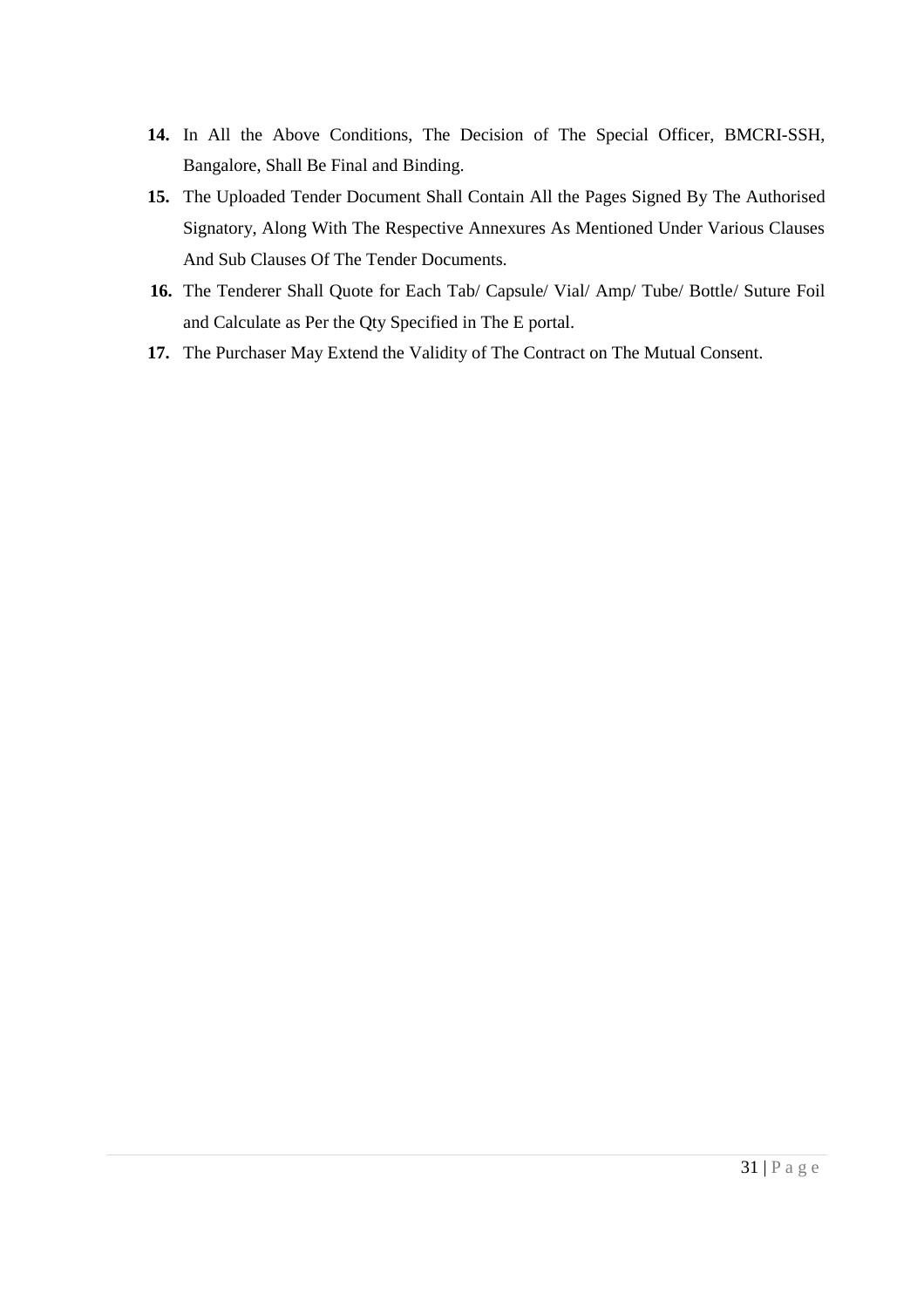# **SECTION III**

# **TECHNICAL SPECIFICATION**

Tabs/caps: Packing specification: AL Strip/AL Blister, Pharmacopoeial specification: IP/BP/USP

Injections: Pharmacopoeial specification: IP/BP/USP Amps/Vials Syrup:

Packing specification: Pharmacopoeial specification: IP/BP/USP

Respirator solution & respules: Pharmacopoeial specification: IP/BP/USP

Ointment: Pharmacopoeial specification: IP/BP/USP AL Tubes

Intravenous: Pharmacopoeial specification: IP/BP/USP.

Intravenous Polypropylene Bottle (sterilization cycle 121deg for 20 minutes)

Lotion: Pharmacopoeial specification: IP/BP/USP

Powder: Pharmacopoeial specification: IP/BP/USP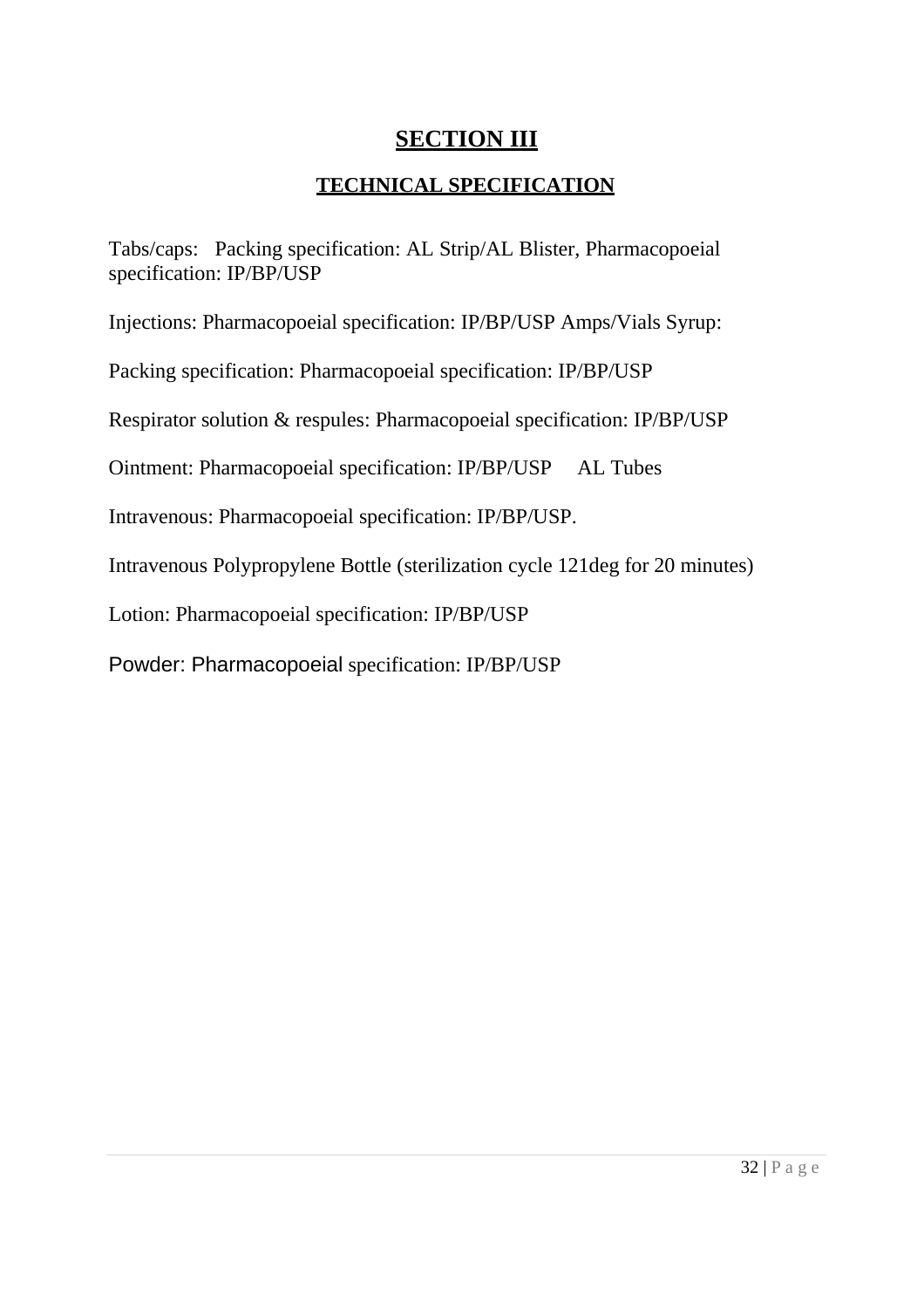## **ANNEXURE – I**

## **GST CLEARANCE CERTIFICATE**

GST PAID CHALLANS OF THE LAST THREE MONTHS FROM THE DATE OF NOTIFICATION OF TENDER.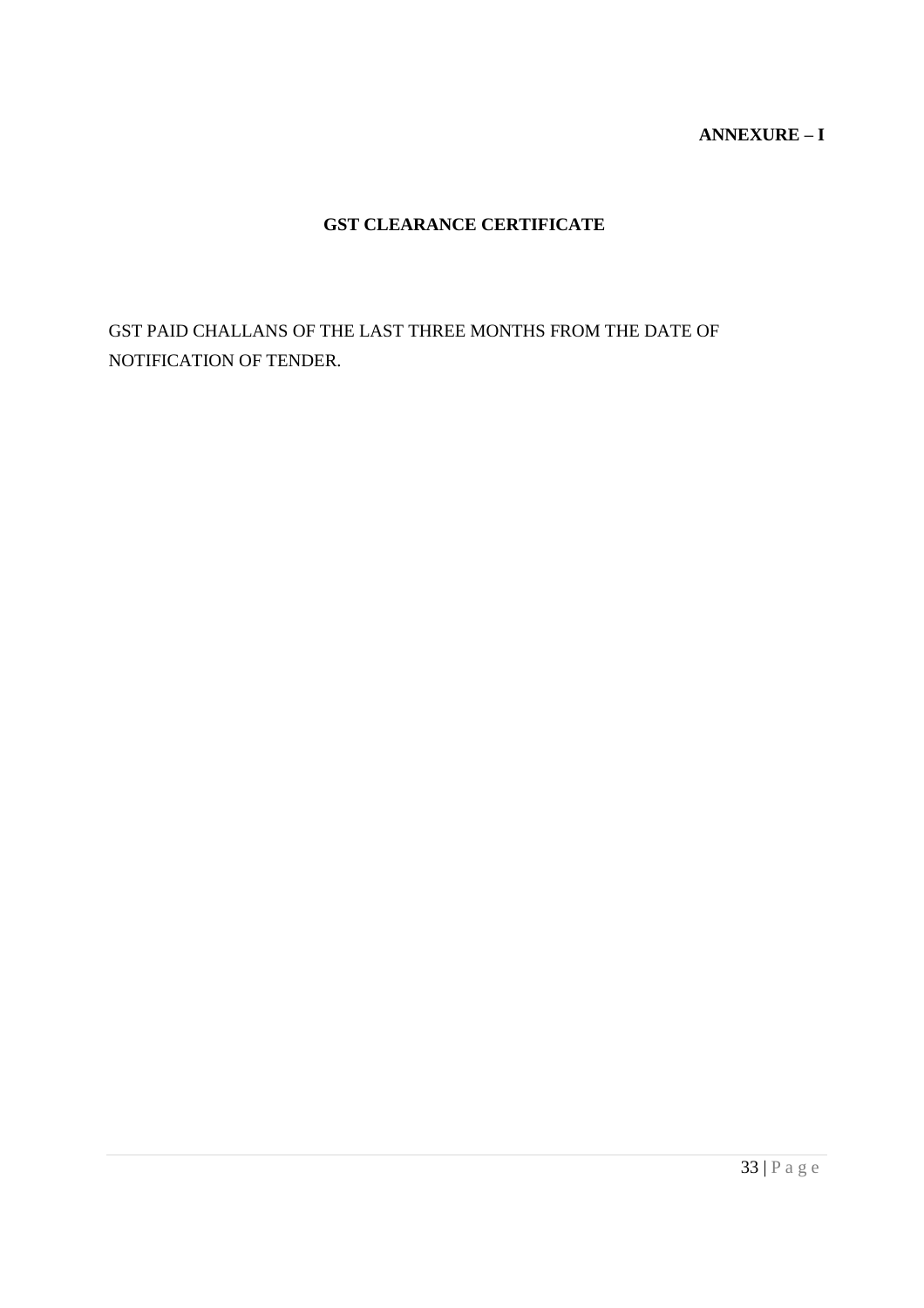## **ANNUAL TURNOVER STATEMENT**

**The Annual Turnover of M/s.**

**for the past three financial years are given below and certified that the statement is true and correct.**

| <b>Financial years</b>   | Turnover in(Rs) |
|--------------------------|-----------------|
| 2019–2020 (31-03-2019)   |                 |
| 2020 - 2021 (31-03-2020) |                 |
| 2021-2022 (31-03-2021)   |                 |

Date:

Seal:

Signature of Chartered Accountant

**(Name in Capital)**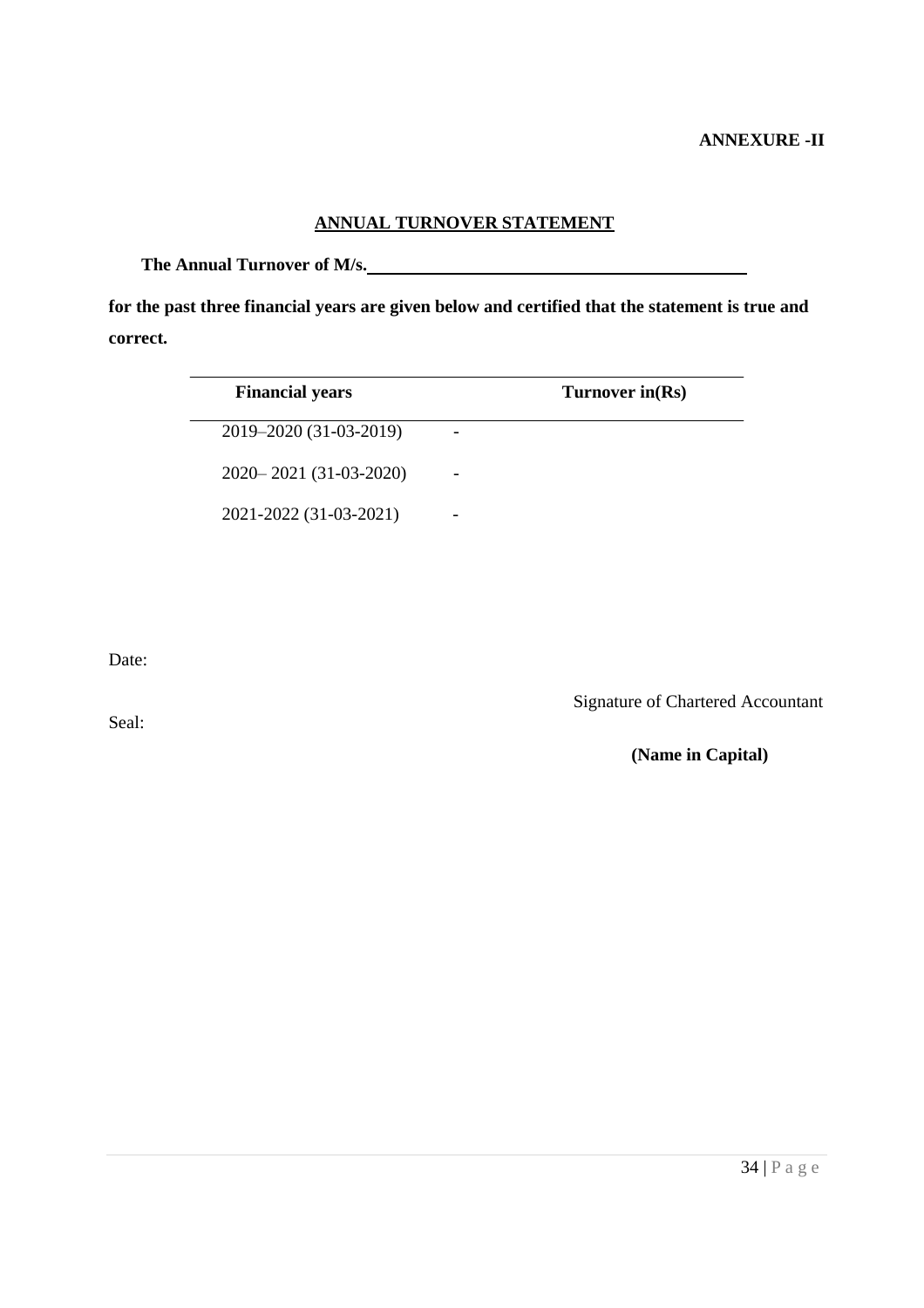## **[TO BE UPLOADED IN ORIGINAL ONLY]**

#### **ANNEXURE – III**

## **CAPACITY INSTALLATION STATEMENT**

Ref. No.

| Name & Address of the Manufacturer |  |
|------------------------------------|--|
| (Factory address to be indicated)  |  |
| Particulars of license numbers     |  |
| Installed capacity particulars     |  |

| Sl.<br>No. | <b>Category of preparation</b><br>[Form] | No. of units per<br>shift | No. of<br>Shifts per<br>day | Total capacity per day in<br>number of units |
|------------|------------------------------------------|---------------------------|-----------------------------|----------------------------------------------|
|            |                                          |                           |                             |                                              |
|            |                                          |                           |                             |                                              |
|            |                                          |                           |                             |                                              |
|            |                                          |                           |                             |                                              |
|            |                                          |                           |                             |                                              |
|            |                                          |                           |                             |                                              |
|            |                                          |                           |                             |                                              |

Place:

Date:

Signature & Official Seal of the Chartered Accountant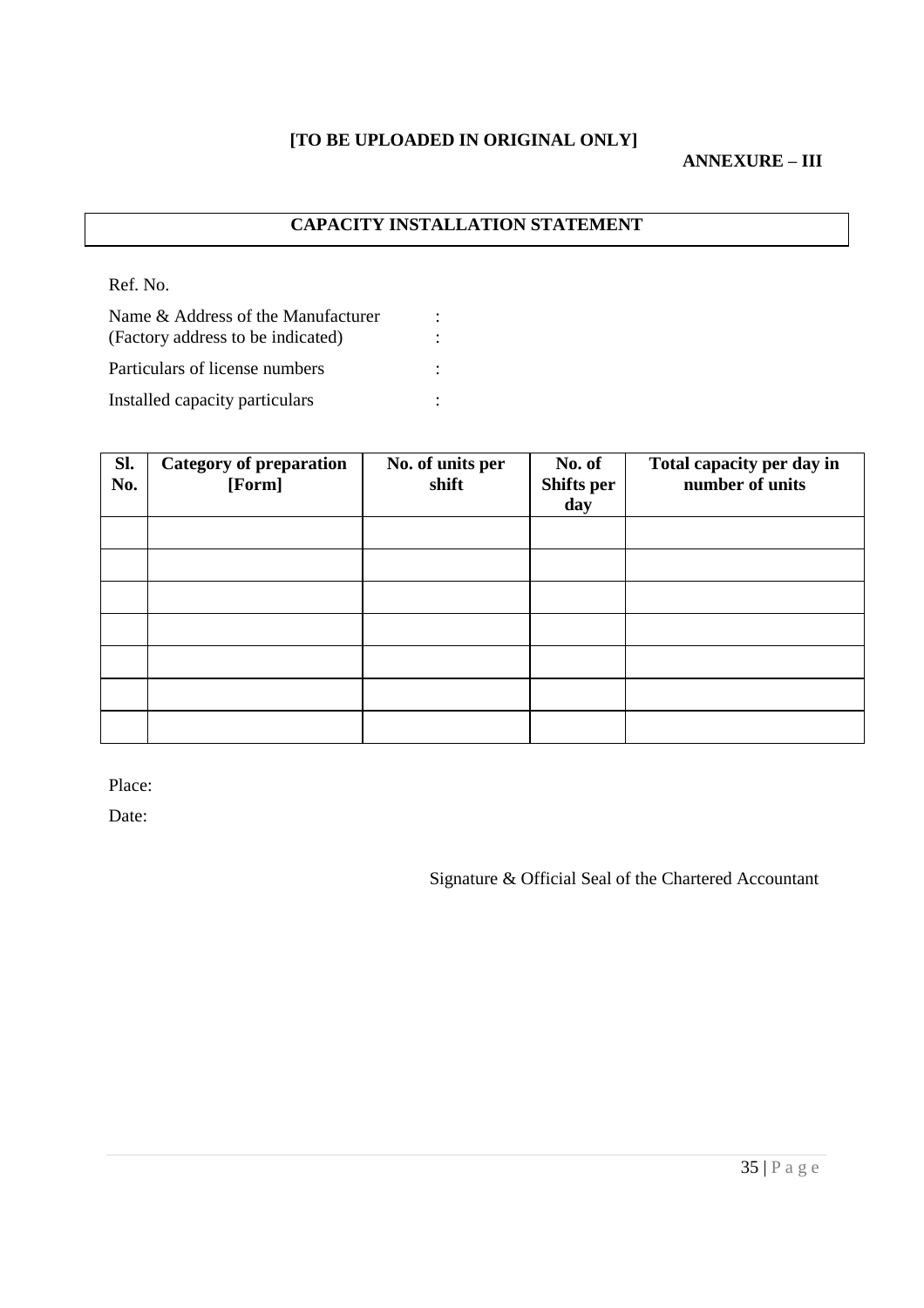## **DETAILS OF MANUFACTURING UNIT**

| Name of the Tenderer & Full Address |  |
|-------------------------------------|--|
| Phone Nos.                          |  |
| Fax                                 |  |
| E-Mail                              |  |
| Date of Inception                   |  |
| License No. & Date                  |  |
| Issued by                           |  |
| Valid upto                          |  |

Capacity Installation Certificate :

## **Details of Installed Production Capacity for 60 days / 1 year (In Terms of Unit Packs)**

| <b>Tablets</b>                       |                |
|--------------------------------------|----------------|
| <b>Capsules</b>                      | $\ddot{\cdot}$ |
| <b>General</b><br><b>Beta-Lactum</b> | $\ddot{\cdot}$ |
| <b>Injections</b>                    | $\ddot{\cdot}$ |
| <b>Ampoules</b>                      | $\ddot{\cdot}$ |
| <b>Vials</b>                         | $\ddot{\cdot}$ |
| <b>IV Fluids</b>                     | $\ddot{\cdot}$ |
| <b>Sterile Powders</b>               | $\ddot{\cdot}$ |
| <b>Liquids</b>                       | $\ddot{\cdot}$ |
| <b>Suspensions</b>                   | $\ddot{\cdot}$ |
| <b>Syrups</b>                        | $\ddot{\cdot}$ |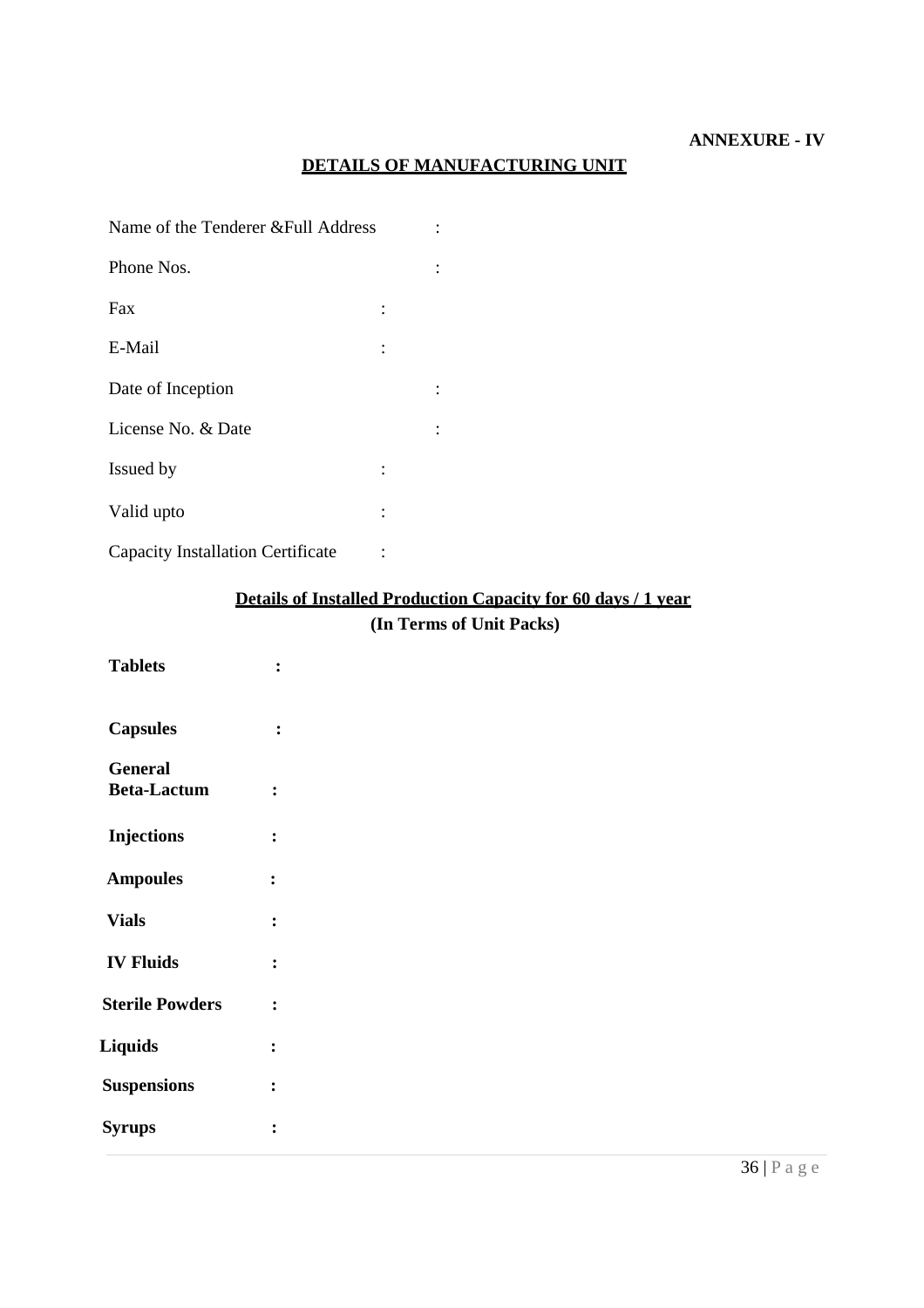| <b>Drops</b>                         |  |
|--------------------------------------|--|
| Dry syrups                           |  |
| <b>Ointments</b>                     |  |
| <b>Powders</b>                       |  |
| Antiseptics/<br><b>Disinfectants</b> |  |

**Name and signature of the authorized Signatory:** 

**\* Details of manufacturing unit shall be for the premises where items quoted are actually manufactured.**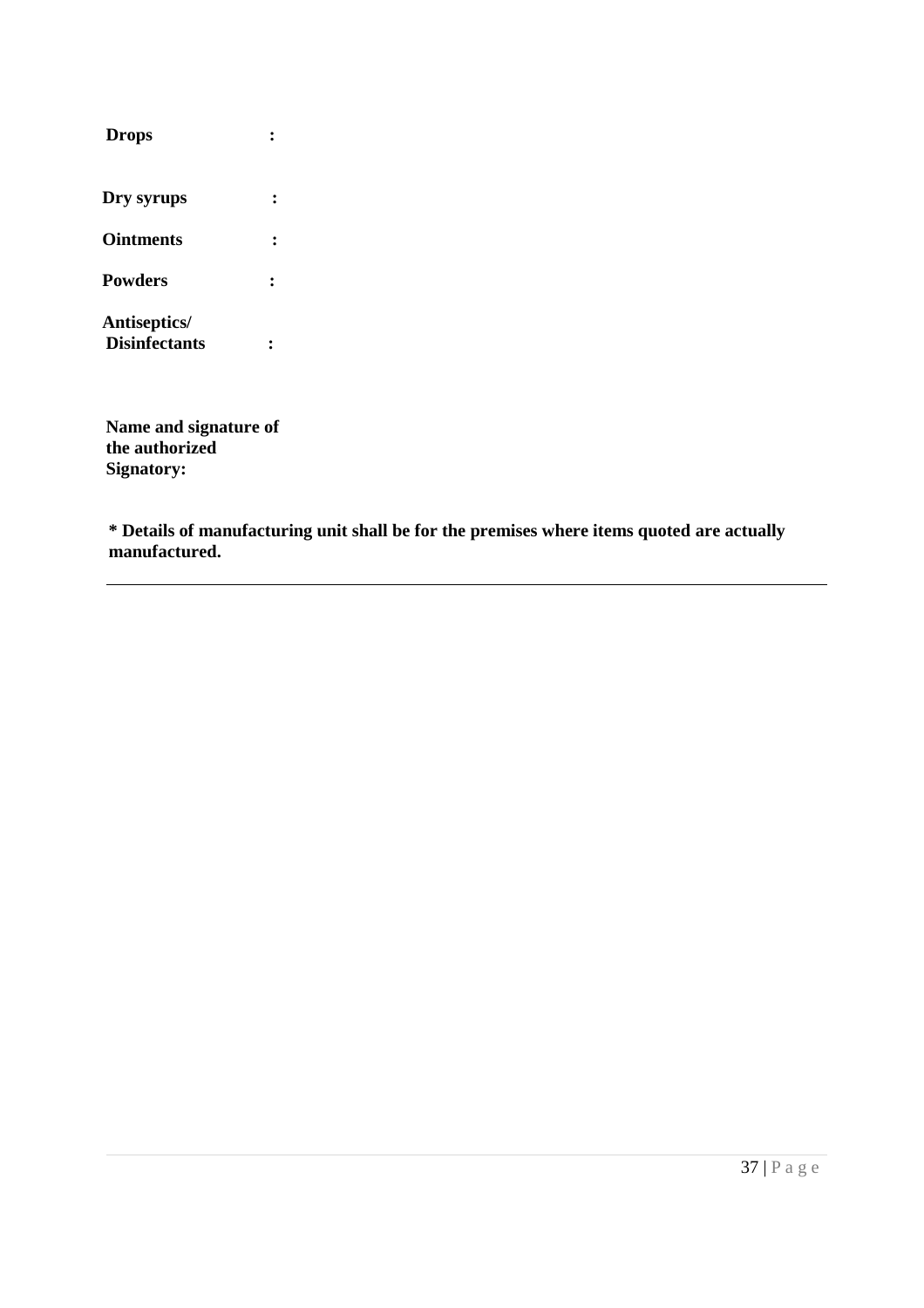## **ANNEXURE – V**

| <b>Sl</b><br>No | <b>Item Code</b> | Name of the Drug/Item quoted | <b>Pharmacopeal Specification</b><br>and details |
|-----------------|------------------|------------------------------|--------------------------------------------------|
|                 |                  |                              |                                                  |
|                 |                  |                              |                                                  |
|                 |                  |                              |                                                  |
|                 |                  |                              |                                                  |
|                 |                  |                              |                                                  |
|                 |                  |                              |                                                  |
|                 |                  |                              |                                                  |
|                 |                  |                              |                                                  |
|                 |                  |                              |                                                  |
|                 |                  |                              |                                                  |
|                 |                  |                              |                                                  |
|                 |                  |                              |                                                  |
|                 |                  |                              |                                                  |
|                 |                  |                              |                                                  |
|                 |                  |                              |                                                  |

# **List of Drugs, Surgicals & Miscellaneous Items quoted under this Tender**

**Seal & Signature of the bidder**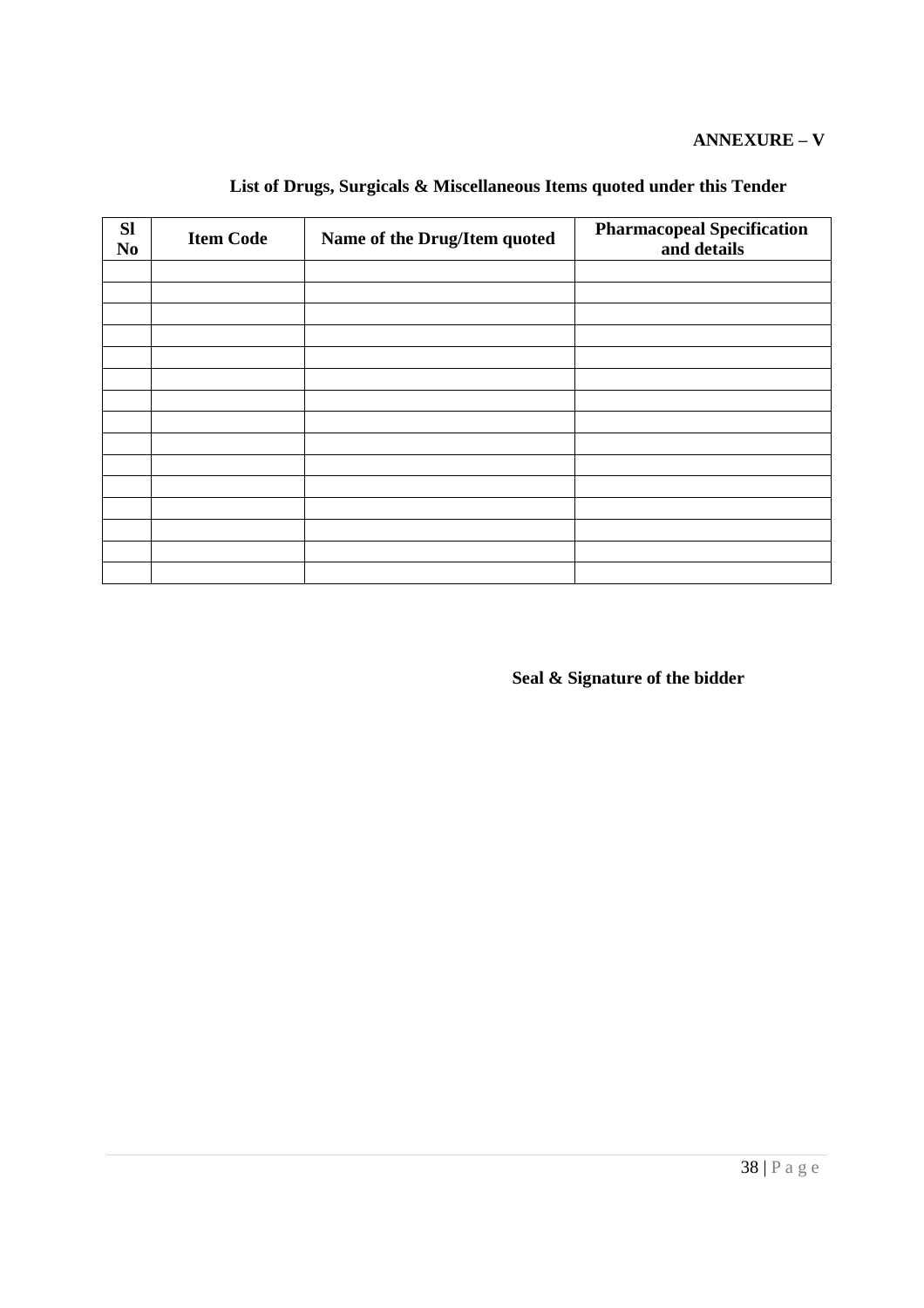#### **ANNEXURE – VI**

## **MARKET STANDING CERTIFICATE**

## **Name & Address of the Manufacturer:**

| <b>SI</b><br>No. | Year    | Name of the<br><b>Product</b><br><b>Produced</b> | Code<br>No. | Whether a<br><b>New Drug as</b><br>per Drugs<br>Act | No. of<br><b>Batches</b><br><b>Produced</b> | <b>Batch</b><br>Nos. | Name & Address<br>of the Purchaser |
|------------------|---------|--------------------------------------------------|-------------|-----------------------------------------------------|---------------------------------------------|----------------------|------------------------------------|
|                  | 2019-20 |                                                  |             |                                                     |                                             |                      |                                    |
| 2                | 2020-21 |                                                  |             |                                                     |                                             |                      |                                    |
| 3                | 2021-22 |                                                  |             |                                                     |                                             |                      |                                    |

Date:

Place: Signature of the manufacturer

Attested by competent authority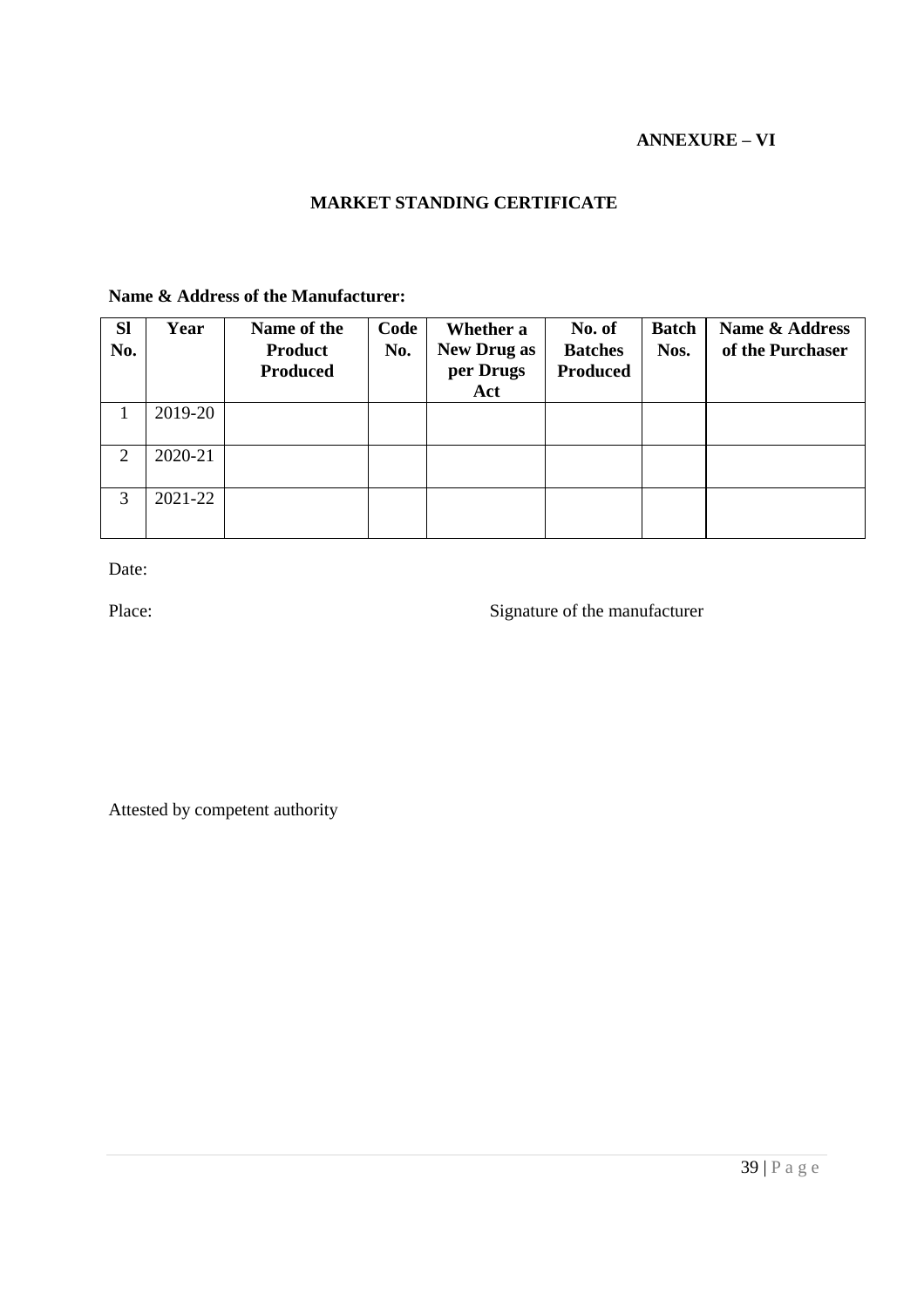# **ANNEXURE –VII**

# **DRUGS, SURGICALS & MISCELLANEOUS ITEMS**

| Sl <sub>No</sub> | <b>Item Names</b>                           | <b>Item Code</b> |
|------------------|---------------------------------------------|------------------|
| $\mathbf{1}$     | ACCECLOFENAC 100 MG WITH PARACETAMOL 325 MG | 2022TAB/01       |
| $\overline{2}$   | <b>ACECLOFENAC 100MG</b>                    | 2022TAB/02       |
| 3                | ALLEGRA 120MG                               | 2022TAB/03       |
| $\overline{4}$   | <b>AMANTADINE 100 MG</b>                    | 2022TAB/04       |
| 5                | <b>AMIODARONE 200MG</b>                     | 2022TAB/05       |
| 6                | <b>AMITRIPTALINE 25 MG</b>                  | 2022TAB/06       |
| $\overline{7}$   | <b>AMLODIPINE 2.5MG</b>                     | 2022TAB/07       |
| 8                | <b>AMLODIPINE 5 MG</b>                      | 2022TAB/08       |
| 9                | AMOXYCILLIN CAPS 500 MG                     | 2022TAB/09       |
| 10               | AMOXYCYILLINE+POTASSIUM CLAVULANATE 625 MG  | 2022TAB/10       |
| 11               | ATENOLOL 50 MG                              | 2022TAB/11       |
| 12               | ATORVASTATIN 10 MG                          | 2022TAB/12       |
| 13               | ATORVASTATIN 20 MG                          | 2022TAB/13       |
| 14               | <b>ATORVASTATIN 40MG</b>                    | 2022TAB/14       |
| 15               | ATORVASTATIN 80 MG                          | 2022TAB/15       |
| 16               | <b>AZITHROMYCIN 500MG</b>                   | 2022TAB/16       |
| 17               | <b>CALCIUM WITH VIT D3</b>                  | 2022TAB/17       |
| 18               | <b>CARBAMAZEPINE 200 MG</b>                 | 2022TAB/18       |
| 19               | CARVEDILOL 3.125MG                          | 2022TAB/19       |
| 20               | CARVEDILOL 6.25MG                           | 2022TAB/20       |
| 21               | <b>CEFIXIME 200 MG</b>                      | 2022TAB/21       |
| 22               | CEFPODOXIME POTASSIUM CLAVULANATE 325MG     | 2022TAB/22       |
| 23               | <b>CHLORTHALIDONE 12.5MG</b>                | 2022TAB/23       |
| 24               | <b>CHLORTHALIDONE 6.25MG</b>                | 2022TAB/24       |
| 25               | CHYMOTRYPSIN 100000                         | 2022TAB/25       |
| 26               | CIPROFLOXACIN 500 MG                        | 2022TAB/26       |
| 27               | <b>CITICOLIN 500MG</b>                      | 2022TAB/27       |
| 28               | <b>CLARITHROMYCIN 500MG</b>                 | 2022TAB/28       |
| 29               | CLOBOZAM 10MG                               | 2022TAB/29       |
| 30               | <b>CLOBOZAM 5 MG</b>                        | 2022TAB/30       |
| 31               | CLONAZEPAM 0.25MG                           | 2022TAB/31       |
| 32               | <b>CLONAZEPAM 0.5MG</b>                     | 2022TAB/32       |
| 33               | CLOPIDOGREL 75 MG                           | 2022TAB/33       |
| 34               | DABIGATRAN ETEXILATE MESILATE 110MG         | 2022TAB/34       |
| 35               | DABIGATRAN ETEXILATE MESILATE 75MG          | 2022TAB/35       |
| 36               | <b>DILTIAZEM 30MG</b>                       | 2022TAB/36       |
| 37               | DILTIAZEM 60 MG                             | 2022TAB/37       |
| 38               | <b>DULOXETINE 20MG</b>                      | 2022TAB/38       |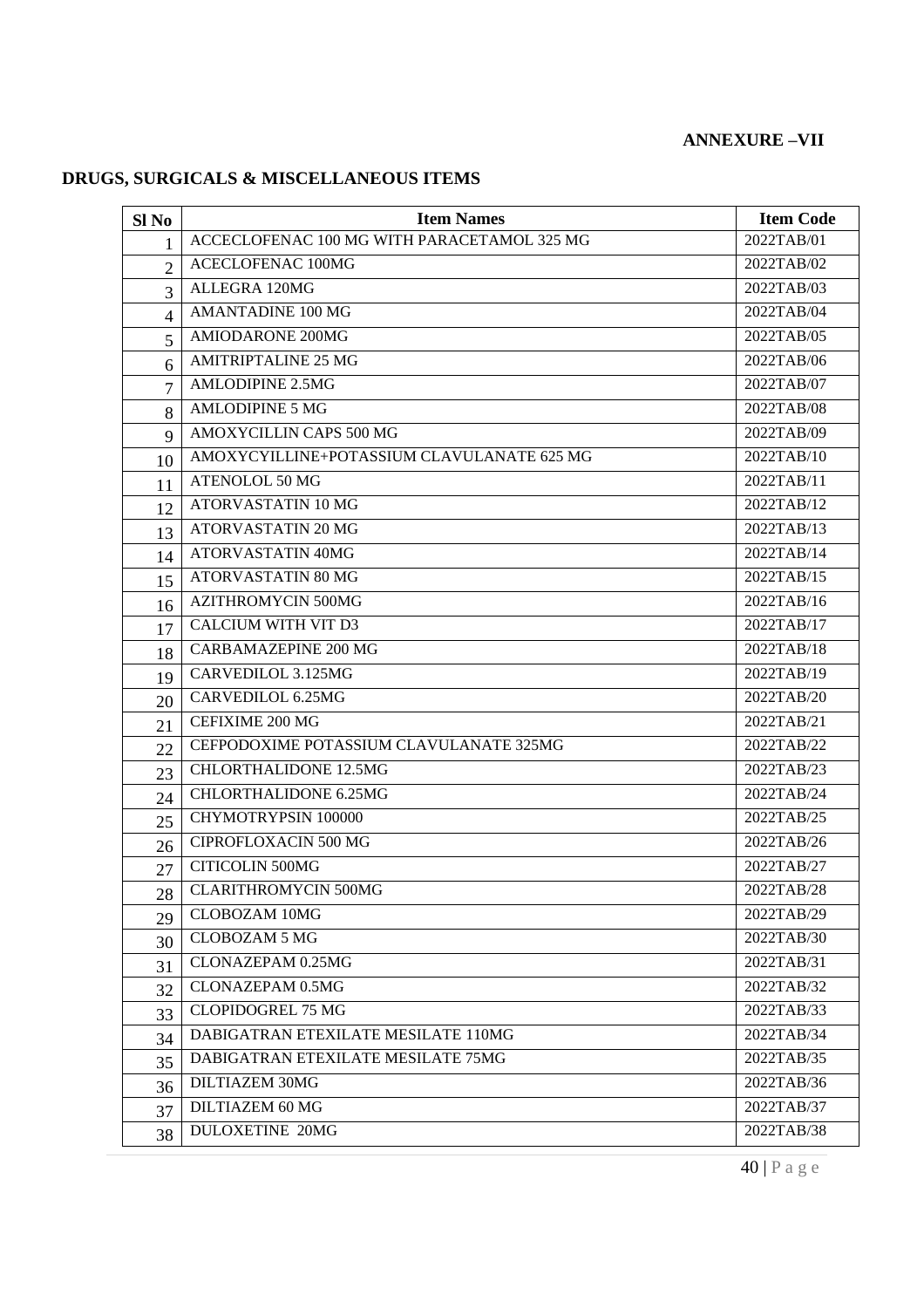| 39 | <b>ENALPRIL 2.5 MG</b>                          | 2022TAB/39 |
|----|-------------------------------------------------|------------|
| 40 | <b>ENALPRIL 5 MG</b>                            | 2022TAB/40 |
| 41 | <b>ENTECAVIR 0.5MG</b>                          | 2022TAB/41 |
| 42 | FLUCANAZOLE 150MG                               | 2022TAB/42 |
| 43 | FRUSEMIDE 40 MG                                 | 2022TAB/43 |
| 44 | <b>GLIMILPRIDE 1 MG</b>                         | 2022TAB/44 |
| 45 | <b>GLIMILPRIDE-2MG</b>                          | 2022TAB/45 |
| 46 | GTN 2.6MG                                       | 2022TAB/46 |
| 47 | <b>GTN 6.4 MG</b>                               | 2022TAB/47 |
| 48 | LEVETIRACETAM 250MG                             | 2022TAB/48 |
| 49 | LEVETIRACETAM 500MG                             | 2022TAB/49 |
| 50 | LEVOFLOXACIN 500 MG                             | 2022TAB/50 |
| 51 | LINEZOLID 600MG                                 | 2022TAB/51 |
| 52 | <b>LOSARTAN POTASSIUM 50 MG</b>                 | 2022TAB/52 |
| 53 | METOPROLOL 12.5MG                               | 2022TAB/53 |
| 54 | METOPROLOL 25 MG                                | 2022TAB/54 |
| 55 | METOPROLOL 50 MG                                | 2022TAB/55 |
| 56 | MONTELUKAST 10 MG+ LEVOCETIRIZINE 5 (MONTEK LC) | 2022TAB/56 |
| 57 | MYCOPHENOLATE MOFETIL 500MG                     | 2022TAB/57 |
| 58 | NICORANDIL 10MG                                 | 2022TAB/58 |
| 59 | NICOUMALONE 1MG                                 | 2022TAB/59 |
| 60 | NICOUMALONE 4MG                                 | 2022TAB/60 |
| 61 | PANTAPRAZOLE 40 MG                              | 2022TAB/61 |
| 62 | PHENOBARBITONE 30 MG                            | 2022TAB/62 |
| 63 | PHENOBARBITONE 60 MG                            | 2022TAB/63 |
| 64 | PRAMIPEXOLE 0.5MG                               | 2022TAB/64 |
| 65 | PREGABALIN 75MG                                 | 2022TAB/65 |
| 66 | PREGABALIN NT                                   | 2022TAB/66 |
| 67 | PROPRANOLOL 20MG                                | 2022TAB/67 |
| 68 | PROPRANOLOL 40 MG                               | 2022TAB/68 |
| 69 | <b>QUETIAPIN 50MG</b>                           | 2022TAB/69 |
| 70 | RAMIPRIL 1.25MG                                 | 2022TAB/70 |
| 71 | <b>RAMIPRIL 10MG</b>                            | 2022TAB/71 |
| 72 | RAMIPRIL 2.5MG                                  | 2022TAB/72 |
| 73 | <b>RAMIPRIL 5 MG</b>                            | 2022TAB/73 |
| 74 | <b>RANITIDIN 150MG</b>                          | 2022TAB/74 |
| 75 | <b>RANOLAZINE 500MG</b>                         | 2022TAB/75 |
| 76 | <b>RESPERIDON 2MG</b>                           | 2022TAB/76 |
| 77 | <b>RIZTRIPTAN 5MG</b>                           | 2022TAB/77 |
| 78 | ROPINIROLE 0.5MG                                | 2022TAB/78 |
| 79 | ROSUVASTATIN 10MG                               | 2022TAB/79 |
| 80 | ROSUVASTATIN 20 MG                              | 2022TAB/80 |
| 81 | SILDENAFIL 25 MG                                | 2022TAB/81 |
| 82 | SODIUM VALPROATE 500MG (CONTROLLED RELEASE)     | 2022TAB/82 |
|    |                                                 | 41   Page  |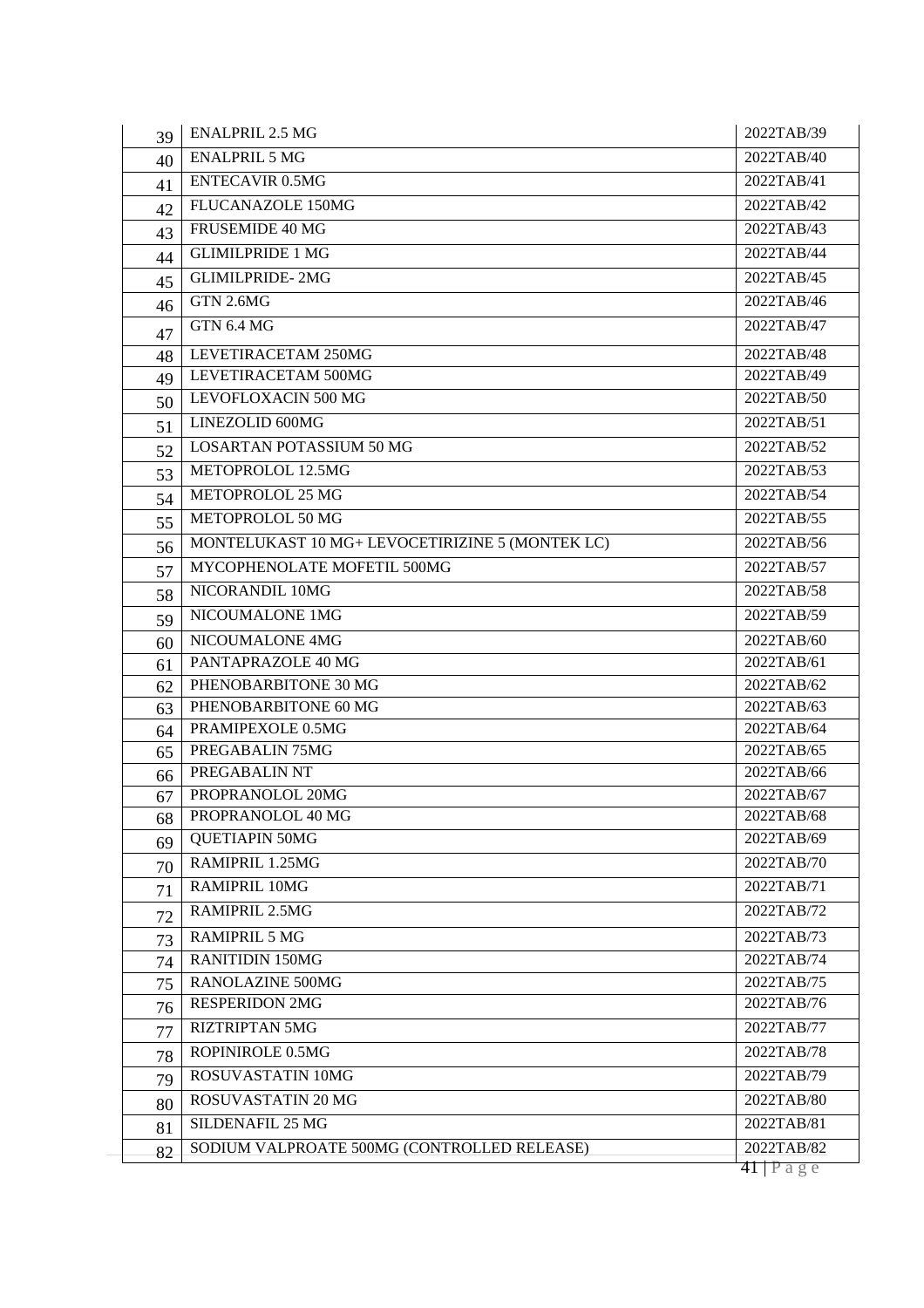| TELMISARTAN 40 MG<br>2022TAB/84<br>84<br><b>TRAMADOL 50MG</b><br>2022TAB/85<br>85<br>TRAMADOL WITH PCT<br>2022TAB/86<br>86<br><b>TRANEXAMIC ACID 500MG</b><br>2022TAB/87<br>87<br>TRIHEXIPHENYDYL 2 MG<br>2022TAB/88<br>88<br>TRYPSIN 96MG+BROMELAIN 180MG+RUTOSIDE TRIHYDRATE<br>2022TAB/89<br>89<br>200MG(DISPERSIBLE TAB)<br>VIT D3 60K CAPSULES<br>2022TAB/90<br>90<br><b>DEXAMETHASONE 4MG</b><br>2022TAB/91<br>91<br>ACETYL CYSTEINE 5ML AMP<br>2022INJ/01<br>92<br><b>ACYCLOVIR 500MG</b><br>2022INJ/02<br>93<br><b>ADENOSINE 2ML</b><br>2022INJ/03<br>94<br><b>AMIDARONE 3ML</b><br>2022INJ/04<br>95<br><b>AMIKACIN 250MG</b><br>2022INJ/05<br>96<br><b>AMIKACIN 500MG INJ</b><br>2022INJ/06<br>97<br>AMINO ACID 5 PERCENT 200 ML<br>2022INJ/07<br>98<br><b>ARTESUNATE 120 MG</b><br>2022INJ/08<br>99<br>ATROPINE 1ML/0.6MG<br>2022INJ/09<br>100<br><b>AZITHROMYCIN 500MG</b><br>2022INJ/10<br>101<br><b>BUPIVACAINE 0.25% 20ML</b><br>2022INJ/11<br>102<br>2022INJ/12<br><b>BUPIVACAINE 0.5 % 20ML</b><br>103<br>CEFOPERAZONE WITH SALBACTAM 1.5 GM<br>2022INJ/13<br>104<br>105<br>CEFOTAXIME 1000 MG<br>2022INJ/14<br><b>CEFTAZIDIME 1GM</b><br>2022INJ/15<br>106<br><b>CEFTRIAXONE 1 GM</b><br>2022INJ/16<br>107<br>CITICOLIN 500MG/2ML<br>2022INJ/17<br>108<br><b>CLARITHROMYCIN 500 MG</b><br>2022INJ/18<br>109<br><b>COLOSTINE 1 MU</b><br>2022INJ/19<br>110<br>COLOSTINE 3 MU<br>2022INJ/20<br>111<br>DERIPHYLLIN 2ML INJ<br>2022INJ/21<br>112<br>DEXAMEDETOMIDINE-200MG/2ML<br>2022INJ/22<br>113<br>DEXTROSE 10 PERCENT 500ML<br>2022INJ/23<br>114<br>DEXTROSE 25 PERCENT 100ML<br>2022INJ/24<br>115<br>DEXTROSE 5 PERCENT 500ML<br>2022INJ/25<br>116<br>DEXTROSE WITH SODIUM CHLORIDE 0.45 PERCENT 500ML<br>2022INJ/26<br>117<br>DEXTROSE WITH SODIUM CHLORIDE 0.9PERCENT 500 ML<br>2022INJ/27<br>118<br>DICLOFENAC 75MG/3ML (DYNAPER AQ 3ML)<br>2022INJ/28<br>119<br>DOBUTAMINE 250MG/5ML<br>2022INJ/29<br>120<br>DOPAMINE 200MG/5ML<br>2022INJ/30<br>121<br>EPTIFIBATIDE 75MG/100ML<br>2022INJ/31<br>122<br><b>GLYCOPYRROLATE 1 ML</b><br>2022INJ/32<br>123<br>HEPARIN 25000 IU INJ<br>2022INJ/33<br>124 | 83 | TELMISARTAN 20 MG | 2022TAB/83 |
|-----------------------------------------------------------------------------------------------------------------------------------------------------------------------------------------------------------------------------------------------------------------------------------------------------------------------------------------------------------------------------------------------------------------------------------------------------------------------------------------------------------------------------------------------------------------------------------------------------------------------------------------------------------------------------------------------------------------------------------------------------------------------------------------------------------------------------------------------------------------------------------------------------------------------------------------------------------------------------------------------------------------------------------------------------------------------------------------------------------------------------------------------------------------------------------------------------------------------------------------------------------------------------------------------------------------------------------------------------------------------------------------------------------------------------------------------------------------------------------------------------------------------------------------------------------------------------------------------------------------------------------------------------------------------------------------------------------------------------------------------------------------------------------------------------------------------------------------------------------------------------------------------------------------------------------------------------------------------------------------------------------------------------------------------------------------------------------------------------------------------------|----|-------------------|------------|
|                                                                                                                                                                                                                                                                                                                                                                                                                                                                                                                                                                                                                                                                                                                                                                                                                                                                                                                                                                                                                                                                                                                                                                                                                                                                                                                                                                                                                                                                                                                                                                                                                                                                                                                                                                                                                                                                                                                                                                                                                                                                                                                             |    |                   |            |
|                                                                                                                                                                                                                                                                                                                                                                                                                                                                                                                                                                                                                                                                                                                                                                                                                                                                                                                                                                                                                                                                                                                                                                                                                                                                                                                                                                                                                                                                                                                                                                                                                                                                                                                                                                                                                                                                                                                                                                                                                                                                                                                             |    |                   |            |
|                                                                                                                                                                                                                                                                                                                                                                                                                                                                                                                                                                                                                                                                                                                                                                                                                                                                                                                                                                                                                                                                                                                                                                                                                                                                                                                                                                                                                                                                                                                                                                                                                                                                                                                                                                                                                                                                                                                                                                                                                                                                                                                             |    |                   |            |
|                                                                                                                                                                                                                                                                                                                                                                                                                                                                                                                                                                                                                                                                                                                                                                                                                                                                                                                                                                                                                                                                                                                                                                                                                                                                                                                                                                                                                                                                                                                                                                                                                                                                                                                                                                                                                                                                                                                                                                                                                                                                                                                             |    |                   |            |
|                                                                                                                                                                                                                                                                                                                                                                                                                                                                                                                                                                                                                                                                                                                                                                                                                                                                                                                                                                                                                                                                                                                                                                                                                                                                                                                                                                                                                                                                                                                                                                                                                                                                                                                                                                                                                                                                                                                                                                                                                                                                                                                             |    |                   |            |
|                                                                                                                                                                                                                                                                                                                                                                                                                                                                                                                                                                                                                                                                                                                                                                                                                                                                                                                                                                                                                                                                                                                                                                                                                                                                                                                                                                                                                                                                                                                                                                                                                                                                                                                                                                                                                                                                                                                                                                                                                                                                                                                             |    |                   |            |
|                                                                                                                                                                                                                                                                                                                                                                                                                                                                                                                                                                                                                                                                                                                                                                                                                                                                                                                                                                                                                                                                                                                                                                                                                                                                                                                                                                                                                                                                                                                                                                                                                                                                                                                                                                                                                                                                                                                                                                                                                                                                                                                             |    |                   |            |
|                                                                                                                                                                                                                                                                                                                                                                                                                                                                                                                                                                                                                                                                                                                                                                                                                                                                                                                                                                                                                                                                                                                                                                                                                                                                                                                                                                                                                                                                                                                                                                                                                                                                                                                                                                                                                                                                                                                                                                                                                                                                                                                             |    |                   |            |
|                                                                                                                                                                                                                                                                                                                                                                                                                                                                                                                                                                                                                                                                                                                                                                                                                                                                                                                                                                                                                                                                                                                                                                                                                                                                                                                                                                                                                                                                                                                                                                                                                                                                                                                                                                                                                                                                                                                                                                                                                                                                                                                             |    |                   |            |
|                                                                                                                                                                                                                                                                                                                                                                                                                                                                                                                                                                                                                                                                                                                                                                                                                                                                                                                                                                                                                                                                                                                                                                                                                                                                                                                                                                                                                                                                                                                                                                                                                                                                                                                                                                                                                                                                                                                                                                                                                                                                                                                             |    |                   |            |
|                                                                                                                                                                                                                                                                                                                                                                                                                                                                                                                                                                                                                                                                                                                                                                                                                                                                                                                                                                                                                                                                                                                                                                                                                                                                                                                                                                                                                                                                                                                                                                                                                                                                                                                                                                                                                                                                                                                                                                                                                                                                                                                             |    |                   |            |
|                                                                                                                                                                                                                                                                                                                                                                                                                                                                                                                                                                                                                                                                                                                                                                                                                                                                                                                                                                                                                                                                                                                                                                                                                                                                                                                                                                                                                                                                                                                                                                                                                                                                                                                                                                                                                                                                                                                                                                                                                                                                                                                             |    |                   |            |
|                                                                                                                                                                                                                                                                                                                                                                                                                                                                                                                                                                                                                                                                                                                                                                                                                                                                                                                                                                                                                                                                                                                                                                                                                                                                                                                                                                                                                                                                                                                                                                                                                                                                                                                                                                                                                                                                                                                                                                                                                                                                                                                             |    |                   |            |
|                                                                                                                                                                                                                                                                                                                                                                                                                                                                                                                                                                                                                                                                                                                                                                                                                                                                                                                                                                                                                                                                                                                                                                                                                                                                                                                                                                                                                                                                                                                                                                                                                                                                                                                                                                                                                                                                                                                                                                                                                                                                                                                             |    |                   |            |
|                                                                                                                                                                                                                                                                                                                                                                                                                                                                                                                                                                                                                                                                                                                                                                                                                                                                                                                                                                                                                                                                                                                                                                                                                                                                                                                                                                                                                                                                                                                                                                                                                                                                                                                                                                                                                                                                                                                                                                                                                                                                                                                             |    |                   |            |
|                                                                                                                                                                                                                                                                                                                                                                                                                                                                                                                                                                                                                                                                                                                                                                                                                                                                                                                                                                                                                                                                                                                                                                                                                                                                                                                                                                                                                                                                                                                                                                                                                                                                                                                                                                                                                                                                                                                                                                                                                                                                                                                             |    |                   |            |
|                                                                                                                                                                                                                                                                                                                                                                                                                                                                                                                                                                                                                                                                                                                                                                                                                                                                                                                                                                                                                                                                                                                                                                                                                                                                                                                                                                                                                                                                                                                                                                                                                                                                                                                                                                                                                                                                                                                                                                                                                                                                                                                             |    |                   |            |
|                                                                                                                                                                                                                                                                                                                                                                                                                                                                                                                                                                                                                                                                                                                                                                                                                                                                                                                                                                                                                                                                                                                                                                                                                                                                                                                                                                                                                                                                                                                                                                                                                                                                                                                                                                                                                                                                                                                                                                                                                                                                                                                             |    |                   |            |
|                                                                                                                                                                                                                                                                                                                                                                                                                                                                                                                                                                                                                                                                                                                                                                                                                                                                                                                                                                                                                                                                                                                                                                                                                                                                                                                                                                                                                                                                                                                                                                                                                                                                                                                                                                                                                                                                                                                                                                                                                                                                                                                             |    |                   |            |
|                                                                                                                                                                                                                                                                                                                                                                                                                                                                                                                                                                                                                                                                                                                                                                                                                                                                                                                                                                                                                                                                                                                                                                                                                                                                                                                                                                                                                                                                                                                                                                                                                                                                                                                                                                                                                                                                                                                                                                                                                                                                                                                             |    |                   |            |
|                                                                                                                                                                                                                                                                                                                                                                                                                                                                                                                                                                                                                                                                                                                                                                                                                                                                                                                                                                                                                                                                                                                                                                                                                                                                                                                                                                                                                                                                                                                                                                                                                                                                                                                                                                                                                                                                                                                                                                                                                                                                                                                             |    |                   |            |
|                                                                                                                                                                                                                                                                                                                                                                                                                                                                                                                                                                                                                                                                                                                                                                                                                                                                                                                                                                                                                                                                                                                                                                                                                                                                                                                                                                                                                                                                                                                                                                                                                                                                                                                                                                                                                                                                                                                                                                                                                                                                                                                             |    |                   |            |
|                                                                                                                                                                                                                                                                                                                                                                                                                                                                                                                                                                                                                                                                                                                                                                                                                                                                                                                                                                                                                                                                                                                                                                                                                                                                                                                                                                                                                                                                                                                                                                                                                                                                                                                                                                                                                                                                                                                                                                                                                                                                                                                             |    |                   |            |
|                                                                                                                                                                                                                                                                                                                                                                                                                                                                                                                                                                                                                                                                                                                                                                                                                                                                                                                                                                                                                                                                                                                                                                                                                                                                                                                                                                                                                                                                                                                                                                                                                                                                                                                                                                                                                                                                                                                                                                                                                                                                                                                             |    |                   |            |
|                                                                                                                                                                                                                                                                                                                                                                                                                                                                                                                                                                                                                                                                                                                                                                                                                                                                                                                                                                                                                                                                                                                                                                                                                                                                                                                                                                                                                                                                                                                                                                                                                                                                                                                                                                                                                                                                                                                                                                                                                                                                                                                             |    |                   |            |
|                                                                                                                                                                                                                                                                                                                                                                                                                                                                                                                                                                                                                                                                                                                                                                                                                                                                                                                                                                                                                                                                                                                                                                                                                                                                                                                                                                                                                                                                                                                                                                                                                                                                                                                                                                                                                                                                                                                                                                                                                                                                                                                             |    |                   |            |
|                                                                                                                                                                                                                                                                                                                                                                                                                                                                                                                                                                                                                                                                                                                                                                                                                                                                                                                                                                                                                                                                                                                                                                                                                                                                                                                                                                                                                                                                                                                                                                                                                                                                                                                                                                                                                                                                                                                                                                                                                                                                                                                             |    |                   |            |
|                                                                                                                                                                                                                                                                                                                                                                                                                                                                                                                                                                                                                                                                                                                                                                                                                                                                                                                                                                                                                                                                                                                                                                                                                                                                                                                                                                                                                                                                                                                                                                                                                                                                                                                                                                                                                                                                                                                                                                                                                                                                                                                             |    |                   |            |
|                                                                                                                                                                                                                                                                                                                                                                                                                                                                                                                                                                                                                                                                                                                                                                                                                                                                                                                                                                                                                                                                                                                                                                                                                                                                                                                                                                                                                                                                                                                                                                                                                                                                                                                                                                                                                                                                                                                                                                                                                                                                                                                             |    |                   |            |
|                                                                                                                                                                                                                                                                                                                                                                                                                                                                                                                                                                                                                                                                                                                                                                                                                                                                                                                                                                                                                                                                                                                                                                                                                                                                                                                                                                                                                                                                                                                                                                                                                                                                                                                                                                                                                                                                                                                                                                                                                                                                                                                             |    |                   |            |
|                                                                                                                                                                                                                                                                                                                                                                                                                                                                                                                                                                                                                                                                                                                                                                                                                                                                                                                                                                                                                                                                                                                                                                                                                                                                                                                                                                                                                                                                                                                                                                                                                                                                                                                                                                                                                                                                                                                                                                                                                                                                                                                             |    |                   |            |
|                                                                                                                                                                                                                                                                                                                                                                                                                                                                                                                                                                                                                                                                                                                                                                                                                                                                                                                                                                                                                                                                                                                                                                                                                                                                                                                                                                                                                                                                                                                                                                                                                                                                                                                                                                                                                                                                                                                                                                                                                                                                                                                             |    |                   |            |
|                                                                                                                                                                                                                                                                                                                                                                                                                                                                                                                                                                                                                                                                                                                                                                                                                                                                                                                                                                                                                                                                                                                                                                                                                                                                                                                                                                                                                                                                                                                                                                                                                                                                                                                                                                                                                                                                                                                                                                                                                                                                                                                             |    |                   |            |
|                                                                                                                                                                                                                                                                                                                                                                                                                                                                                                                                                                                                                                                                                                                                                                                                                                                                                                                                                                                                                                                                                                                                                                                                                                                                                                                                                                                                                                                                                                                                                                                                                                                                                                                                                                                                                                                                                                                                                                                                                                                                                                                             |    |                   |            |
|                                                                                                                                                                                                                                                                                                                                                                                                                                                                                                                                                                                                                                                                                                                                                                                                                                                                                                                                                                                                                                                                                                                                                                                                                                                                                                                                                                                                                                                                                                                                                                                                                                                                                                                                                                                                                                                                                                                                                                                                                                                                                                                             |    |                   |            |
|                                                                                                                                                                                                                                                                                                                                                                                                                                                                                                                                                                                                                                                                                                                                                                                                                                                                                                                                                                                                                                                                                                                                                                                                                                                                                                                                                                                                                                                                                                                                                                                                                                                                                                                                                                                                                                                                                                                                                                                                                                                                                                                             |    |                   |            |
|                                                                                                                                                                                                                                                                                                                                                                                                                                                                                                                                                                                                                                                                                                                                                                                                                                                                                                                                                                                                                                                                                                                                                                                                                                                                                                                                                                                                                                                                                                                                                                                                                                                                                                                                                                                                                                                                                                                                                                                                                                                                                                                             |    |                   |            |
|                                                                                                                                                                                                                                                                                                                                                                                                                                                                                                                                                                                                                                                                                                                                                                                                                                                                                                                                                                                                                                                                                                                                                                                                                                                                                                                                                                                                                                                                                                                                                                                                                                                                                                                                                                                                                                                                                                                                                                                                                                                                                                                             |    |                   |            |
|                                                                                                                                                                                                                                                                                                                                                                                                                                                                                                                                                                                                                                                                                                                                                                                                                                                                                                                                                                                                                                                                                                                                                                                                                                                                                                                                                                                                                                                                                                                                                                                                                                                                                                                                                                                                                                                                                                                                                                                                                                                                                                                             |    |                   |            |
|                                                                                                                                                                                                                                                                                                                                                                                                                                                                                                                                                                                                                                                                                                                                                                                                                                                                                                                                                                                                                                                                                                                                                                                                                                                                                                                                                                                                                                                                                                                                                                                                                                                                                                                                                                                                                                                                                                                                                                                                                                                                                                                             |    |                   |            |
|                                                                                                                                                                                                                                                                                                                                                                                                                                                                                                                                                                                                                                                                                                                                                                                                                                                                                                                                                                                                                                                                                                                                                                                                                                                                                                                                                                                                                                                                                                                                                                                                                                                                                                                                                                                                                                                                                                                                                                                                                                                                                                                             |    |                   |            |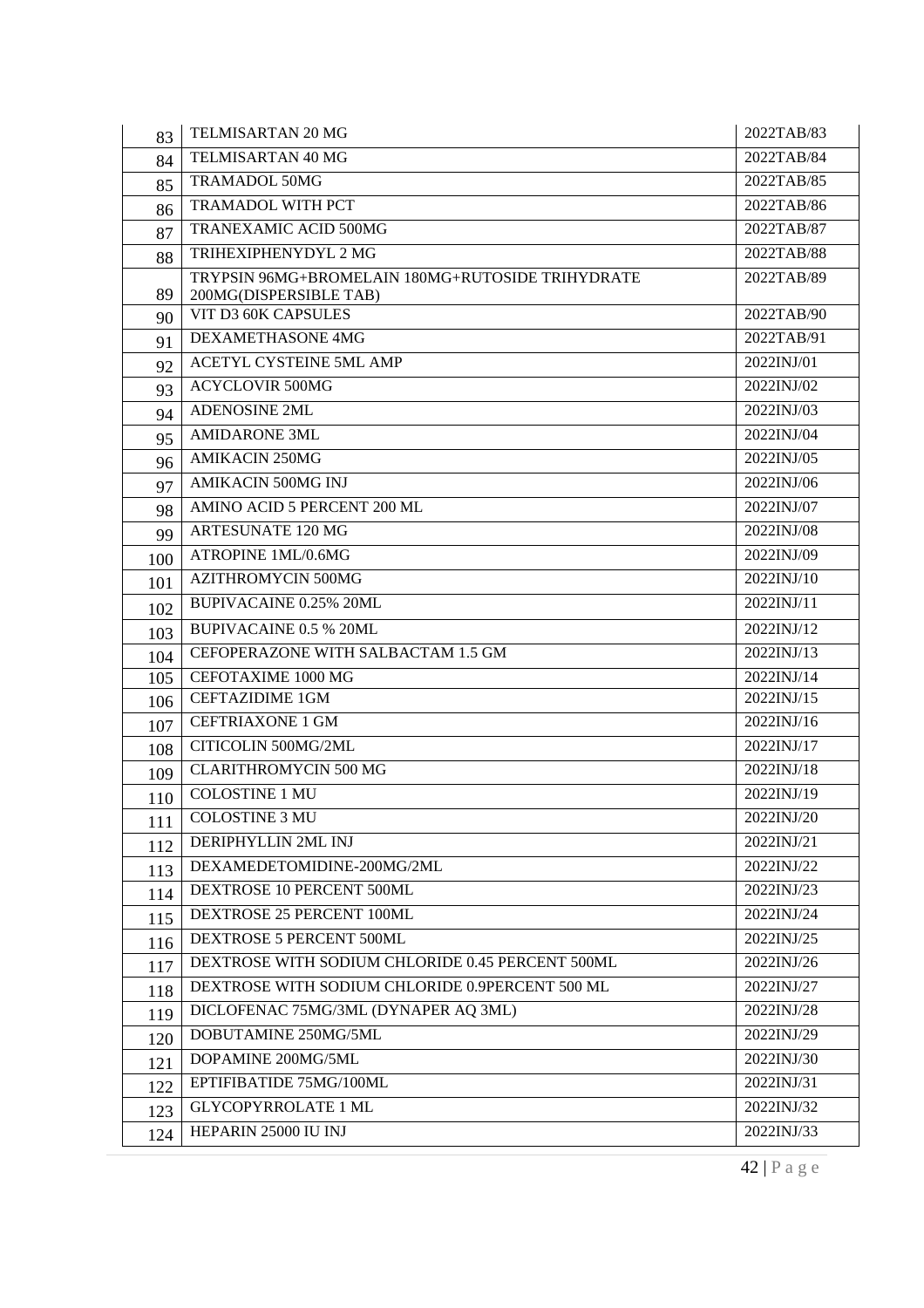| 125 | HEPARIN 5000 IU/MI                            | 2022INJ/34     |
|-----|-----------------------------------------------|----------------|
| 126 | HESTAR 200 6 PERCENT (HYDROXY ETHYL STARCH)   | 2022INJ/35     |
| 127 | HYDROCARTISONE 100MG                          | 2022INJ/36     |
| 128 | <b>IMIPENEM CILASATATIN 1GM</b>               | 2022INJ/37     |
| 129 | <b>INTRALIPID 20 PERCENT 250ML</b>            | 2022INJ/38     |
| 130 | IRON CARBOXYMALTOSE 500MG/10ML                | 2022INJ/39     |
| 131 | IRON SUCROSE 100MG/5ML                        | 2022INJ/40     |
| 132 | <b>ISOLATE P</b>                              | 2022INJ/41     |
| 133 | <b>ISOLYTE M</b>                              | 2022INJ/42     |
| 134 | IVIG 10G/100ML (INTRAVENOUS IMMUNOGLOBULIN)   | 2022INJ/43     |
| 135 | KETOROLOC TROMETHAMINE 30MG/ML                | 2022INJ/44     |
| 136 | LEVETIRACETAM 500MG                           | 2022INJ/45     |
| 137 | LIGNOCAINE & ADRENALINE 2 PERCENT/30ML        | 2022INJ/46     |
| 138 | LINEZOLID 600MG/300ML                         | 2022INJ/47     |
| 139 | <b>LORAZEPAM-2ML</b>                          | 2022INJ/48     |
| 140 | LOW MOLECULAR HEPARINE 40 MG/0.4ML            | 2022INJ/49     |
| 141 | LOW MOLECULAR HEPARINE 60 MG/0.6ML            | 2022INJ/50     |
| 142 | <b>MANNITOL 100ML</b>                         | 2022INJ/51     |
| 143 | MEPHENTERAMINE 10 ML                          | 2022INJ/52     |
| 144 | <b>MEROPENAM 1 GM</b>                         | 2022INJ/53     |
| 145 | MEROPENAM 500 MG                              | 2022INJ/54     |
| 146 | METHYL PREDNISOLONE 1GM                       | 2022INJ/55     |
| 147 | METHYLPREDNISOLONE 500MG                      | 2022INJ/56     |
| 148 | METRONIDAZOLE 100ML                           | 2022INJ/57     |
| 149 | MIDAZOLAM 5MG/10ML INJ                        | 2022INJ/58     |
| 150 | MILRINEON 10MG/10ML                           | 2022INJ/59     |
| 151 | NEOSTIGMINE 0.5MG/1ML                         | 2022INJ/60     |
| 152 | NEOSTIGMINE 5ML,2.5MG/5ML                     | 2022INJ/61     |
| 153 | NITROGLYLERINE 5 MG/ML                        | 2022INJ/62     |
| 154 | NORADRENALINE 2 ML                            | 2022INJ/63     |
| 155 | <b>OCTERIOTIDE 1ML</b>                        | 2022INJ/64     |
| 156 | OFLOXACIN 100ML                               | 2022INJ/65     |
| 157 | <b>ONDONSETRON 2 ML</b>                       | 2022INJ/66     |
| 158 | PANTAPRAZOLE 40 MG IV                         | 2022INJ/67     |
| 159 | PARACETOMOL 100ML                             | 2022INJ/68     |
| 160 | PHENOBARBITONE 200MG/1ML                      | 2022INJ/69     |
| 161 | PHENYTOIN SODIUM 2ML                          | 2022INJ/70     |
| 162 | PIPERACILLIN SODIUM & TAZOBACTUM SODIUM 4.5GM | 2022INJ/71     |
| 163 | PLASMALYTE 1000ML                             | 2022INJ/72     |
| 164 | PLASMALYTE 500ML                              | 2022INJ/73     |
| 165 | PROPOFOL 1PERCENT 10ML                        | 2022INJ/74     |
| 166 | PROPOFOL 1PERCENT 20ML                        | 2022INJ/75     |
| 167 | PROPOFOL 1PERCENT 50ML VIAL                   | 2022INJ/76     |
|     |                                               | $43$   P a g e |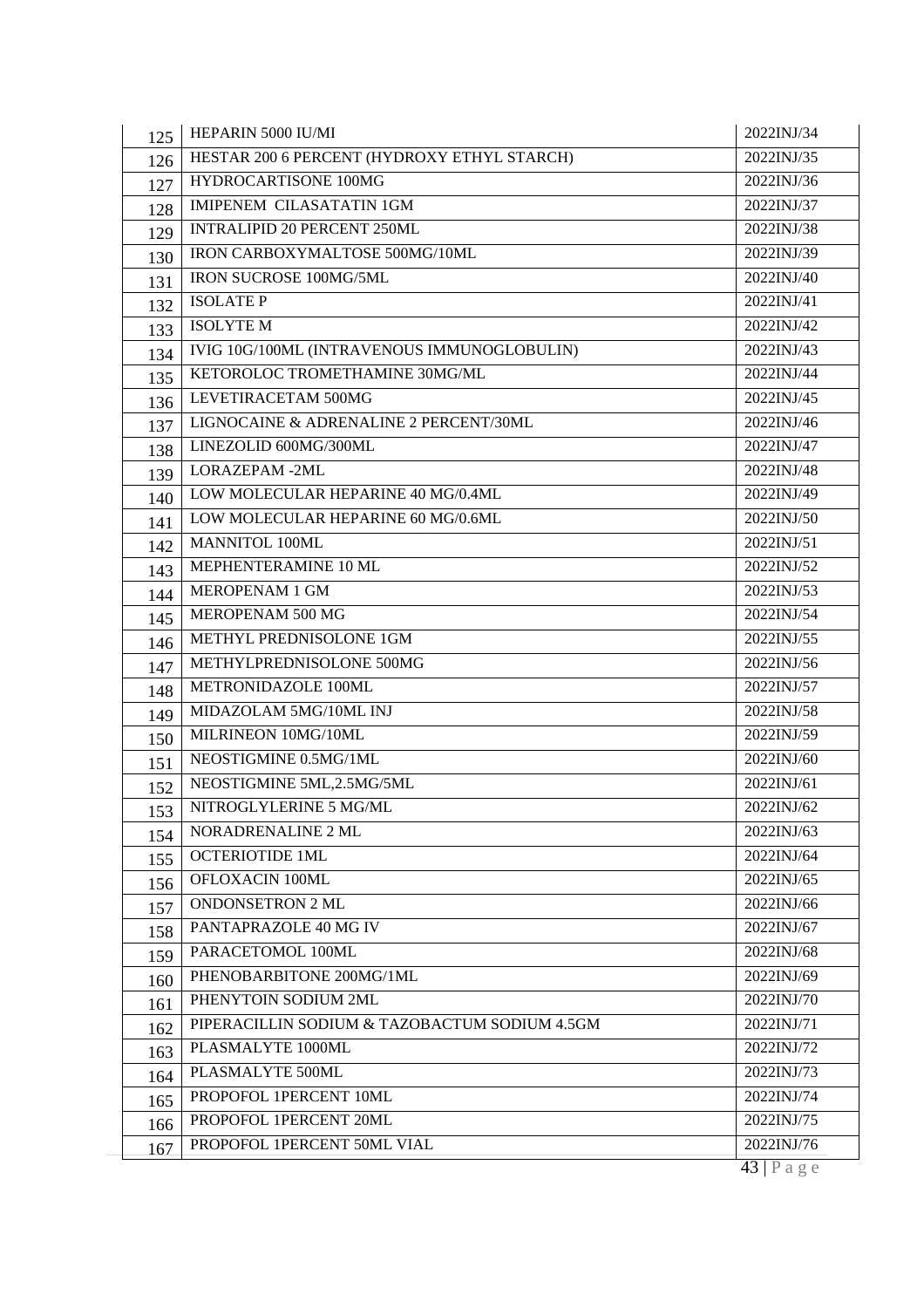| 168 | RINGER LACTATE 500ML                                                                                             | 2022INJ/77     |
|-----|------------------------------------------------------------------------------------------------------------------|----------------|
| 169 | <b>RITUXIMAB 1G INJ</b>                                                                                          | 2022INJ/78     |
| 170 | RITUXIMAB 500MG INJ                                                                                              | 2022INJ/79     |
| 171 | ROCURONIUM 10MG/ML 5ML                                                                                           | 2022INJ/80     |
| 172 | ROPIVACAINE 0.5PERCENT 20ML                                                                                      | 2022INJ/81     |
| 173 | SEVOFLURANE 250ML                                                                                                | 2022INJ/82     |
| 174 | SODIUM CHLORIDE 500ML 0.9 PERCENT                                                                                | 2022INJ/83     |
| 175 | SODIUM CHLORIDE 0.9 PERCENT 100ML                                                                                | 2022INJ/84     |
| 176 | SODIUM VALPROATE 500MG/5ML                                                                                       | 2022INJ/85     |
| 177 | STREPTOKINASE 15LACKS                                                                                            | 2022INJ/86     |
| 178 | TIECOPLANIN 400MG                                                                                                | 2022INJ/87     |
| 179 | TRAMADOL 50MG/2 ML                                                                                               | 2022INJ/88     |
| 180 | TRANEXAMIC ACID 100MG 5ML                                                                                        | 2022INJ/89     |
| 181 | VANCOMYCIN HYDROCHLORIDE 500 MG                                                                                  | 2022INJ/90     |
| 182 | VASOPRESSIN 1ML                                                                                                  | 2022INJ/91     |
| 183 | VITAMIN K 10MG                                                                                                   | 2022INJ/92     |
| 184 | <b>ANIDULAFUNGIN 50MG</b>                                                                                        | 2022INJ/93     |
| 185 | <b>BASALOG 3ml</b>                                                                                               | 2022INJ/94     |
| 186 | <b>CASPOFUNGIN 100MG</b>                                                                                         | 2022INJ/95     |
| 187 | <b>CRYSTALLINE PENCILLIN</b>                                                                                     | 2022INJ/96     |
| 188 | DEXTROSE 50 PERCENT 100ML                                                                                        | 2022INJ/97     |
| 189 | <b>ELDERVIT</b>                                                                                                  | 2022INJ/98     |
| 190 | HESTAR 500 3 PERCENT (HYDROXY ETHYL STARCH)                                                                      | 2022INJ/99     |
| 191 | INSULIN GLARGINE INJECTION 100 UNITS/ML                                                                          | 2022INJ/100    |
| 192 | PNEUMOVAX INJ                                                                                                    | 2022INJ/101    |
| 193 | NON IONIC ISO OSMOLAR IODINATED CONTRAST 270MG/50ML                                                              | 2022INJ/102    |
| 194 | INJ SODIUM NITROFRUSIDE 50MG                                                                                     | 2022INJ/103    |
| 195 | 50% DEXTROSE 25ML VIAL                                                                                           | 2022INJ/104    |
| 196 | <b>AMOXCYCILLINE 500 MG</b>                                                                                      | 2022INJ/105    |
| 197 | <b>BENZATHINE PENCILLIN 12 LAC</b>                                                                               | 2022INJ/106    |
| 198 | NICORANDIL INJECTION IV 48MG (LYPONILIZED)                                                                       | 2022INJ/107    |
| 199 | PHENIRAMINE MALEATE                                                                                              | 2022INJ/108    |
| 200 | MAGNESIUM SULPHATE                                                                                               | 2022INJ/109    |
|     | <b>LACOSAMIDE INJ</b>                                                                                            | 2022INJ/110    |
| 201 |                                                                                                                  |                |
|     | POLYGLACTIN 1/2 CIRCLE REVERSE CUTTING (HEAVY)PORTT VIOLET<br>BRAIDED ANTIBACTERIAL 70CM LENGTH 23MM NEEDLE NO.1 | 2022SUT/01     |
| 202 |                                                                                                                  |                |
| 203 | POLYPROPYLENE 1/2 CIRCLE ROUND BODY (HEAVY) BLUE<br>MONOFILAMENT 70CM LENGTH 40MM NEEDLE NO.1                    | 2022SUT/02     |
|     | POLYPROPYLENE 1/2 CIRCLE ROUND BODY (HEAVY) BLUE                                                                 | 2022SUT/03     |
| 204 | MONOFILAMENT 70CM LENGTH 30MM NEEDLE NO.1                                                                        |                |
|     | POLYPROPYLENE 1/2 CIRCLE ROUND BODY BLUE MONOFILAMENT                                                            | 2022SUT/04     |
| 205 | 70CM LENGTH 16MM NEEDLE NO 4.0                                                                                   |                |
| 206 | POLYAMIDE MONOFILAMENT 3/8 CIRCLE REVERSE CUTTING BLACK<br>MONOFILAMENT 70CM LENGTH 45MM NEEDLE NO. 0            | 2022SUT/05     |
|     | BLACK BRAIDED SILK 3/8 CIRCLE REVERSE CUTTING 76CM LENGTH                                                        | 2022SUT/06     |
| 207 | 45MM NEEDLE NO 2.0                                                                                               |                |
|     |                                                                                                                  | $44$   P a g e |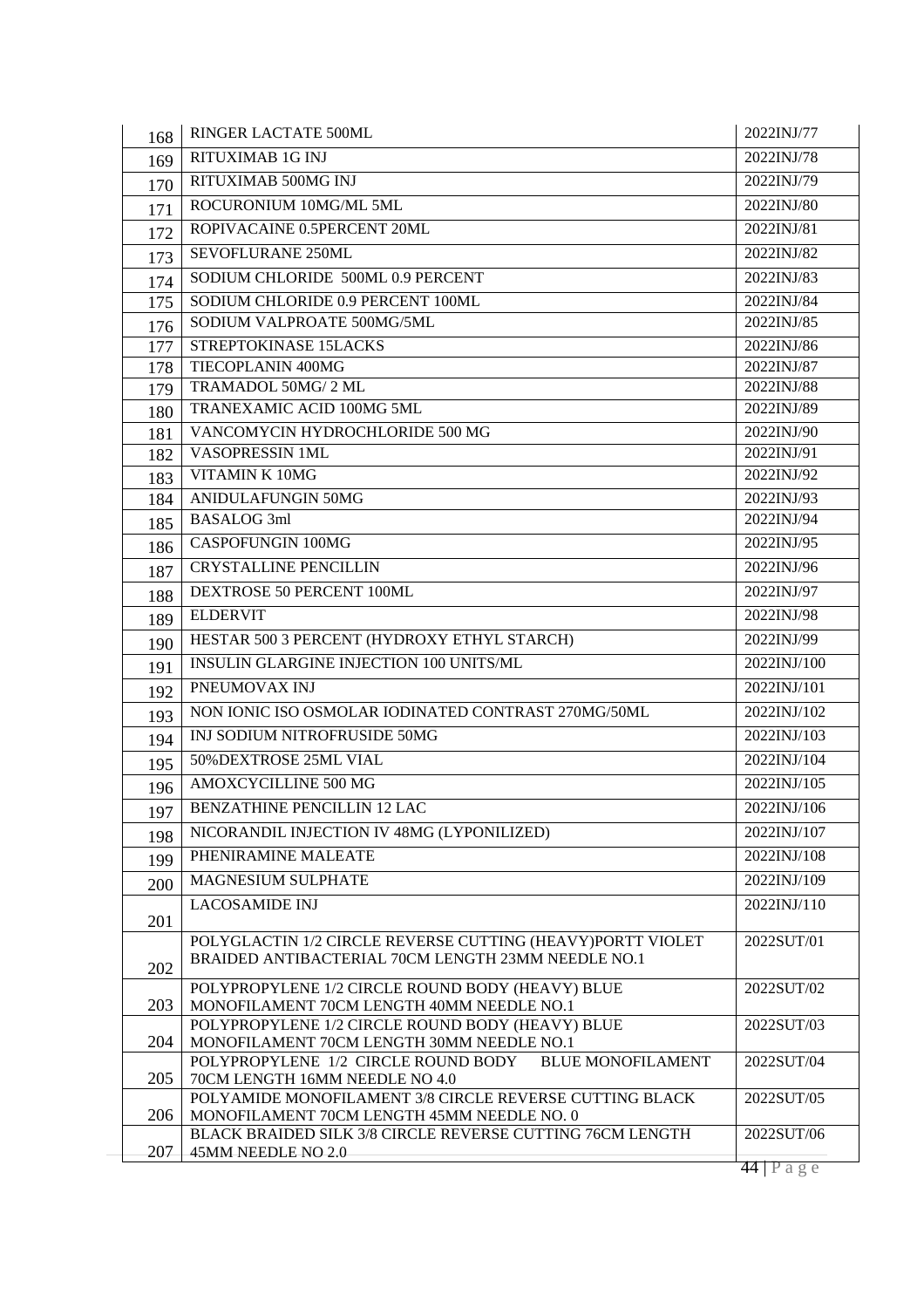| 208 | BLACK BRAIDED SILK REELS 25MTR NO.1                                                        | 2022SUT/07 |
|-----|--------------------------------------------------------------------------------------------|------------|
|     | POLYPROPYLENE 1/2 CIRCLE ROUND BODY DOUBLE NEEDLE BLUE                                     | 2022SUT/08 |
| 209 | MONOFILAMENT 90CM LENGTH 26MM NEEDLE NO.0                                                  |            |
|     | SURGICAL GUT CHROMIC WITH NEEDLE MERSUTURES 3/8 CIRCLE                                     | 2022SUT/09 |
| 210 | ROUND BODY 76CM LENGTH 16MM NEEDLE NO 4.0                                                  |            |
|     | BLACK BRAIDED SILK 3/8 CIRCLE ROUND BODY 76CM LENGTH 30MM                                  | 2022SUT/10 |
| 211 | NEEDLE NO.0                                                                                |            |
|     | BLACK BRAIDED SILK 3/8 CIRCLE ROUND BODY BLACK BRAIDED 76CM<br>LENGTH 13MM NEEDLE NO 6.0   | 2022SUT/11 |
| 212 |                                                                                            |            |
| 213 | BLACK BRAIDED SILK REELS 25MTR NO 2.0                                                      | 2022SUT/12 |
| 214 | UMBLICAL TAPE (STERILISED UMBILICAL COTTON TAPE)                                           | 2022SUT/13 |
|     | POLYDIOXANONE 1/2 CIRCLE ROUND BODY DOUBLE NEEDLE VOILET                                   | 2022SUT/14 |
|     | MONOFILAMENT 70CM LENGTH 13MM NEEDEL NO 5.0                                                |            |
| 215 |                                                                                            |            |
|     | POLYGLACTIN 1/2 CIRCLE REVERSE CUTTING VIOLET BRAIDED                                      | 2022SUT/15 |
| 216 | ANTIBACTERIAL 90CM LENGTH 40MM NEEDLE NO. 2.0                                              |            |
|     | POLYGLACTIN 3/8 CIRCLE REVERSE CUTTING UNDYED BRAIDED                                      | 2022SUT/16 |
|     | 45CM LENGTH 13MM NEEDLE NO 5.0                                                             |            |
| 217 |                                                                                            |            |
|     | POLYGLACTIN 3/8 CIRCLE CUTTING UNDYED BRAIDED 45CM<br>LENGTH 13MM NEEDLE NO 6.0            | 2022SUT/17 |
| 218 |                                                                                            |            |
|     | POLYPROPYLENE 3/8 CIRCLE CUTTING BLUE MONOFILAMENT 70CM                                    | 2022SUT/18 |
| 219 | LENGTH 22MM NEEDLE NO 3.0                                                                  |            |
|     | POLYPROPYLENE 1/2 CIRCLE ROUND BODY DOUBLE NEEDEL<br><b>BLUE</b>                           | 2022SUT/19 |
|     | MONOFILAMENT 70CM LENGTH 25MM NEEDLE NO 3.0                                                |            |
| 220 |                                                                                            |            |
| 221 | <b>BONE WAX (2GM)</b>                                                                      | 2022SUT/20 |
|     | POLYGLACTIN 1/2 CIRCLE ROUND BODY VIOLET BRAIDED 70CM                                      | 2022SUT/21 |
| 222 | LENGTH 20MM NEEDLE NO 4.0                                                                  |            |
|     | POLYGLACTIN 3/8 CURVED REVERSE CUTTING RAPID UNDYED                                        | 2022SUT/22 |
|     | BRAIDED 70CM LENGTH 26MM NEEDLE NO 3.0                                                     |            |
| 223 |                                                                                            |            |
|     | POLYDIOXANONE 1/2 CIRCLE ROUND BODY VOILET MONOFELIAMENT<br>70CM LENGTH 31MM NEEDEL NO 2.0 | 2022SUT/23 |
| 224 |                                                                                            |            |
|     | POLYBUTYLATE COATED BRAIDED POLYESTER 1/2 CIRCLE ROUND                                     | 2022SUT/24 |
| 225 | BODY EXCEL GREEN BRAIDED 100CM LENGTH 25MM NEEDLE NO 3.0                                   |            |
|     | POLYGLACTIN 3/8 CIRCLE CUTTING PC3 RAPID UNDYED BRAIDED                                    | 2022SUT/25 |
|     | 75CM LENGTH 16MM NEEDLE NO 4.0                                                             |            |
| 226 |                                                                                            |            |
|     | POLYPROPYLENE 3/8 CIRCLE REVERSE CUTTING BLUE                                              | 2022SUT/26 |
| 227 | MONOFILAMENT 70CM LENGTH 45MM NEEDLE NO 2.0                                                |            |
|     | POLYAMIDE MONOFILAMENT 3/8 CIRCLE CUTTING BLACK                                            | 2022SUT/27 |
|     | MONOFILAMENT 90CM LENGTH 16MM NEEDLE NO. 4-0                                               |            |
| 228 |                                                                                            |            |
|     | BLACK BRAIDED SILK 1/2 CIRCLE ROUND BODY 90CM LENGTH 30MM                                  | 2022SUT/28 |
| 229 | NEEDLE NO 2.0                                                                              |            |
|     | POLYGLACTIN 1/2 CIRCLE ROUND BODY (HEAVY) VIOLET BRAIDED                                   | 2022SUT/29 |
| 230 | 90CM LENGTH 40MM NEEDLE NO. 1                                                              |            |
|     | POLYPROPYLENE 1/2 CIRCLE ROUND BODY BLUE MONOFILAMENT                                      | 2022SUT/30 |
| 231 | 90CM LENGTH 30MM NEEDLE NO.0                                                               |            |
|     |                                                                                            |            |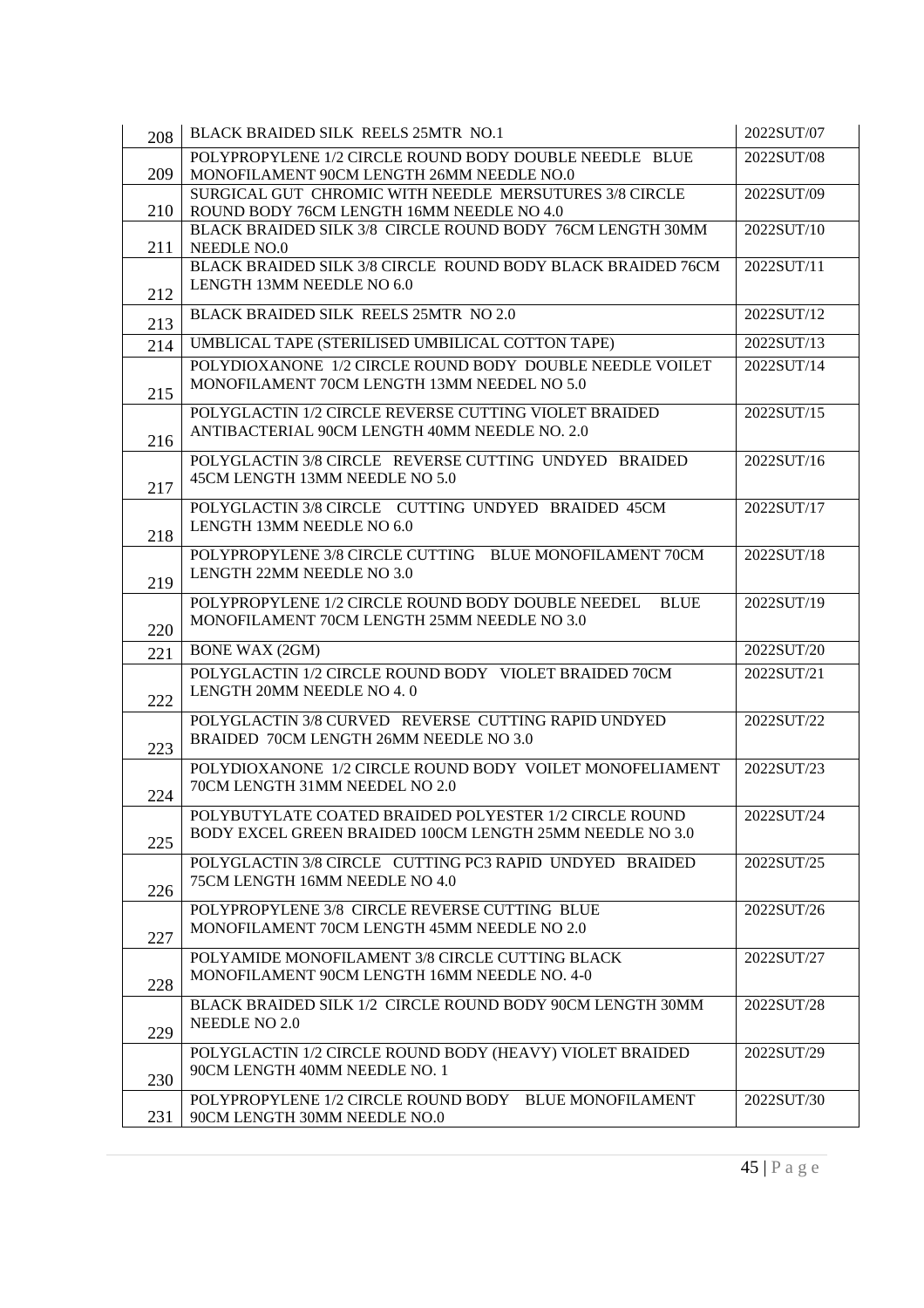| 232 | BLACK BRAIDED SILK 3/8 CIRCLE CUTTING 90CM LENGTH 16MM<br>NEEDLE NO 3.0                                        | 2022SUT/31 |
|-----|----------------------------------------------------------------------------------------------------------------|------------|
| 233 | BLACK BRAIDED SILK 3/8 CIRCLE CUTTING BLACK BRAIDED 90CM<br>LENGTH 16MM NEEDLE NO 4.0                          | 2022SUT/32 |
| 234 | BLACK BRAIDED SILK 1/2 CIRCLE ROUND BODY 90CM LENGTH 30MM<br>NEEDLE NO.0                                       | 2022SUT/33 |
| 235 | BLACK BRAIDED SILK 1/2 ROUND BODY 90CM LENGTH 16MM NEEDLE<br>NO 4-0                                            | 2022SUT/34 |
| 236 | BLACK BRAIDED SILK NON ABSORBABLE SUTURE SUTUPAK SW 212<br>2X75CM 3/0 (2 METRIC)                               | 2022SUT/35 |
| 237 | BLACK BRAIDED SILK 3/8 CIRCLE CUTTING 76CM LENGTH 60MM<br><b>NEEDLE NO.1</b>                                   | 2022SUT/36 |
| 238 | BLACK BRAIDED SILK 3/8 CIRCLE REVERSE CUTTING 76CM LENGTH<br>45MM NEEDLE NO.0                                  | 2022SUT/37 |
| 239 | BLACK BRAIDED SILK 3/8 CIRCLE REVERSE CUTTING 76CM LENGTH<br>26MM NEEDLE NO 3.0                                | 2022SUT/38 |
| 240 | POLYGLACTIN 1/2 CIRCLE REVERSE CUTTING OS VIOLET BRAIDED<br>90CM LENGTH 36MM NEEDLE NO.0                       | 2022SUT/39 |
| 241 | POLYGLACTIN 1/2 CIRCLE REVERSE CUTTING VIOLET BRAIDED 90CM<br>LENGTH 40MM NEEDLE NO.2.0                        | 2022SUT/40 |
| 242 | BLACK BRAIDED SILK REELS 25MTR NO.0                                                                            | 2022SUT/41 |
| 243 | POLYGLACTIN 1/2 CIRCLE ROUND BODY VIOLET BRAIDED 90CM<br>LENGTH 30MM NEEDLE NO. 0                              | 2022SUT/42 |
| 244 | POLYGLACTIN 1/2 CIRCLE ROUND BODY VIOLET BRAIDED 90CM<br>LENGTH 30MM NEEDLE NO. 2.0                            | 2022SUT/43 |
| 245 | POLYPROPYLENE 1/2 CIRCLE ROUND BODY DOUBLE NEEDEL BLUE<br>MONOFILAMENT 75CM LENGTH 13MM NEEDLE NO 5.0          | 2022SUT/44 |
| 246 | POLYPROPYLENE 3/8 CIRCLE ROUND BODY DOUBLE NEEDLE<br><b>BLUE</b><br>MONOFILAMENT 60CM LENGTH 9MM NEEDLE NO 6.0 | 2022SUT/45 |
| 247 | POLYPROPYLENE 3/8 CIRCLE CUTTING DOUBLE NEEDLE<br><b>BLUE</b><br>MONOFILAMENT 60CM 8MM NEEDLE NO 7.0           | 2022SUT/46 |
| 248 | POLYPROPYLENE 3/8 CIRCLE ROUND BODY DOUBLE NEEDLE BLUE<br>MONOFILAMENT 60CM LENGTH 10MM NEEDLE NO 6.0          | 2022SUT/47 |
| 249 | POLYGLACTIN 1/2 CIRCLE ROUND BODY VIOLET BRAIDED 70CM<br>LENGTH 20MM NEEDLE NO 3.0                             | 2022SUT/48 |
| 250 | BLACK BRAIDED SILK REELS 25MTR NO 3.0                                                                          | 2022SUT/49 |

**Note: - The Quantity shall be as per requirement and orders will be placed in staggered manner.**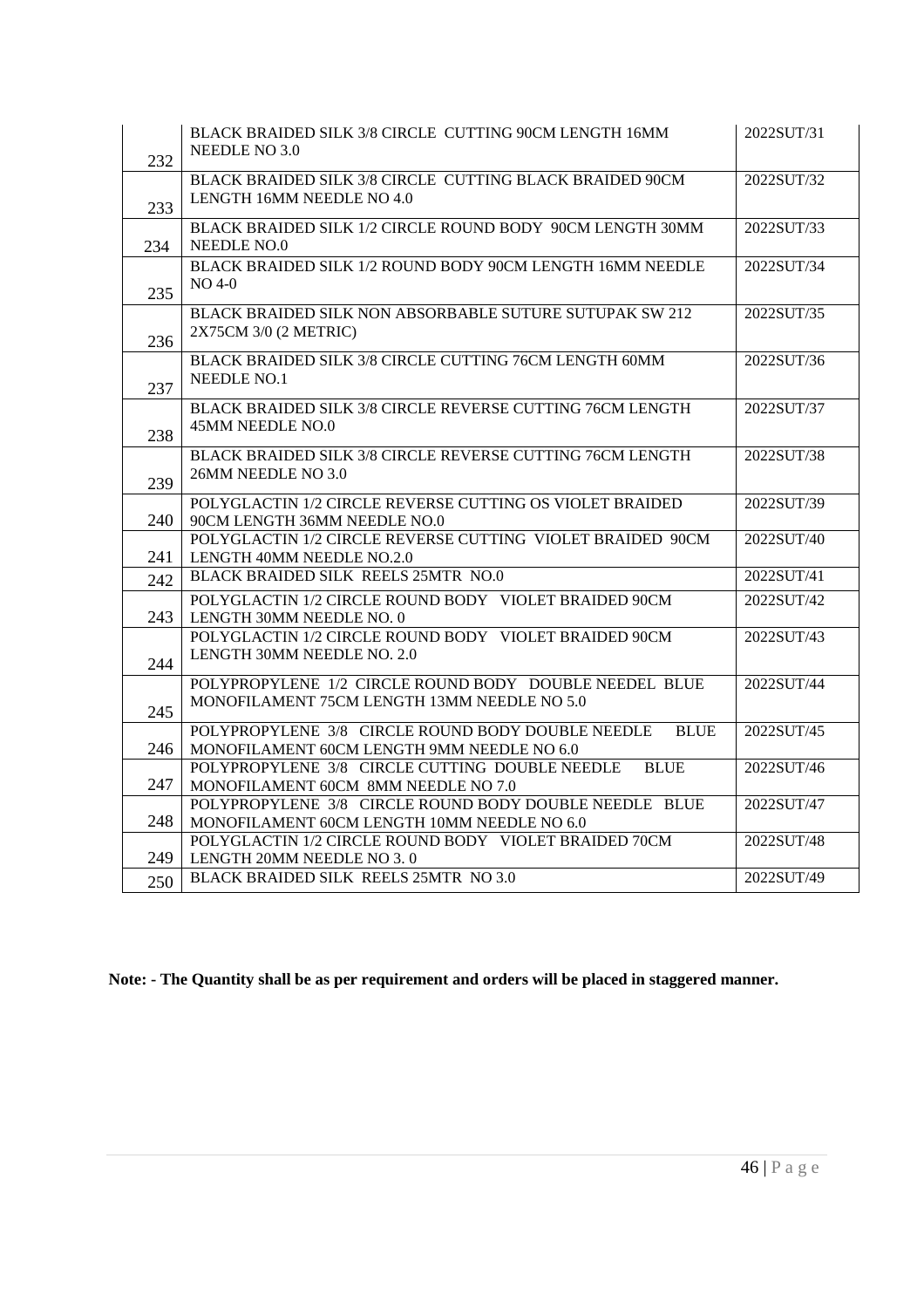#### **A. TENDER FOR SUPPLY OF DRUGS.**

#### **B. FORMAT OF UNDERTAKING TO BE FURNISHED BY THE TENDERER FOR HAVING ACCEPTED TO INDICATE LOGOGRAMS AND SPECIFIED WORDINGS.**

To

The Special Officer, BMC&RI SUPER SPECIALITY HOSPITAL (PMSSY) Victoria Campus, K.R.Road Bangalore - 560 002.

Sir,

In accordance with clause A-8 of the terms and conditions and General Conditions Clause 17 of tender for supply of **DRUGS**. I / We hereby agree to indicate logogram and wordings as specified in **Enclosure (1 to 4) to ANNEXURE VIII-A** on **the DRUGS** on every part of the product ordered.

I / We understand that supplies without the logogram / wordings will be rejected and shall be deemed as violation of the contract.

Date

Place

Signature

 $[$   $]$ Name in capital Seal of the Firm/Company.

Note:

All the enclosures have to be duly signed and enclosed along with this Annexure.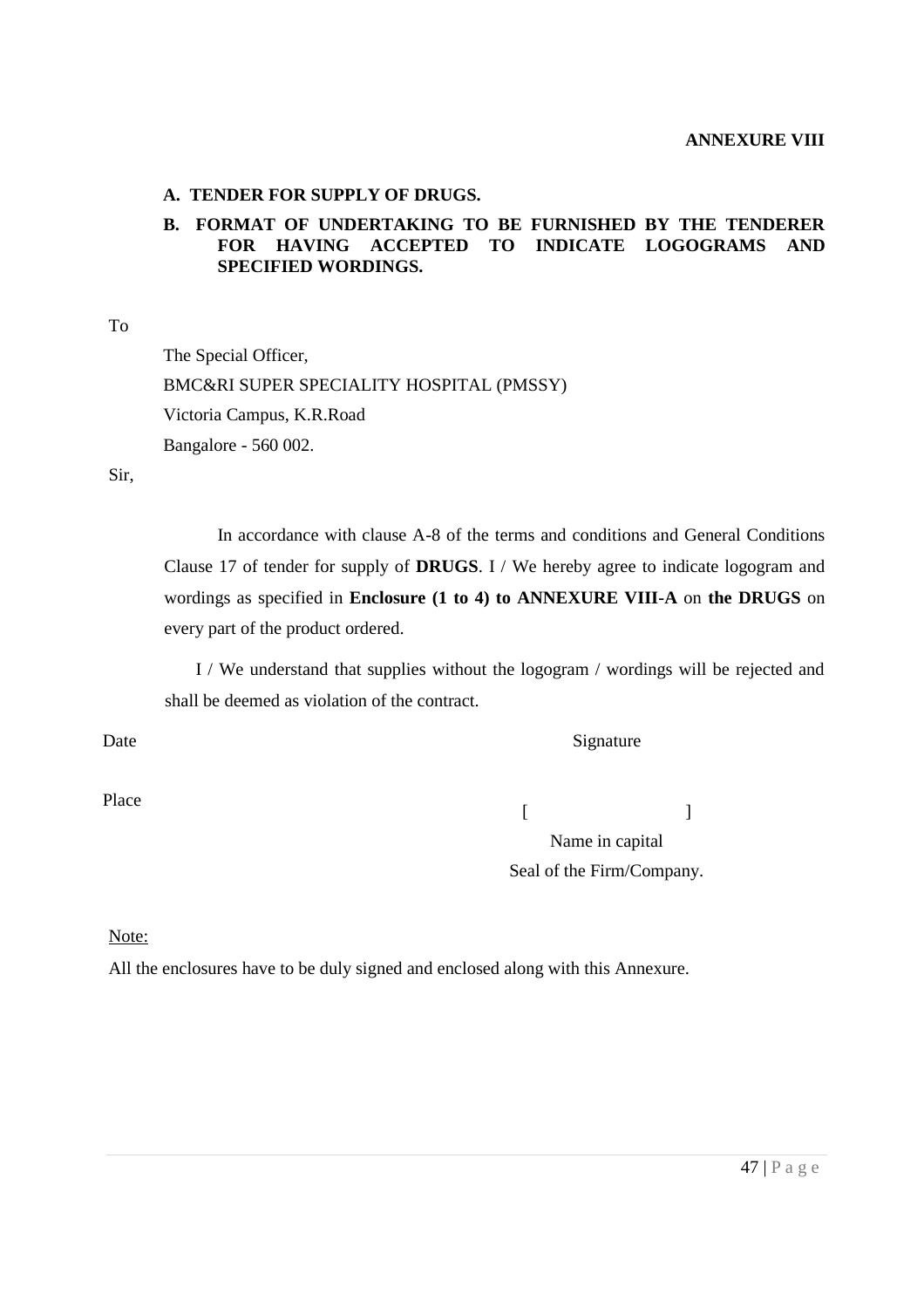#### **ENCLOSED TO ANNEXURE - VIII**

#### **DESIGNS FOR LOGOGRAMS**

#### **GENERAL**

THE LOGOGRAM and the WORDINGS should be printed on very part of each UNIT PACK of items (except in case of Capsules).

The size of the logogram and that of the wordings should be bold enough and proportionate to the size of the label of each packing and the label in turn should also be proportionate to the size and material.

Logogram should be distinctly printed or embossed in RED COLOUR and should exclusively act as a 'High-lighter'. Consequently any other matter should not be printed in the same or similar colour as that of the Logogram or the Wordings

Injection in ampoule form should be supplied in Single constricted neck ampoules with the label

bearing the words " **BMCRI SSH Supplies - Not for sale**" overprinted and the following logogram

which will distinguish from the normal trade packing.

**Signature & Seal**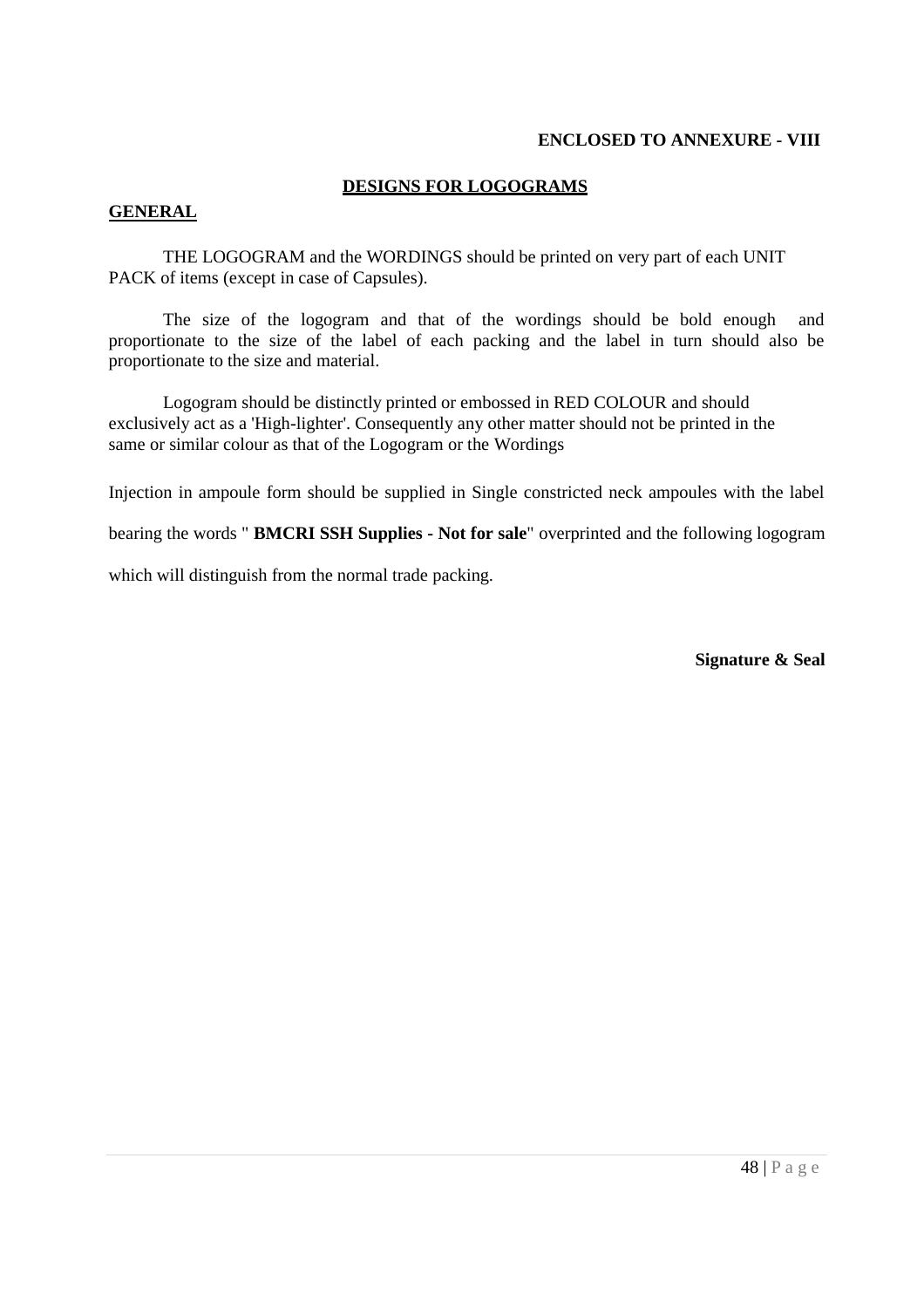#### **ANNEXURE- IX**

#### **FORM OF AUTHORIZATION**

(To be uploaded in the Company Letterhead)

To, Special Officer, BMCRI-Super Speciality Hospital (PMSSY) Victoria Hospital Campus, K.R Road, Bangalore – 560 002.

Dear Sir,

We who are established and reputable Manufacturers of Item. Having factories at 1986 authorize 1. Do hereby authorize M/s. **the submit a tender and sign the contract with you for the** supplyofdrugsandconsumablesmanufacturedbyusagainsttheaboveTenderNotificationNo. Dated: The contract of the contract of the contract of the contract of the contract of the contract of the contract of the contract of the contract of the contract of the contract of the contract of the contract of the con

No company or firm or individual other than  $M/s$ . are authorized to tender, and conclude the contract for the above Drugs and chemicals manufactures by us, against this specific Tender No. 5. Date -

We hereby extend our full assurance as per the terms and conditions of tender document section I, Section II and General Conditions offered for supply by the above firm against this tender No. ,Dated:-

**Signature & Seal**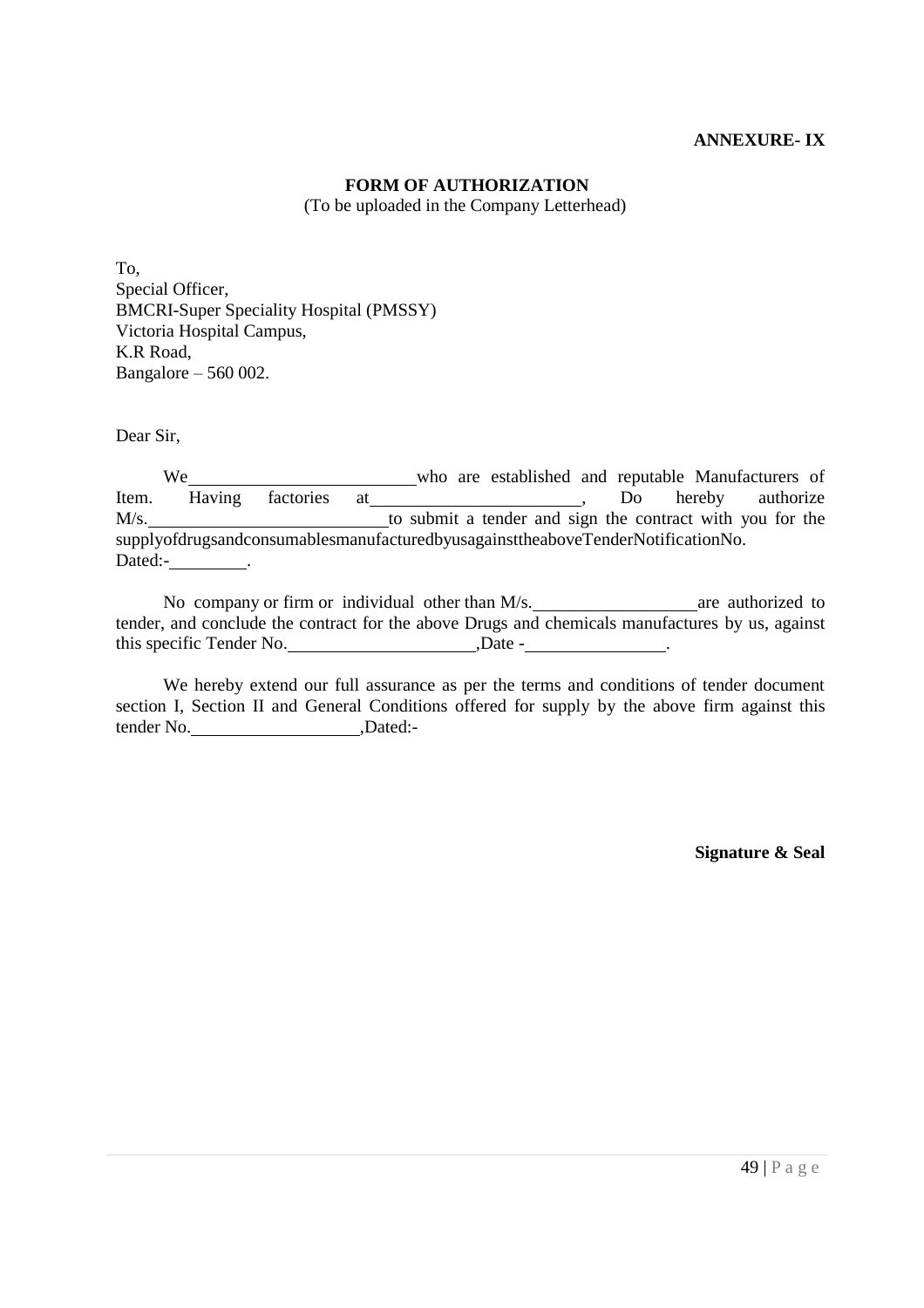## **ANNEXURE- X**

## **TENDER OFFER FORM**

To,

The Special Offcier BMC&RI Super Speciality Hospital (PMSSY) Victoria Campus, K.R.Road Bangalore- 560 002.

Sir,

Having examined the tender documents in connection with the Supply of Drugs to your institute under Bulk Purchase for two years called by you, I / We, the undersigned offer to supply and deliver the above said items in conformity with the terms and conditions of the tender at the rates quoted in the Annexure if the contract is awarded in my / our favour.

I / We understand that the quotation offered shall be valid for not more than 24months (2 Year) from the date of award of tender.

I / We undertake if our quotation is accepted, I / We will enter into contract to deliver the goods in accordance with the delivery schedule.

I / We agree to abide by this tender for the specified period.

I / We undertake to deposit Security Deposit amount in accordance with the terms and conditions of the tender if our offer is accepted.

I / We understand that you are not bound to accept the lowest or any quotations you may receive.

Date:

Place:

Phone No: Fax No:

Signature: Name in Capital Capacity\*: Seal of the firm:

Name and Address Phone No. of the person signing the tender form:

Official: Residential: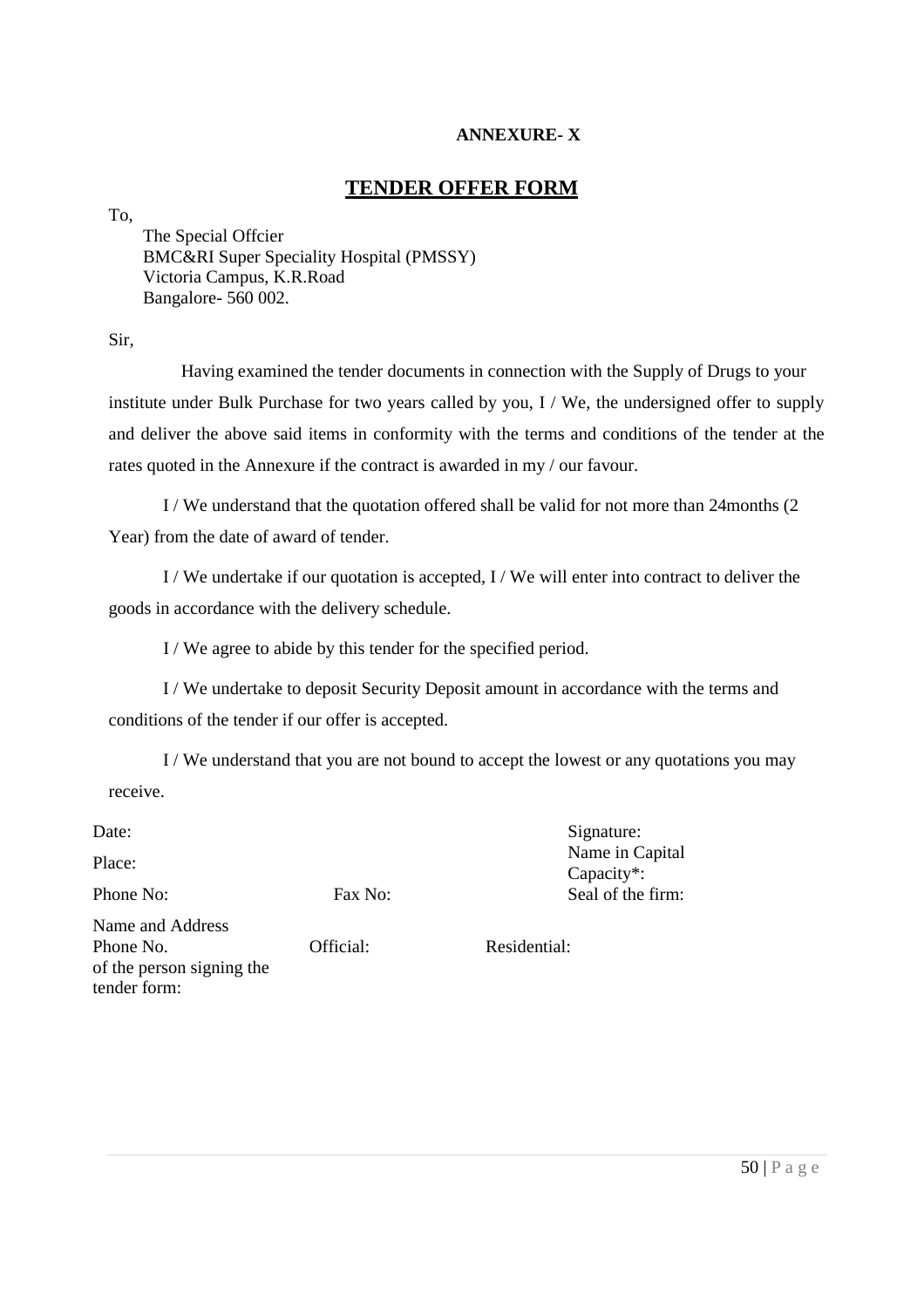#### **DECLARATION FORM**

To

The Special Officer BMC&RI Super Speciality Hospital (PMSSY) Bangalore-560 002.

Sir,

In accordance with the terms and conditions of tender document for supply of **drugs and Consumables** for TWO years, I / We have gone through all the terms & conditions and hereby agree to accept and undertake to abide the same.

Date

Place

 $[$ 

Name in capital Seal of the Firm/Company.

Signature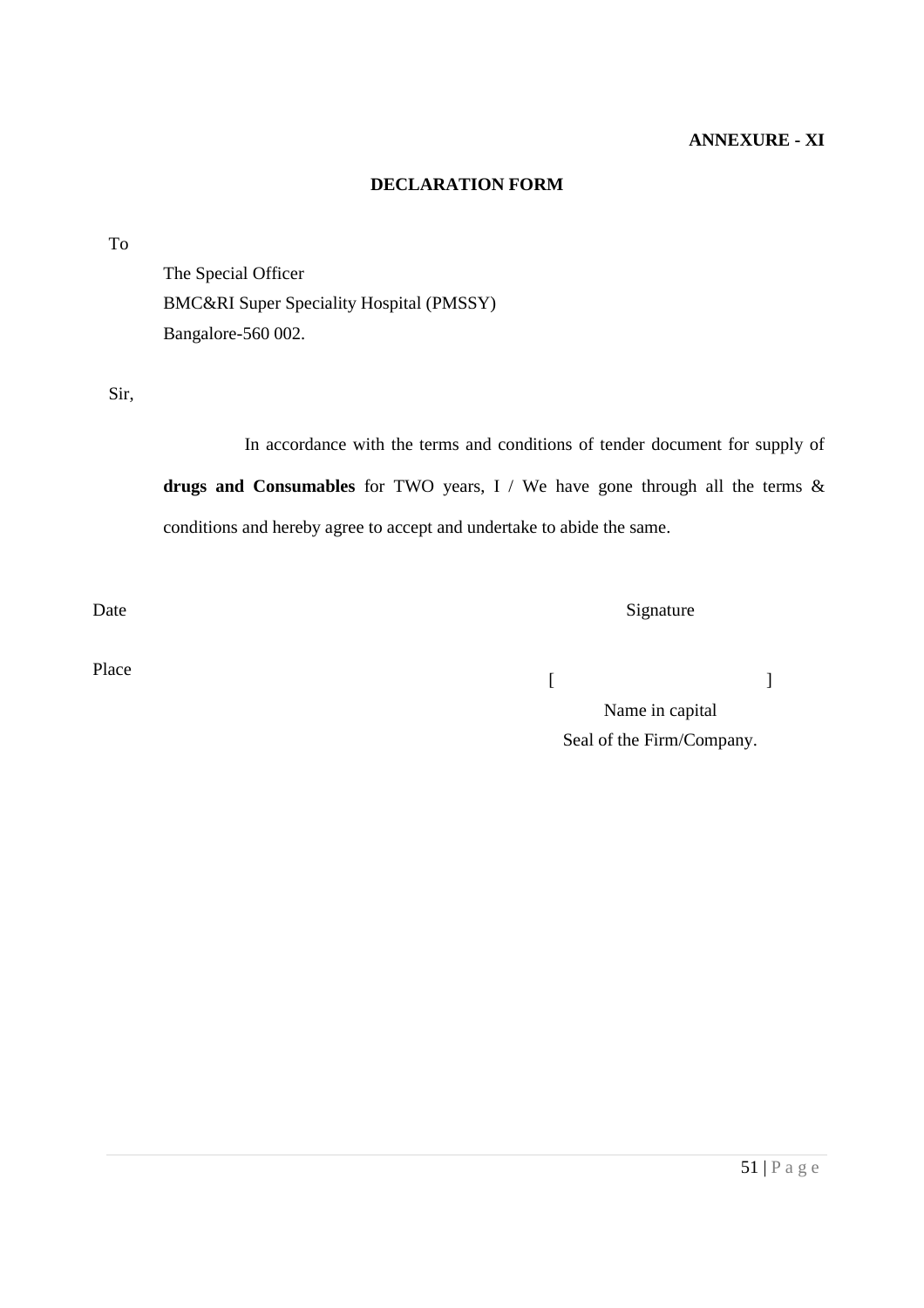#### **ANNEXURE- XII**

#### **FORMAT FOR SUBMISSION OF SAMPLES.**

| <b>Sl. No.</b> | <b>CODE</b> | <b>NAME OF THE</b><br><b>ITEM</b> | <b>QUANTITY OF</b><br><b>SAMPLE</b><br><b>SUBMITTED</b> | <b>BRAND</b> |
|----------------|-------------|-----------------------------------|---------------------------------------------------------|--------------|
|                |             |                                   |                                                         |              |
|                |             |                                   |                                                         |              |
|                |             |                                   |                                                         |              |
|                |             |                                   |                                                         |              |

Total No. of Samples submitted: Place: Place:

Total No. of Attachments used: Date: Date:

Signature with seal

Acknowledgement of the person Receiving

the sample /s with date and seal.

Note: If the space provided is inadequate, use additional sheet/s and ensure that the format is the same. If more than one sheet is used, each page shall be serially numbered and signed in full and at the end the number of sheets used shall be indicated in figures and words and total number of items quoted shall also be mentioned in words and figure.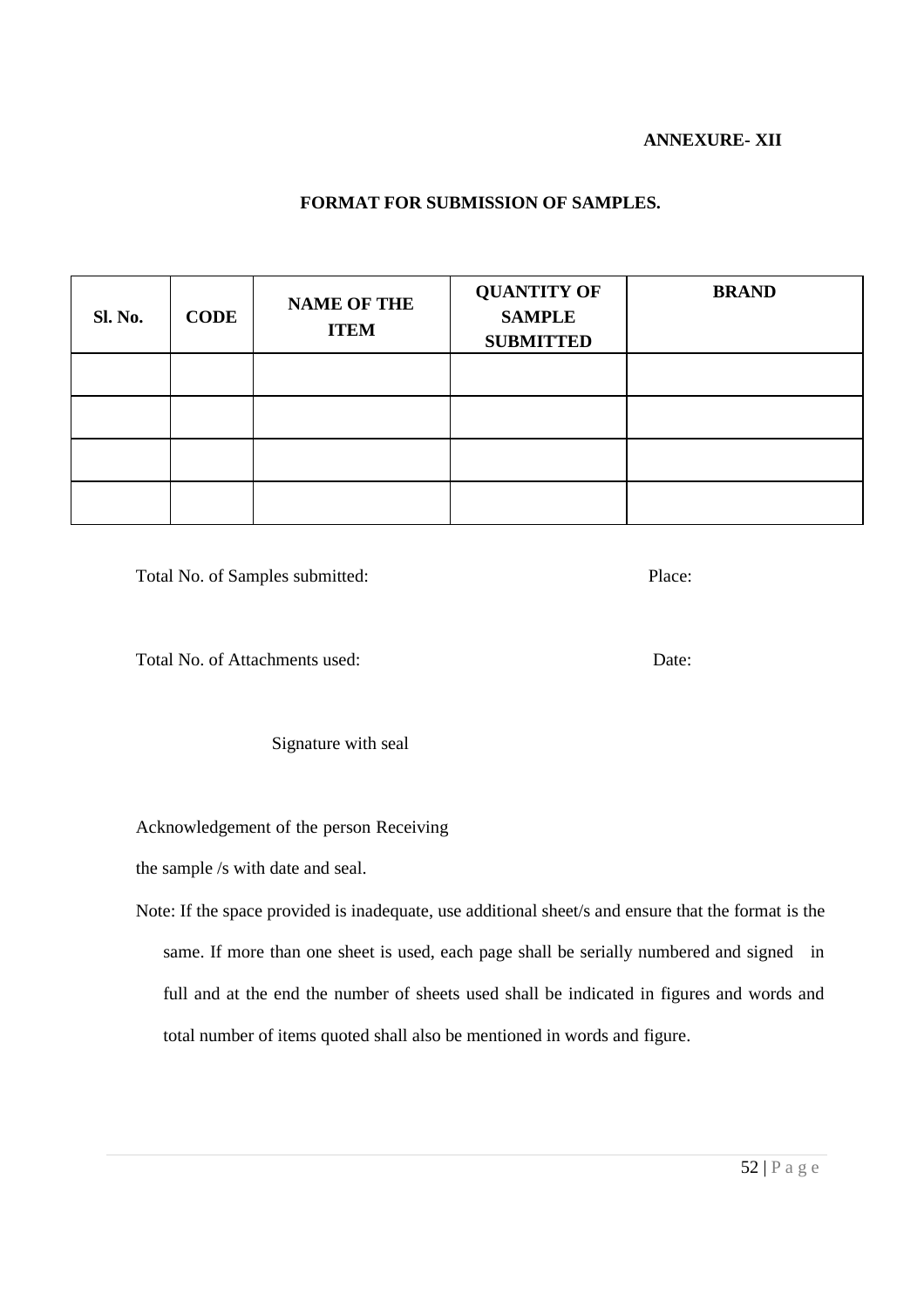#### **ENCLOSURE TO ANNEXURE - XII**

## **QUANTITY OF SAMPLES TO BE SUBMITTED:**

| SI.<br>No.              | <b>Form / Category</b>                                           | <b>Quantity of samples</b> |
|-------------------------|------------------------------------------------------------------|----------------------------|
| $\mathbf{1}$            | Vials                                                            | 1 Vials                    |
| $\overline{2}$          | Tabs/Caps                                                        | 1X10                       |
| 3                       | Packets like powders etc                                         | $1x1$ units                |
| $\overline{\mathbf{4}}$ | Cotton Rolls / Bandage Cloth                                     | $1x1$ units                |
| 5                       | IV Infusions including Antibacterial and<br>Antibiotic infusions | $1x1$ unit                 |
| 6                       | <b>Ointment Tubes</b>                                            | $1x 1$ tubes               |
| 7                       | Ampoules                                                         | $1x1$ unit                 |
| 8                       | Liquids in bottles with PP caps                                  | $1x1$ unit                 |
| $\boldsymbol{9}$        | Miscellaneous items                                              | $1x1$ unit                 |
| 10                      | Any form / category not covered above                            | 1 unit                     |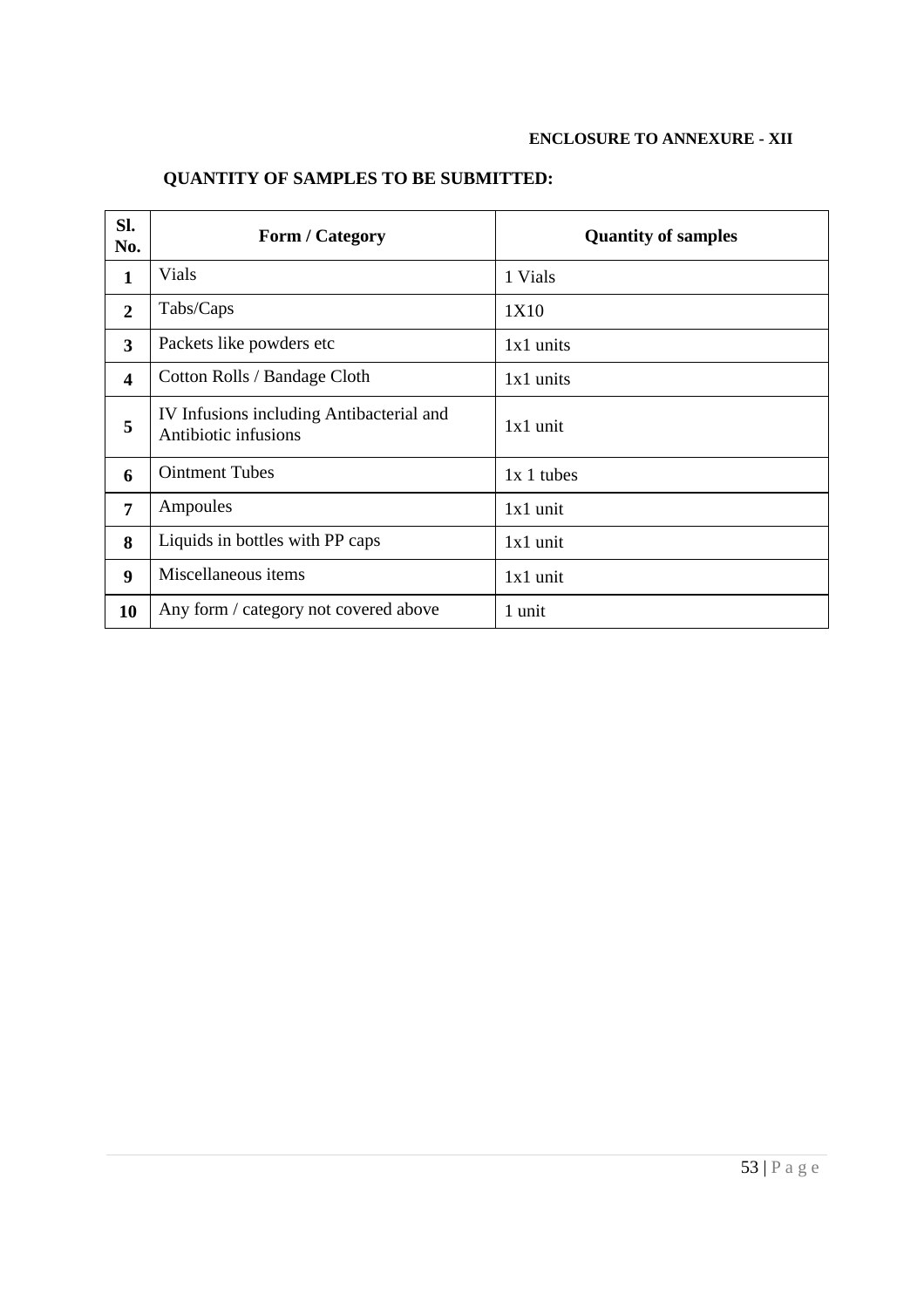#### **ANNEXURE - XIII**

#### **N0 CONVICTION CERTIFICATE**

This is to certify that M/s…………………………………………………………………… Located at ............................................................................................................................. have been granted license in Form No. …………………………………….. bearing No. ……………………………………….. under the provisions of Drugs & Cosmetics Act 1940 & Rules there under and that the said manufacturer has not been convicted for violation of provisions of Drugs & Cosmetics Act 1940 & Rules there under, during the preceding three years i.e. from 01 04.2016 to31.03.2019.

This certificate is issued for the purpose of participation in the tender for the supply of drugs, chemicals and miscellaneous items to the Special Officer, BMCRI-SSH, Bangalore.

Signature

Seal of the certifying authority.

Place:

Date: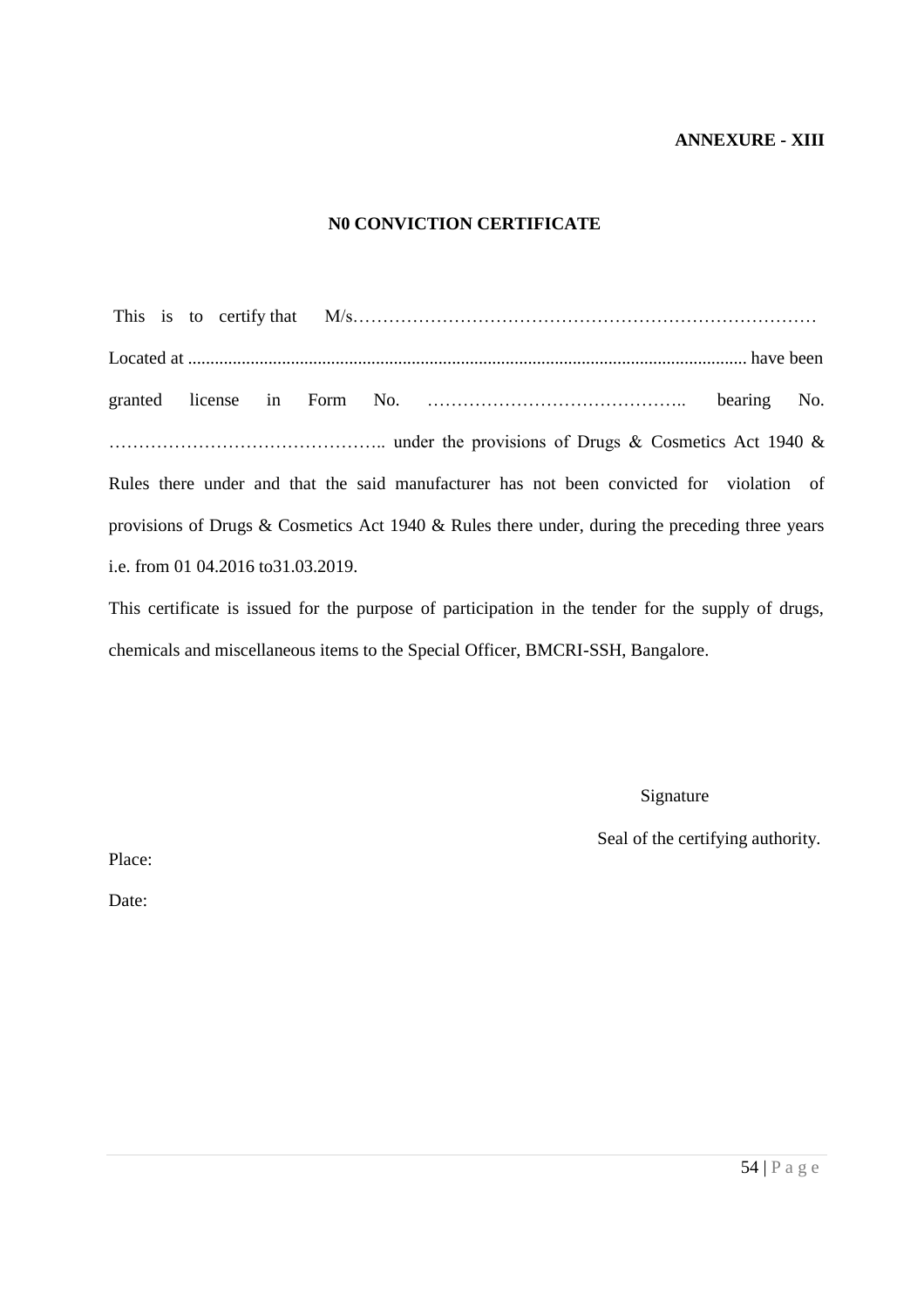## **ANNEXURE- XIV-A**

| <b>Government of</b>                            | (Name of the State) |
|-------------------------------------------------|---------------------|
| Office of the Drugs Controller for the State of |                     |

## **G.M.P. CERTIFICATE**

| Rules hereunder. |  |
|------------------|--|

It is further certified that

a) The manufacturing plant in which the manufacturing activity is carried out is subject to inspection at suitable intervals,

And

b) Having regard to the nature and extent of the manufacturing operation, the manufacturer conforms to most of the requirements for good practices as per guidelines given in **Revised Schedule M** to the Drugs and Cosmetics Rules 1945 in respect of the following categories/products.

However, the quality of the products will have to be constantly monitored by sampling procedures for the purpose of test or analysis.

> Signature & Seal of issuing licensing authority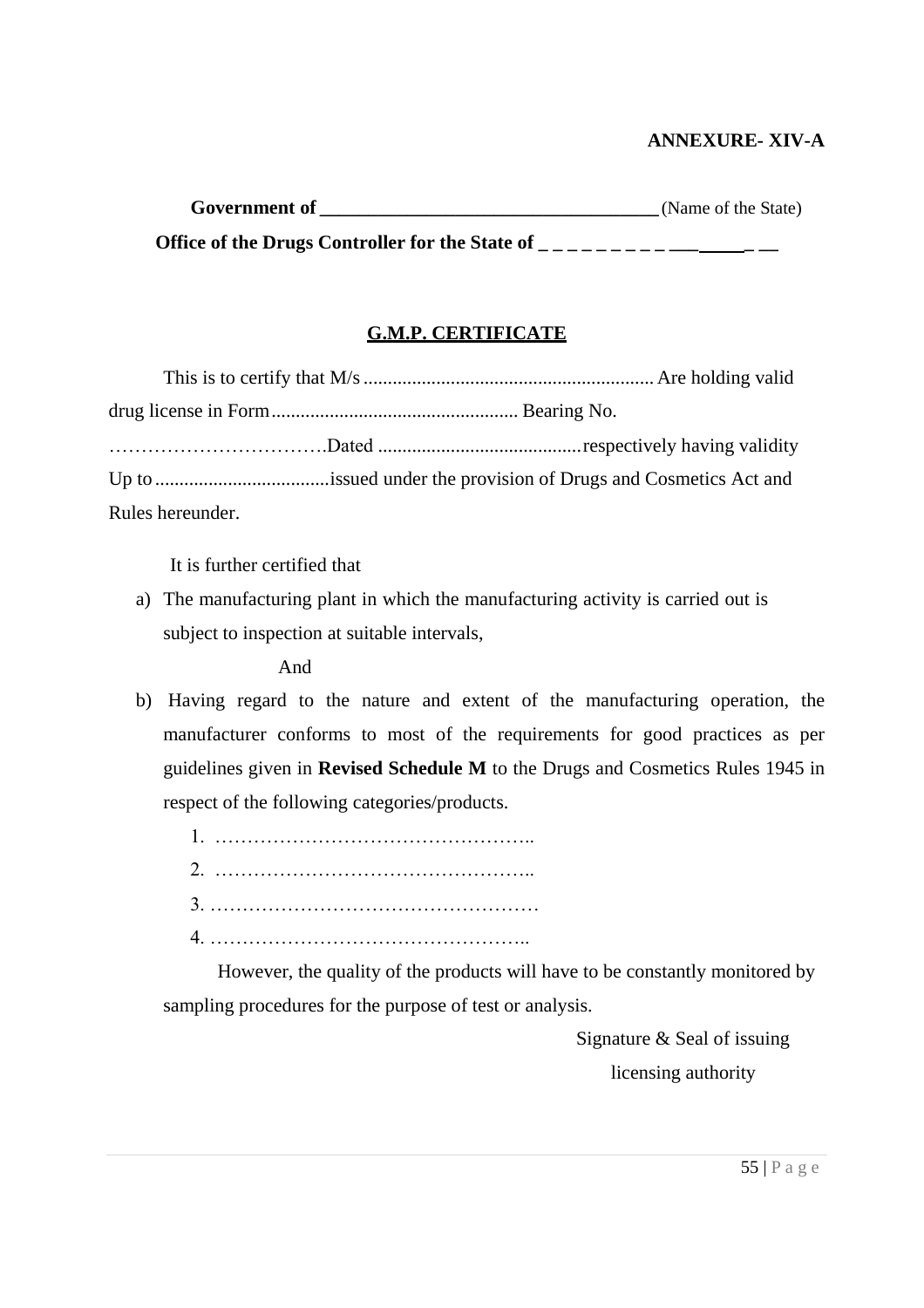#### **ANNEXURE- XIV - B**

**To be furnished in case of WHO GMP.**

| Government of                                   | (Name of the State) |
|-------------------------------------------------|---------------------|
| Office of the Drugs Controller for the State of |                     |

**Certificate of a Pharmaceutical Product**

No. of Certificate Proprietary Name (if applicable) and dosage form Exporting (Certifying Country) : Importing (Requesting Country) : **1. Is this product licensed to be placed on the market for the use in the exporting Country? If** 

**yes complete box A. if no complete box B.**

| A.                                                                                           | <b>B.</b>                                             |  |  |  |  |  |  |  |  |
|----------------------------------------------------------------------------------------------|-------------------------------------------------------|--|--|--|--|--|--|--|--|
| Product license holder:                                                                      | Applicant for certificate:                            |  |  |  |  |  |  |  |  |
| Status of license holder: a<br>$\mathbf b$<br>d<br>$\mathbf{c}$                              | Status of Applicant: a<br>$\mathbf b$<br>$\mathbf{C}$ |  |  |  |  |  |  |  |  |
| Manufactured under loan license                                                              | d                                                     |  |  |  |  |  |  |  |  |
| No. of product License & date of issue:                                                      |                                                       |  |  |  |  |  |  |  |  |
| Read with permission letter no.                                                              | Why is authorization lacking?                         |  |  |  |  |  |  |  |  |
| Is an approved Technical Summary                                                             | Not required                                          |  |  |  |  |  |  |  |  |
| appended?<br>Yes<br>N <sub>0</sub>                                                           |                                                       |  |  |  |  |  |  |  |  |
| Is the attached product information complete and                                             | Not requested                                         |  |  |  |  |  |  |  |  |
| consonant with the license?                                                                  |                                                       |  |  |  |  |  |  |  |  |
| Yes<br>N <sub>0</sub><br>Not provided                                                        | <b>Under Construction</b>                             |  |  |  |  |  |  |  |  |
| Applicant for certificate if different from the License                                      | Refused                                               |  |  |  |  |  |  |  |  |
| holder <sup>8</sup>                                                                          |                                                       |  |  |  |  |  |  |  |  |
|                                                                                              | Remarks                                               |  |  |  |  |  |  |  |  |
| 2. Dogs the cortifiung supporty errors for the periodic inspection of menufacturing plant in |                                                       |  |  |  |  |  |  |  |  |

**2.** Does the certifying authority arrange for the periodic inspection of manufacturing plant in which the dosage form is produced? The Yes If no, proceed periodicity of routine inspections(years): No to question3 Has the manufacturer of this type of dosage form been inspected? Yes No Do the facilities and operation confirm to GMP as recommended by the World Health

Organization?

Yes No

**3.** Does the information uploaded by the applicant satisfy the certifying authority on all aspects of the manufacturing of the product undertaken by another party? $11$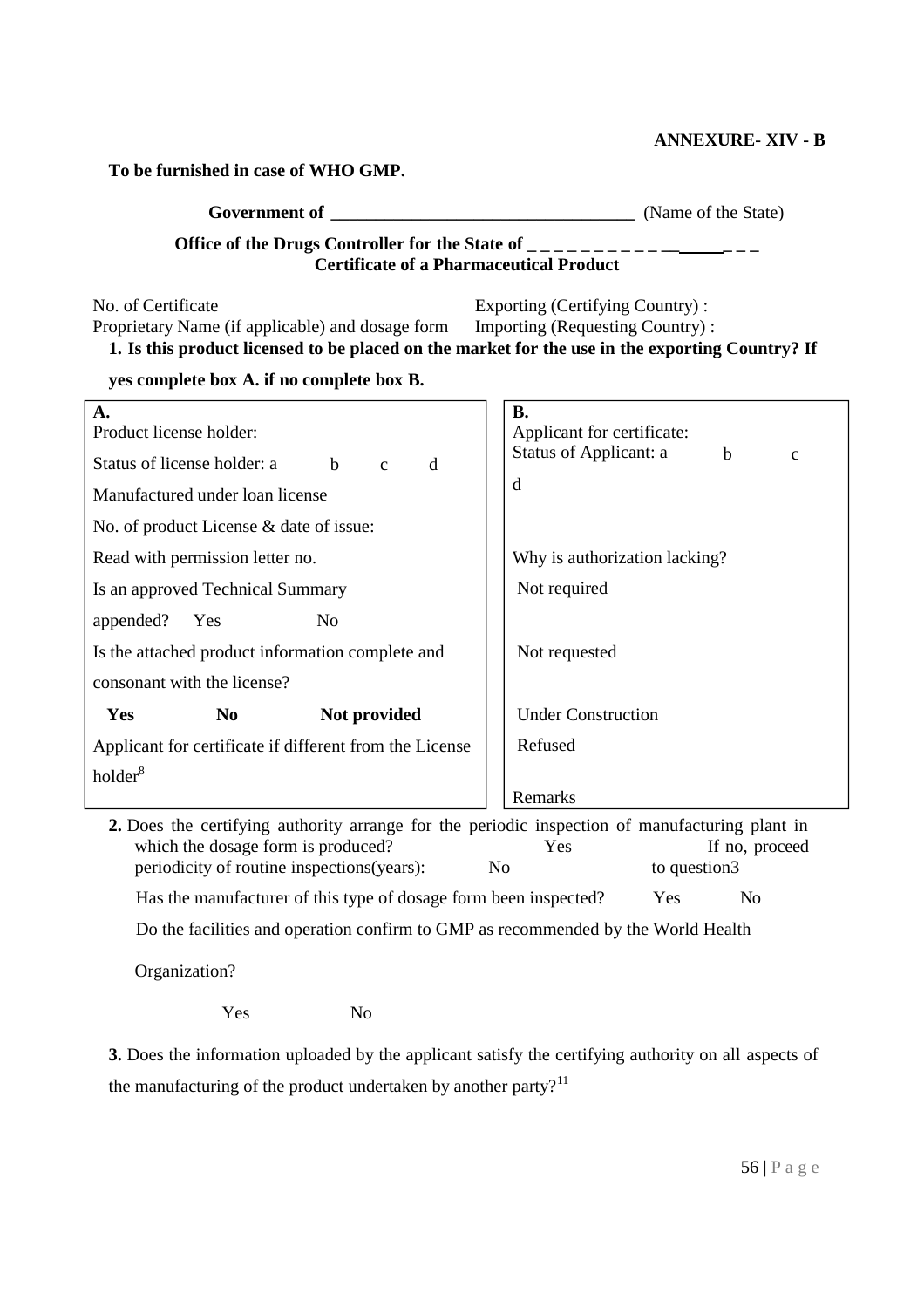Yes No if No, explain.

Address of the certifying authority Name of the Authorised person:

Telephone /Fax Numbers: Signature: Signature: Signature: Signature: Signature: Signature: Signature: Signature: Signature: Signature: Signature: Signature: Signature: Signature: Signature: Signature: Signature: Signature: Date of issue: Validity: Stamp & Date: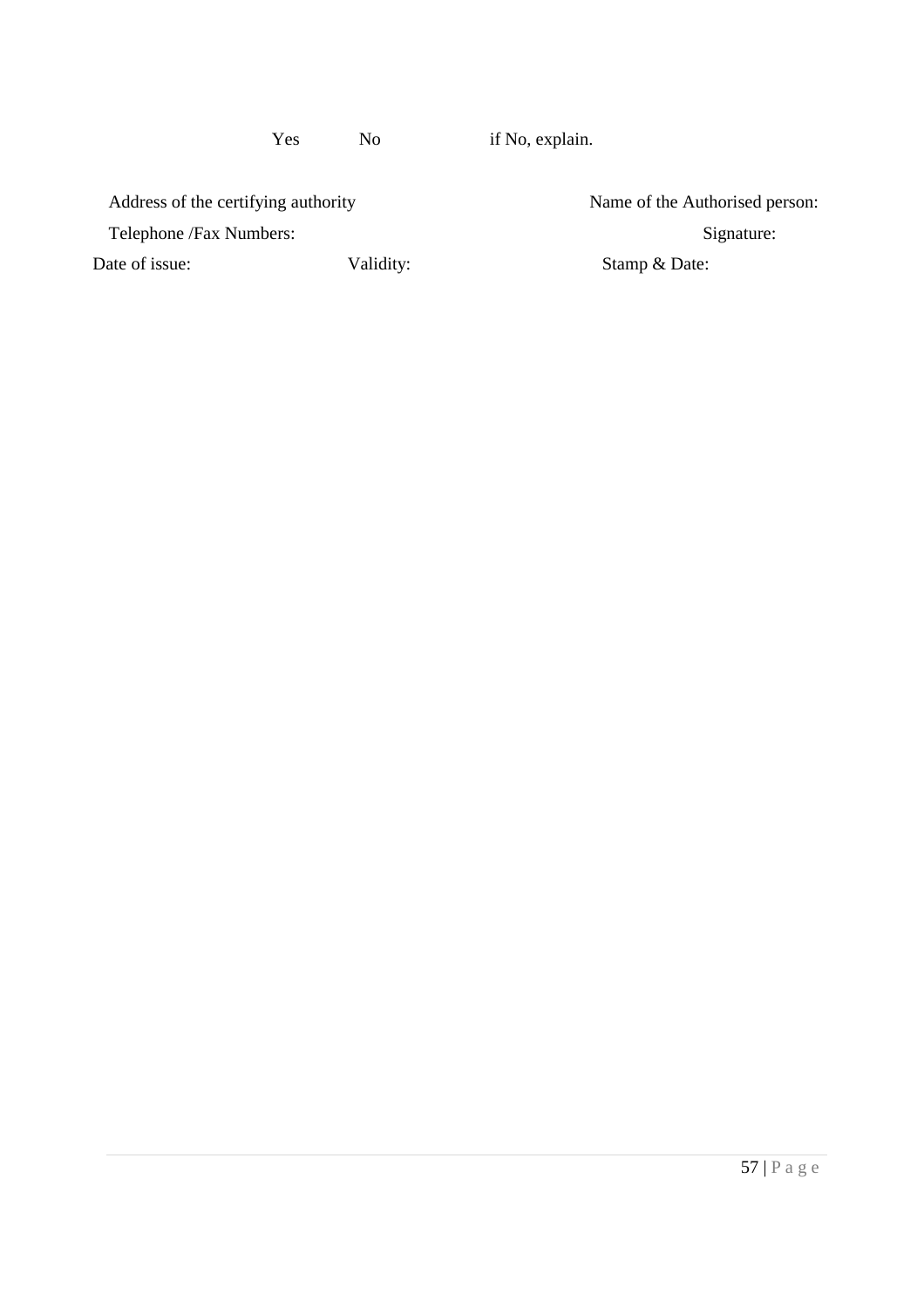# **I. SCHEDULE FOR PACKAGING OF DRUGS ANDMEDICINES**

#### **GENERAL SPECIFICATIONS**

- 1. No corrugate package should weigh more than 15 kgs (i.e., product + inner carton + corrugated box).
- 2. All Corrugated boxes should be of `A' grade paper ie.,Virgin.
- 3. All items should be packed only in first hand boxes only.

#### **FLUTE**:

4. The corrugated boxes should be of narrow flute.

#### **JOINT**:

5. Every box shall be preferably single joint and not more than two joints.

#### **STITCHING:**

6. Every box should be stitched using pairs of metal pins with an interval of two inches between each pair. The boxes should be stitched and not joined using calico at the corners. For boxes containing plastic containers use nylon stitching.

## **FLAP:**

7. The flaps should uniformly meet but should not  $\Box$  should not over lap each other. The flap when turned by 45 - 60crack.

#### **TAPE:**

8. Every box should be sealed with synthetic adhesive tape running along the top and lower opening.

#### **CARRY STRAP:**

9. Every box should be strapped with two parallel nylon carry straps (they shouldn"t intersect).

#### **LABEL:**

10. Every corrugated box should be printed clearly indicating that the product is for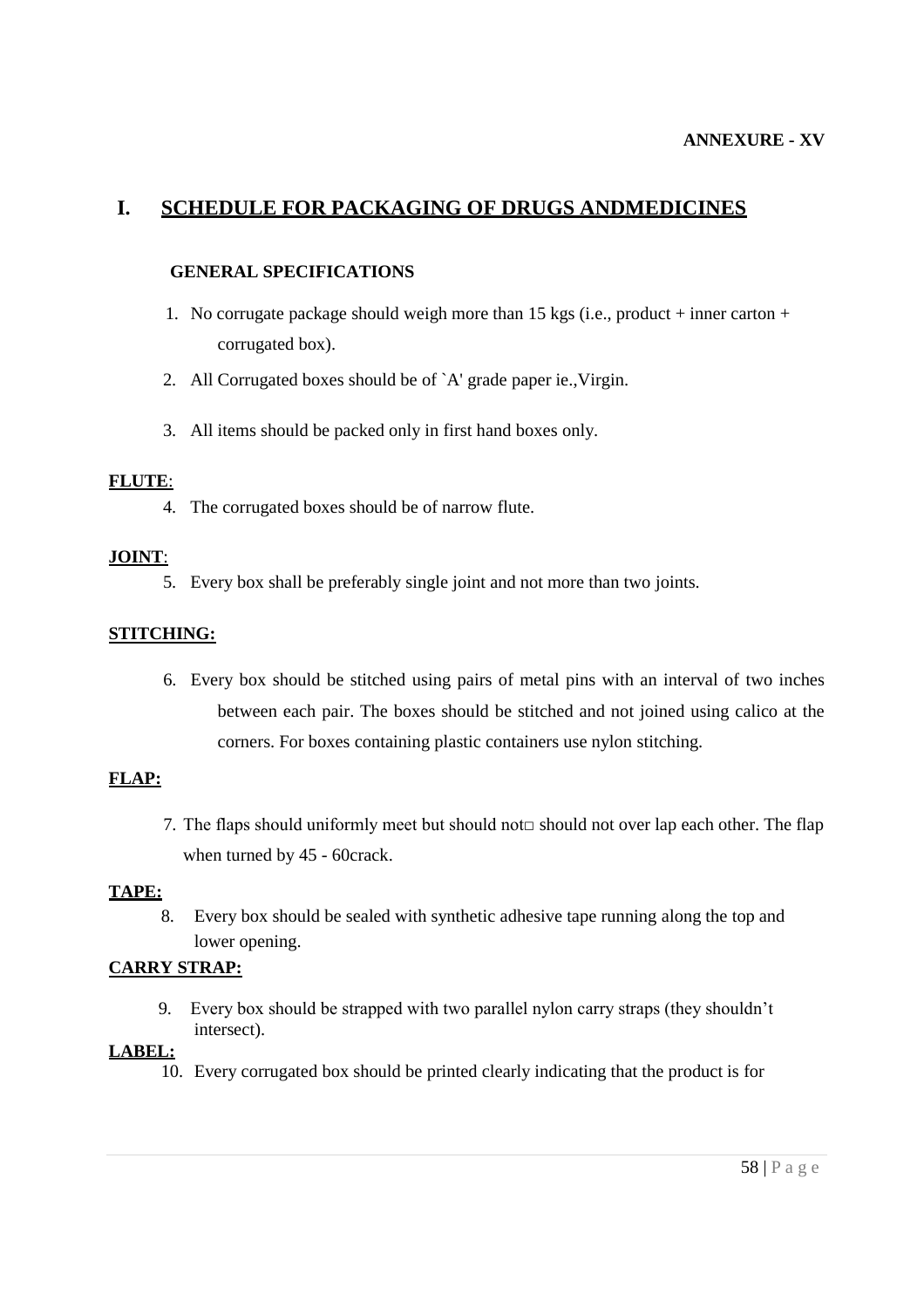#### **"BMCRI-SSH Supply - Not For Sale"**.

11. The product label on the cartoon should be large atleast 15 cms x 10 cms dimension. It should carry the correct technical name, strength or the product, date of manufacturing, date of expiry, quantity packed and net weight of the box.

#### **OTHERS:**

12. No box should contain mixed products or mixed batches of the same product.

## **II. SPECIFICATION FOR CORRUGATEDBOXES HOLDING TABLETS/ CAPSULES/PESSARIES**

- 1) The box should not weigh more than 7-8 kgs. The grammage of outer box should be 150 gsm and inside partition/lining should be 120gsm.
- 2) The box should be of 5 ply with Bursting strength of 9kg/Cms

## **III. SPECIFICATION FOR LARGE VOLUME BOTTLE i.e., ABOVE 120 AND BELOW 1LIT.**

1) All these bottles should be packed only in single row with partition between each and also with top and bottom pad of 3ply.

| 2) Grammage          | Outer box should be 150g sminside | partition |
|----------------------|-----------------------------------|-----------|
|                      | lining should be 120 gsm.         |           |
| $3)$ Ply             | 7 Plv.                            |           |
| 4) Bursting Strength | Not less than $12Kg/cm2$ .        |           |

## **IV. SPECIFICATION FOR IVFLUIDS**

- 1. Each corrugated box may carry a maximum of only 24 bottles of 500 ml in a single row or 50 bottles of 100 ml in 2 rows with individual sealed polythene cover and centre partition pad, top and bottom pads of 3ply.
- 2. Grammage : Outer box should be 150gsm inside partition/lining should be 120gsm
- 3. Ply : 50 or7
- 4. Bursting Strength : Not less than  $12\text{Kg/cm2}$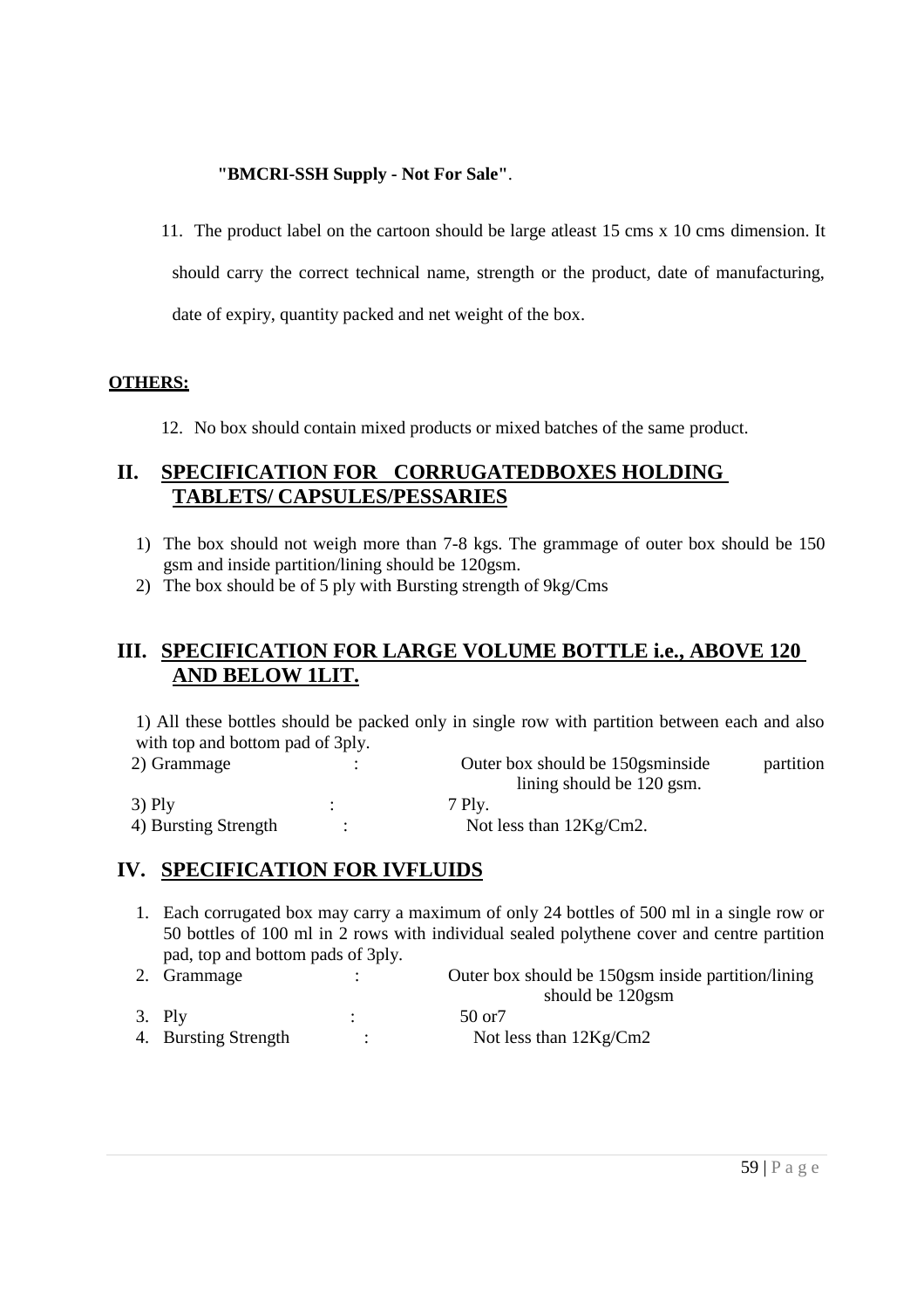## **V. SPECIFICATIONS FOR LIQUID ORALS**

50ml to 120ml bottles.

1) 100 bottles of 50ml or 60ml may be packed in a single corrugated in 2 rows with to bottom and centre pad of 3 ply

50 bottles of 100ml – 120ml may be packed in a similar manner in a single corrugated box.

| 2) Grammage          | $\ddot{\phantom{a}}$ | Outer box should be 150 gsm inside partion /<br>lining should be 120 gsm |
|----------------------|----------------------|--------------------------------------------------------------------------|
| $3)$ Ply             | $\frac{1}{2}$ 7 plv  |                                                                          |
| 4) Bursting Strength | $\mathcal{L}$        | Not less than $12 \text{kg/cm}^2$                                        |

5) In case the box is heavier than 7 kg but less than 10 kg, the grammage may be 150 gsm (outer 150 gsm and others 120gsm) 5 ply and bursting strength should not be less than 9  $Kg$  / Cm<sup>2</sup>

# **VI. SPECIFICATION FOR OINTMENT / CREAM / BELS PACKED INTUBES**

- 1) No corrugate box should weigh more than 7-8kgs.
- 2) Every Ointment tube should be individually packed in cartoon and then packed in 20"s in a grey board box, which may be packed in a corrugated box.
- 3) Grammage : Outer box should be 150gsm

Inside partition / lining should be 120 gsm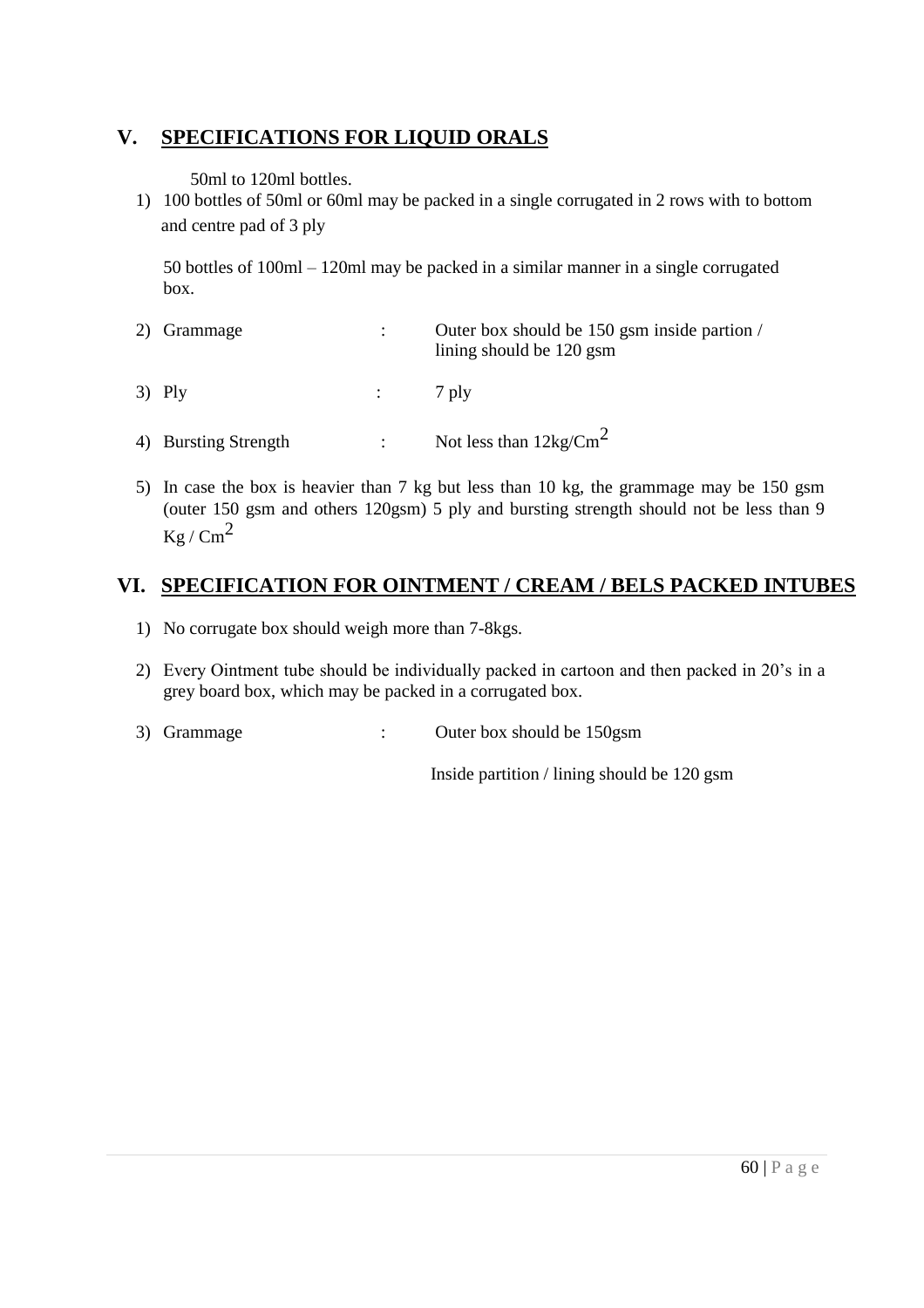## **VII. SPECIFICATION FOR OINTMENT / CREAM / BELS PACKED INTUBES**

- **1)** No corrugate box should weigh more than 7-8kgs.
- **2)** Every Ointment tube should be individually packed in cartoon and then packed in 20"s in a grey board box, which may be packed in a corrugated box.
- **3)** Grammage : Outer box should be 150gsm

Inside partition / lining should be 120 gsm

## **VIII. SPECIFICATIONS FOR INJECTABLE (IN VIALS ANDAMPOULES)**

- **1)** Vials may be packed in corrugated boxes weighing up to 15 kgs. Ampoules should be packed in C.B. weighing not more than 8 kgs. Only permitted colour of the Ampoule / Vial should be used.
- **2)** C.B. for vials should be of 150 Gsm (outer box should be 150 gsm and inside partion / lining should be 120 gsm) and 7 ply, while C., for ampoules should be of 150 gsm (Outer box should be 150 gsm and inside partition / lining should be 120 gsm) and 5ply.
- **3)** Bursting strength for CB boxes for
	- **a**) Vials : Not less than  $13Kg/CM^2$
	- **b**) Amp : Not less than  $9Kg/CM^2$
- **4)** In the case of 10ml Ampoules 100 or 50 ampoules may be packed in a grey board box.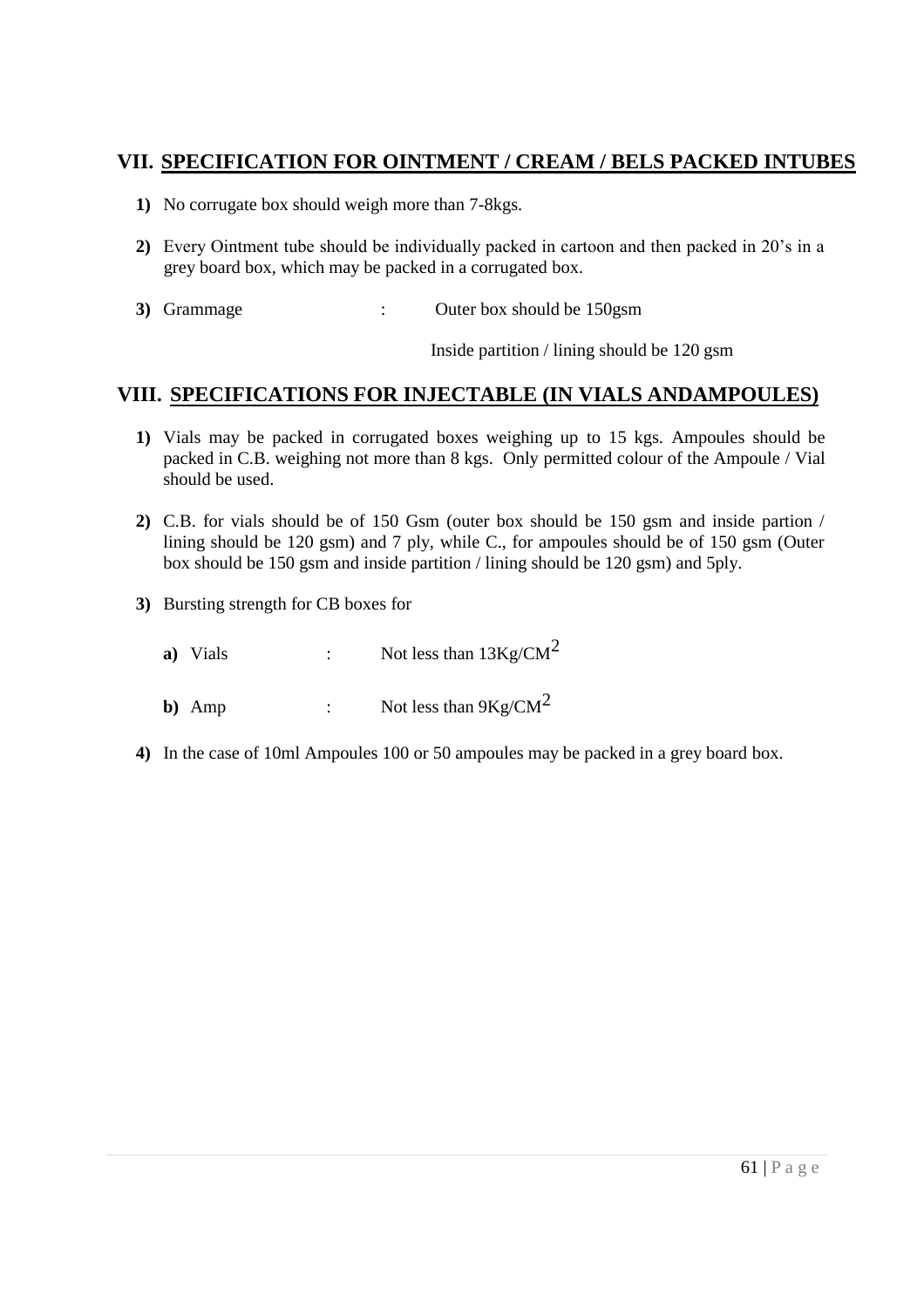Multiples of grey board boxes packed in CB.In case of ampoules larger than 10ml only 25 ampoules may be packed in a grey board box with partition.

- **5)** If the vial is packed in individual cartoon, there is no necessity for grey board box packing. The individual cartoon may be packed as such in the CB with centre pad.
- **6)** Every 1 x 10 ampoules tray should carry 1 ampoule cutter placed in a polythenebab.
- **7)** Vials of eye and ear drops should be packed in an individual cartoon with a dispensing device. If the vial is of FFs technology, they should be packed in 50"s in a grey board box.

**Authorised signatory**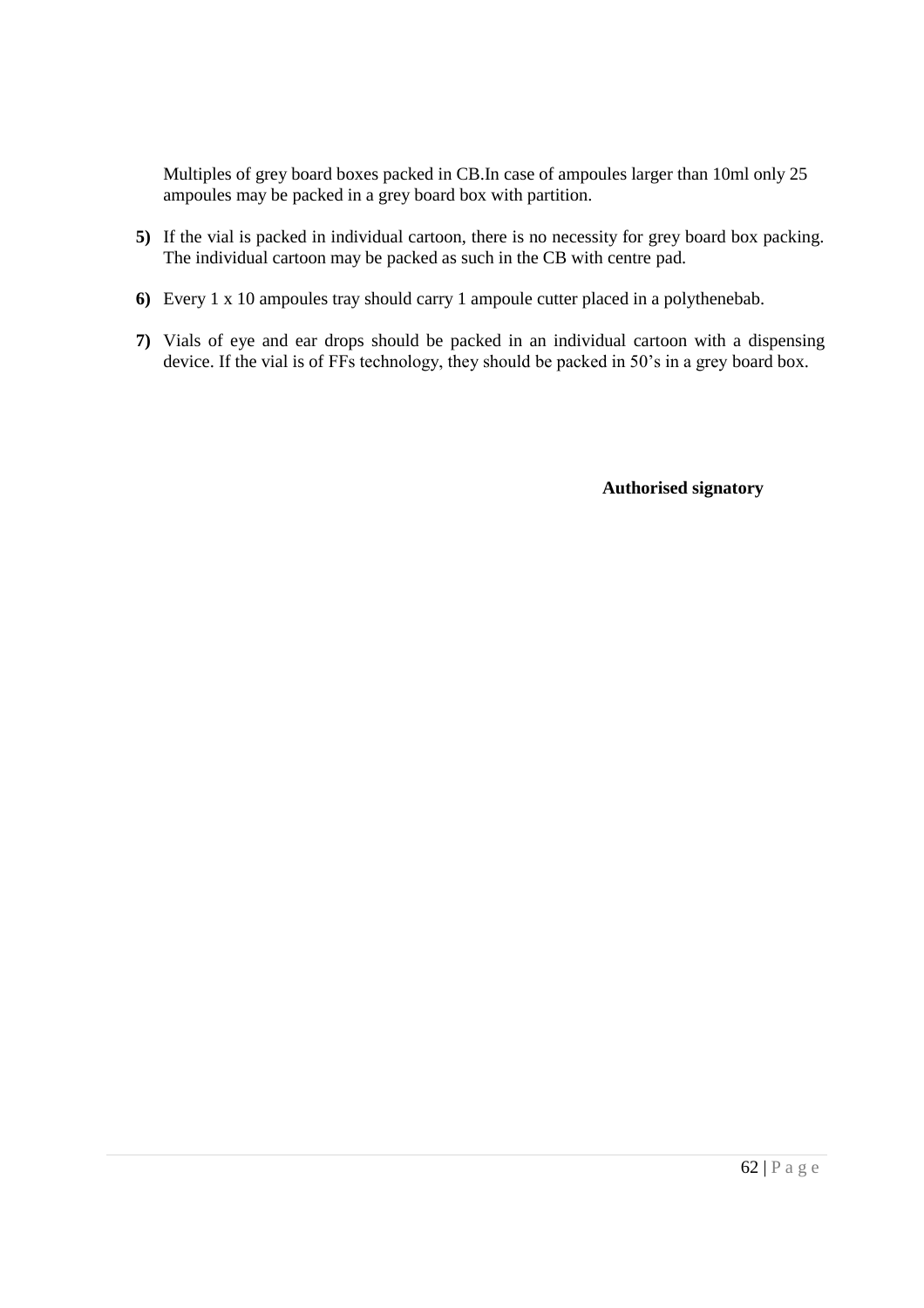#### **ANNEXURE XVI**

## **SATISFACTORY SUPPLY CERTIFICATE**

## **TO WHOM SO EVER IT MAY CONCERN**

This is to certify that M/s \_ are/have supplied Drugs and Consumables as per our purchase order from\_ and supplies received is satisfactory.

Signature

Seal of the certifying authority.

Place:

Date: